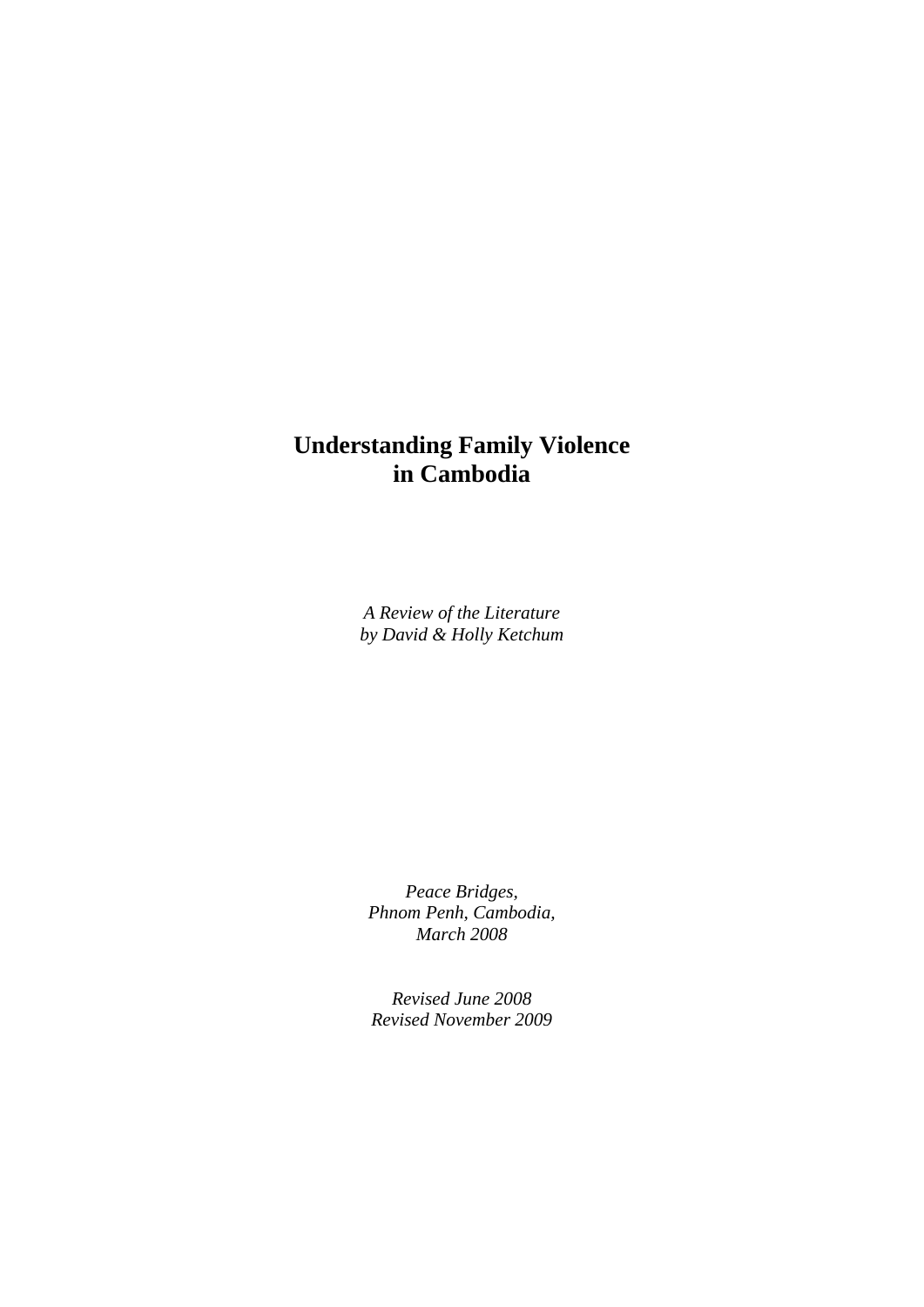#### **Overview of the project:**

Peace Bridges is a strategic partner of the Evangelical Fellowship of Cambodia (EFC) that provides training and services in conflict prevention and transformation, primarily within the Christian community. This background study is part of a larger inquiry process with the following parameters:

i) current violence prevention programs in Cambodia,

ii) the needs of key partners,

iii) and the specialist resources of Peace Bridges and staff training needs.

The end purpose of this inquiry is the consideration of the validity of Peace Bridges offering an advanced training component in violence prevention strategies for peace builders who have completed the certificate training in conflict counseling and partner organizations.

 This study provides a foundation for understanding what needs and opportunities exist in Cambodia relating to factors and incidents of violent acts in the home. It attempts to synthesize and analyze representative literature, as well as provide a bibliography of articles and books that will be helpful in clarifying issues, understanding trends, and recognizing programs related to violence prevention in Cambodia.

#### **Rationale for the project:**

Violence in the home has been a growing concern in Cambodia and the focus of various studies and programs, even at the highest levels of government (i.e., the establishment of the Ministry of Women's Affairs). Through the intentional work and education of various organizations, addressing violence in the home has become more culturally appropriate. However, studies continue to show a significant rate of incidence in Cambodian families. Peace Bridges is responding to an expressed need for more explicit training for families, churches and other community groups to respond to the fact of violence in their homes and communities.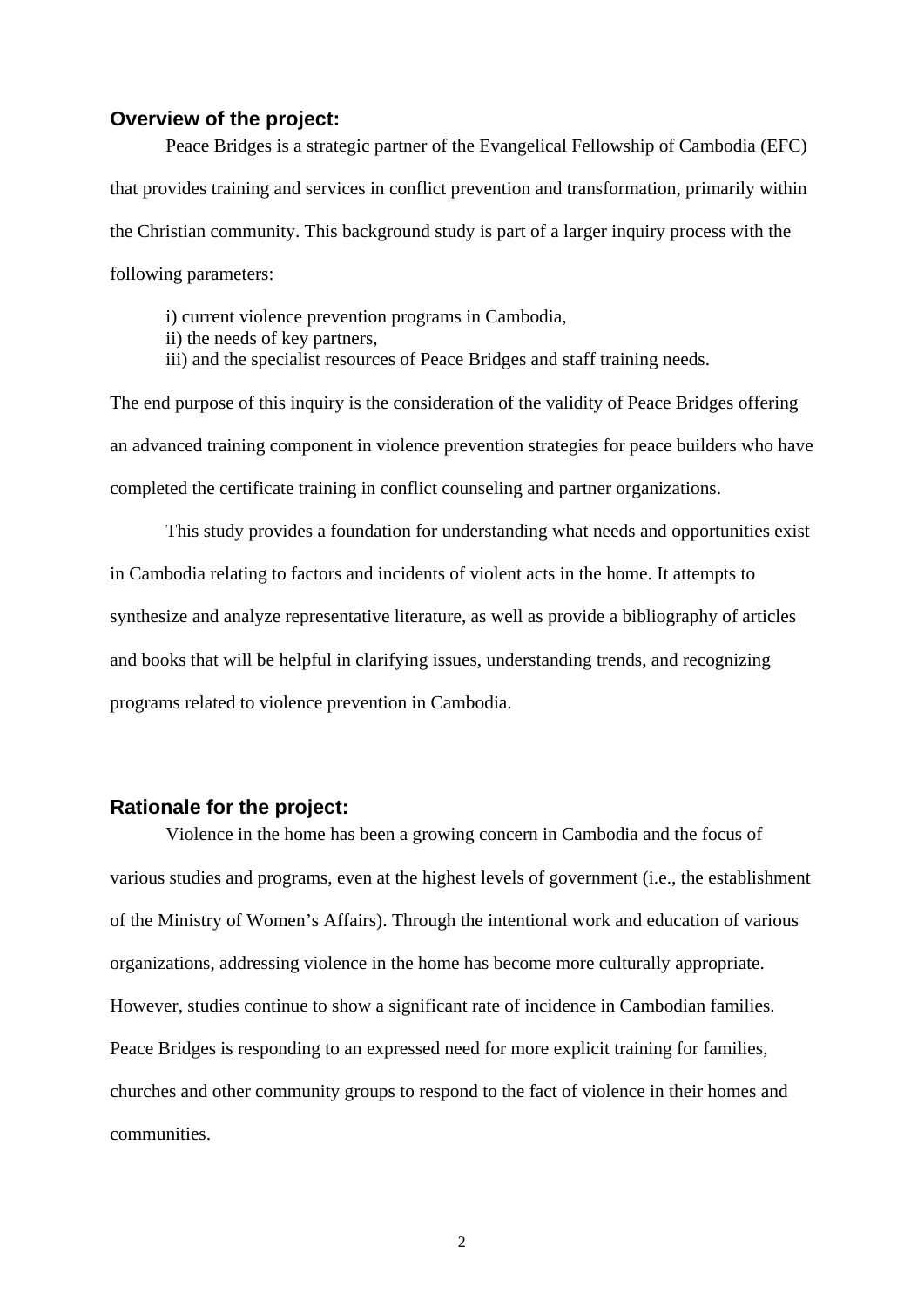#### **Scope of the Review:**

 This study combines print and electronic resources from both North American and Southeast Asian/Cambodian contexts. Because the availability of clinical studies is limited in the Cambodian context, resources from a western perspective provide clues for patterns of violent behavior that might be found in Cambodia. We will attempt to balance cultural differences with human commonality.

#### **Special Notes & Considerations:**

This study serves a double purpose. First, it is preparation for Peace Bridges' staff to interact with leaders and participants at organizations providing programs and services related to violence in the home as they complete the research inquiry. Second, it will provide a basic document indicating areas that could be addressed to create awareness and educate local peacebuilders about the issues surrounding domestic violence.

The study is also limited by two important considerations. First, Peace Bridges provides education and consultancies in addressing and transforming conflict, not in psychological and sociological services. As such, the study is meant to provide material that can be relevant and adaptable to practitioners and peacebuilders working in their communities. Second, and in relation to the first, materials used in the study were often chosen based on their availability in Cambodia. Literature available locally or online was given preference to hard-to-find specialist or expensive literature. Most of the sources used are also available at Peace Bridges' electronic and print library, where it can be accessed by peacebuilders.

Peace Bridges is happy to contribute this document as our first step in engaging these issues and as a tool for equipping community peacebuilders wanting a better understanding of family violence. We hope our own understandings deepen as we discover more studies, interact with service providers, and participate in research.

3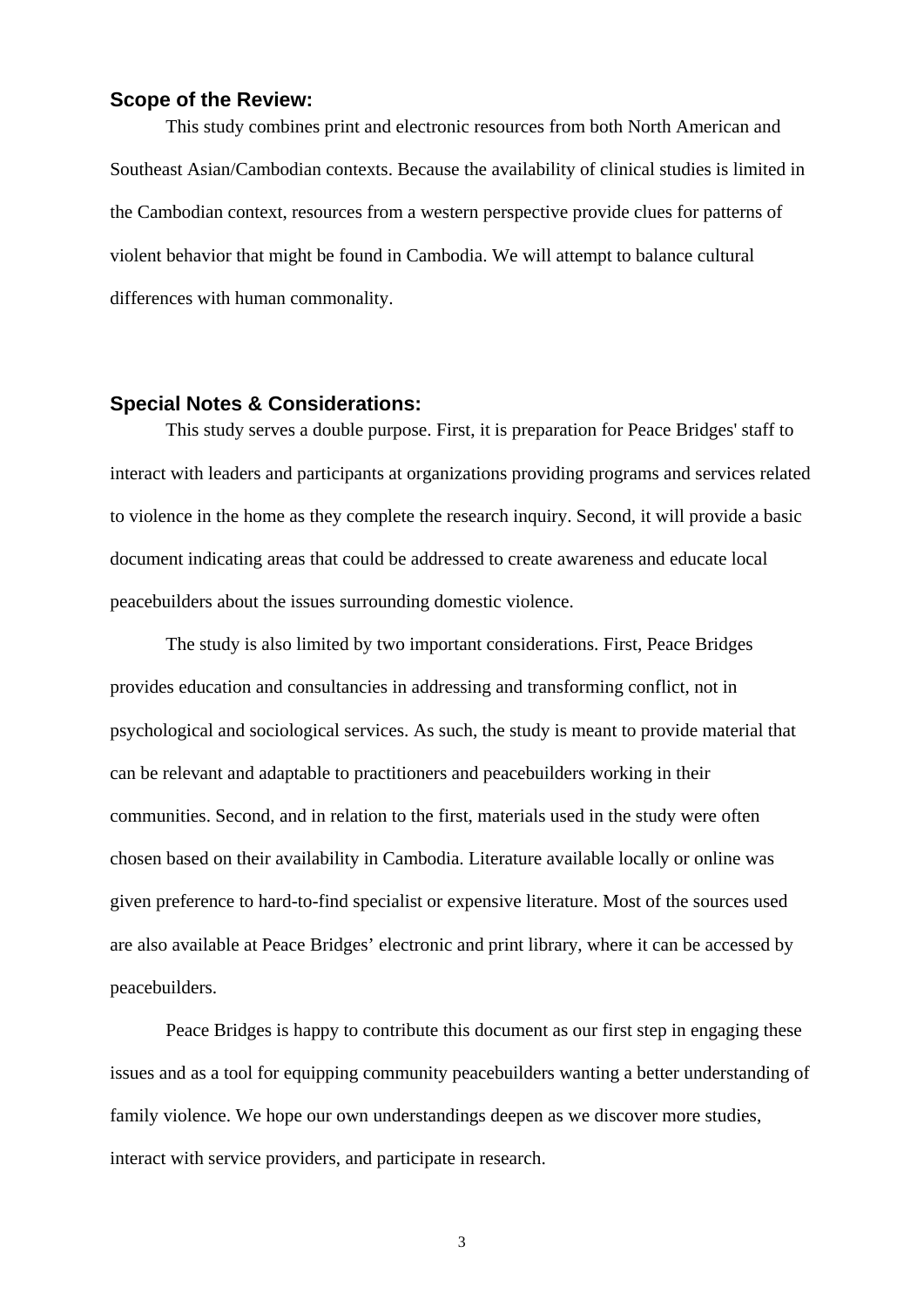Please send recommendations of studies and resources we should be aware of, as well

as comments and corrections to:

# Peace Bridges

#73 Street 608 Toul Kork P.O Box 1523 Phnom Penh, Cambodia office: 023 880 100 e-mail: admin@peacebridges.net http://peacebridges.blogspot.com/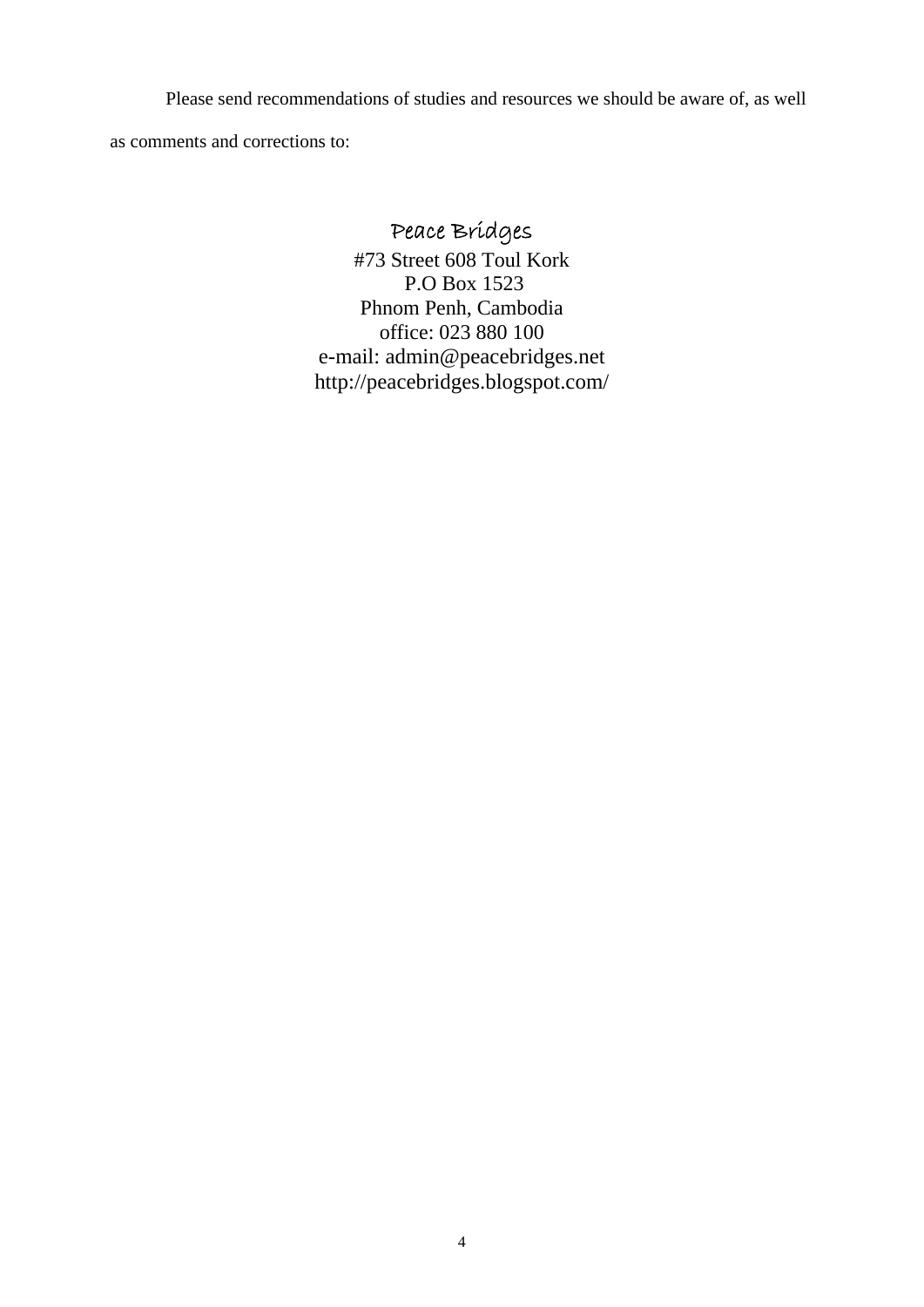# **TABLE OF CONTENTS**

| Introduction                                                                    |  |
|---------------------------------------------------------------------------------|--|
|                                                                                 |  |
|                                                                                 |  |
|                                                                                 |  |
|                                                                                 |  |
|                                                                                 |  |
|                                                                                 |  |
|                                                                                 |  |
|                                                                                 |  |
|                                                                                 |  |
|                                                                                 |  |
|                                                                                 |  |
|                                                                                 |  |
|                                                                                 |  |
|                                                                                 |  |
|                                                                                 |  |
|                                                                                 |  |
|                                                                                 |  |
|                                                                                 |  |
|                                                                                 |  |
|                                                                                 |  |
|                                                                                 |  |
|                                                                                 |  |
|                                                                                 |  |
|                                                                                 |  |
|                                                                                 |  |
|                                                                                 |  |
|                                                                                 |  |
|                                                                                 |  |
|                                                                                 |  |
|                                                                                 |  |
|                                                                                 |  |
|                                                                                 |  |
|                                                                                 |  |
|                                                                                 |  |
|                                                                                 |  |
|                                                                                 |  |
|                                                                                 |  |
|                                                                                 |  |
|                                                                                 |  |
|                                                                                 |  |
|                                                                                 |  |
| Appendix: Summary of Key Criticisms of the Domestic Violence Law and the Law on |  |
|                                                                                 |  |
|                                                                                 |  |
|                                                                                 |  |
|                                                                                 |  |
|                                                                                 |  |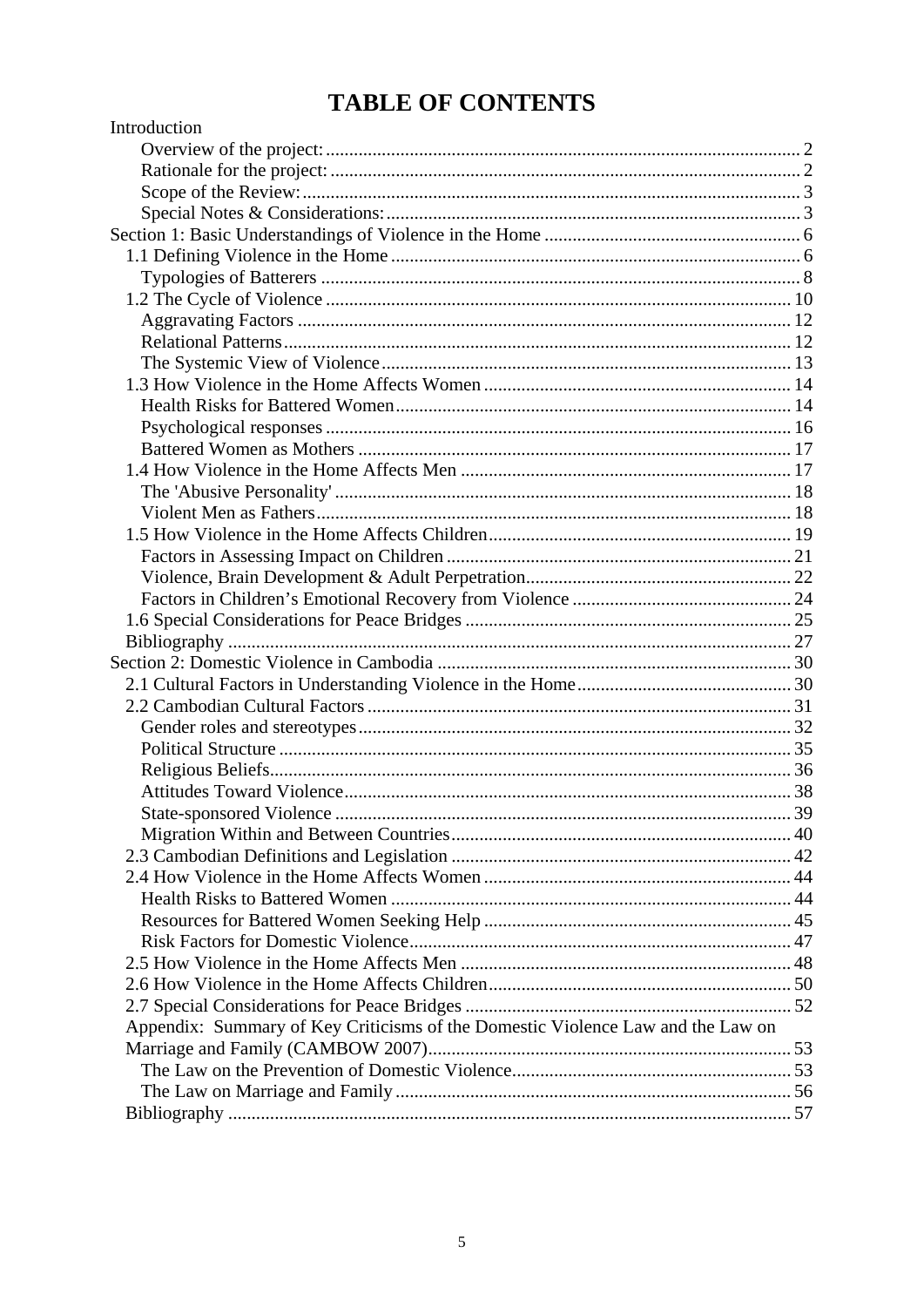# **Section 1: Basic Understandings of Violence in the Home**

# *1.1 Defining Violence in the Home*

Violence in the home has many names.<sup>1</sup> It may be called battery, assault, child abuse,

Intimate Partner Violence (IPV), family violence or domestic violence. It can involve parents,

children, lovers, ex-spouses, or extended family. It can include physical, emotional, sexual,

economic or spiritual abuse. Its affects can range from mild to severe, from temporary trauma

to death. But whatever this violence is called and however it is categorized, there is no doubt

that its effects are pervasive and destructive. $2$ 

A working understanding of violence in the home begins with a definition. The

Centers for Disease Control (CDC) define Intimate Partner Violence as *"abuse that occurs* 

*between two people in a close relationship"* that includes four types of behavior over a

continuum from unique occurrence to habitual patterns:

• **Physical abuse** is when a person hurts or tries to hurt a partner by hitting, kicking, burning, or other physical force.

• **Sexual abuse** is forcing a partner to take part in a sex act when the partner does not consent.

• **Threats** of physical or sexual abuse include the use of words, gestures, weapons, or other means to communicate the intent to cause harm.

• **Emotional abuse** is threatening a partner or his or her possessions or loved ones, or harming a partner's sense of self-worth. Examples are stalking, name-calling, intimidation, or not letting a partner see friends and family. Often, IPV starts with emotional abuse. This behavior can progress to physical and/or sexual assault. Several types of IPV may occur together.  $(CDC 2006)^3$ 

In this review, language referring to the perpetrator will usually be male-oriented (*he,* 

*him, the man, etc.), reflecting usage in the literature and subjects of available research studies,* 

<sup>&</sup>lt;u>1</u>  $<sup>1</sup>$  Indeed, the name is the first controversy one encounters in the literature. "There is still no universally</sup> agreed-upon terminology for referring to violence against women. Many of the most commonly used terms have different meanings in different regions, and are derived from diverse theoretical perspectives and disciplines." (Ellsberg & Heise 2005: 10) For example, psychologists have often preferred the term 'family violence,' while many feminist researchers object to its gender-neutral language and prefer a broader term like 'gender-based violence.' (ibid, 11) For our purposes, we have tended to use these names interchangeably except where noted. 2

<sup>&</sup>lt;sup>2</sup> "The profound impact of domestic violence, community violence, physical and sexual abuse and other forms of predatory or impulsive assault can not be overestimated. Violence impacts the victims, the witnesses - and, ultimately, us all. Understanding and modifying our violent nature will determine, in large part, the degree to which we will successfully 'adapt' to the challenges of the future --the degree to which future generations of human beings can actually experience humanity." (Perry 1997: 124)

 $3$  Other types of abuse become prominent in particular cultural/historical contexts (e.g., coercion through destruction of property; or economic coercion, where a violent partner uses financial support as part of a control mechanism to leverage power over the spouse). These will be noted where appropriate.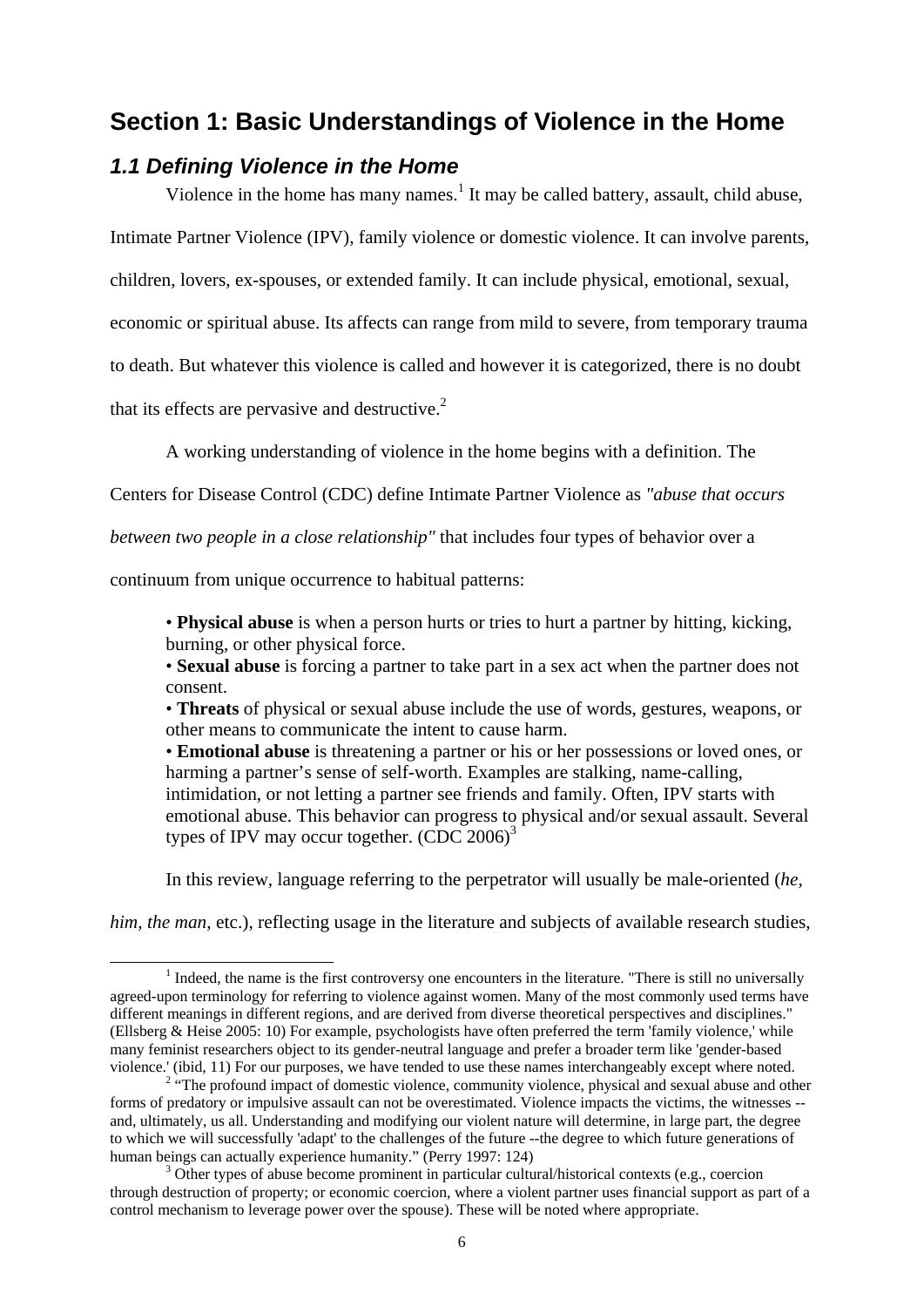as well as affirming the significance of domestic violence as part of the tragedy of worldwide gender-based violence.<sup>4</sup> However, the literature indicated an ongoing controversy regarding family violence and gender. With this in mind, it is an appropriate to remember that victims of violence in the home are not limited to women and perpetrators of violence are not limited to adult men. (Archer 2002) Though studies highlighting intimate partner violence against men have been more limited than similar studies on women, a Canadian study indicated that *"abused men were more likely than abused women to report having had something thrown at them or having been slapped, kicked, bitten or hit."* Further, *"similar proportions of women and men reported inflicting both minor and severe physical abuse on their partners."* (Lupri and Grandin 2004: 4) The United States has shown similar patterns, where approximately 4.8 million women and 2.9 million men were victims of IPV physical assaults and rapes, with a resultant 1,544 deaths in 2004 (25% male, 75% female).<sup>5</sup> (CDC 2006)

Further, Young et al (2006) have noted that several populations that have suffered from family violence have traditionally been overlooked.<sup>6</sup> Controversy surrounding this issue brought the development of the "Gender Inclusive Approach" to addressing domestic violence, with ten basic principles for researchers and practitioners to employ to enhance balance and effectiveness in addressing issues of family violence. (Hamel and Nicholls 2006; see also Holtzworth-Munroe 2005)

 $\overline{\phantom{a}}$ <sup>4</sup> In fact, "The single most powerful risk marker for becoming a victim of violence is to be a woman." (Walker 1999: 23) See also Kishor and Johnson (2004) for comprehensive statistics of the worldwide situation of women suffering from domestic violence.

 $<sup>5</sup>$  This last statistic indicated another important trend in IPV, namely that the rate of male violence</sup> against a female tends to increase with the assault's seriousness: "For example, women were two to three times more likely than men to report that an intimate partner threw something that could hurt or pushed, grabbed, or shoved them. However, they were 7 to 14 times more likely to report that an intimate partner beat them up, choked or tried to drown them, threatened them with a gun, or actually used a gun on them." (Tjaden and Thoennes 1998:7) 6

 $<sup>6</sup>$  In addition to adult men, Young et al (2006) add: homosexuals, the elderly, teens, and victims of</sup> severe sibling violence to the list of underserved victims. (11)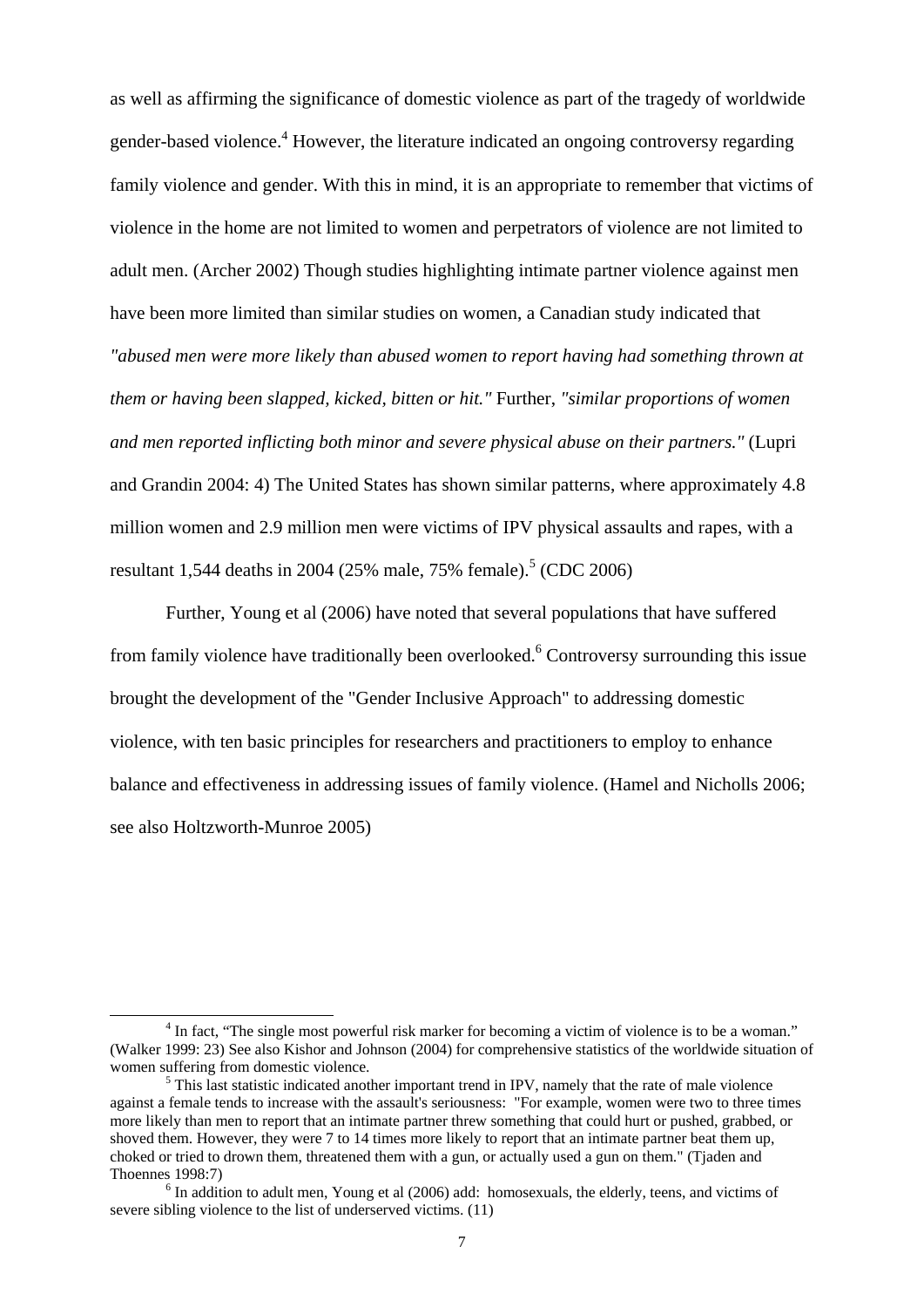## **Typologies of Batterers**

Intimate Partner Violence by men against women has been broadly categorized as "patriarchal/intimate terrorism" and "common/situational couple violence." The former group includes men who employ violence in order to dominate or control their family member(s). This violence typically incorporates all four types of behavior (physical assault, sexual abuse, emotional/psychological abuse, and threats/verbal violence), as well as using economic (e.g., financial support) and social leverage (e.g., isolation) to dominate others. In contrast, Common Couple Violence is more likely to be in response to the stress and pressures of life within the family. Where control is an issue, it is more likely to be a family member's attempt to control what they perceive as out-of-control circumstances. While Patriarchal Terrorism indicates rage, Common Couple Violence indicates frustration. (Johnson 1995; Johnson and Leone 2005) A further difference is that Patriarchal Terrorism normally joins physical violence with psychological abuse as a strategy to subordinate their partner and exercise power. (Wexler 1999)

Perpetrators themselves have been sub-typed into three categories: Generally Violent/Antisocial Batterer (Type 1); Family-Only Batterer (Type 2), and Dysphoric/Borderline Batterer (Type 3). *Type 1* batterers do not limit their violence to the home, use violence instrumentally (i.e., strategically for perceived gain), and are likely to engage in both criminal activity and substance abuse. Their psychological conditions are also very resistant to treatment. *Type 2* batterers are usually violent only at home and are often provoked by jealous feelings for his partner. Their violence tends to erupt after a period of repressed anger, resentment, and bitterness. *Type 3* batterers often present feelings of inadequacy, tend to misinterpret the actions of family members, are prone to blame others for their own negative emotions, struggle with effective communication, and are more "socially incompetent" than Type 1 or 2 batterers. (Holtzworth-Munroe and Stuart 1994; Wexler 1999)

8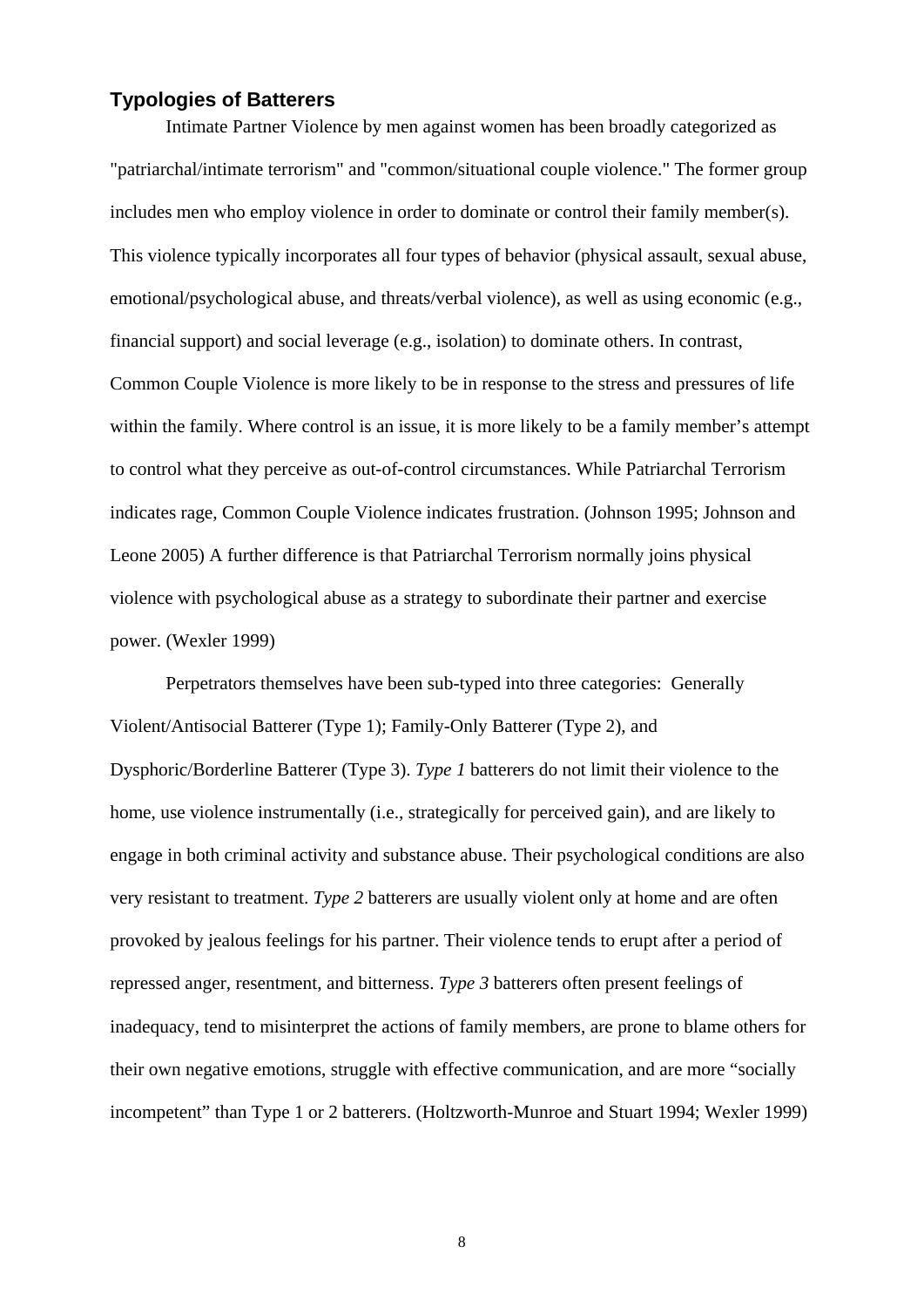One special consideration with regard to these typologies is a study relating the perpetrator's typology to partner forgiveness (Tsang and Stanford 2006). Specifically, victims of intimate partner violence were more forgiving toward Type 1 than Type 2/3 batterers.

 For example, [a victim's] benevolence was related negatively and avoidance and revenge positively to [a perpetrator's] depression, paranoia, and schizophrenia. Additionally, avoidance and revenge were positively related to anxiety, drug problems, suicidal ideation and stress. In contrast, dominance in offenders was associated positively with benevolence and negatively with avoidance and revenge in victims. (Tsang and Stanford 2006: 11-12)

Empathy on the part of the victims was correlated with forgiveness. The authors hypothesized that victims of Type 1 batterers are more vulnerable to emotional manipulation and warned that "these data illustrate a vicious cycle between dominant batterers who continually elicit empathy from forgiving women, raising the possibility of tolerance for sustained abuse" (Tsang and Stanford 2006: 14). Similarly, victims of Type 2/3 batterers are perhaps less able to empathize with them due to their psychological and emotional volatility, even though these batterers respond better to treatment than Type 1 batterers.<sup>7</sup>

 Finally, the utility of batterer typologies has also come under increased scrutiny, especially due to the ease by which these typologies can become reified. Typologies remain a source of controversy in the literature, both in the sense of proposals for competing models and in questioning the concept's validity and helpfulness. (Capaldi and Kim 2007) A more dyadic, less typological model proposed by Capaldi and Kim (2005) balances three areas of emphases: characteristics of all (not just one) partners in the violent cycle; risk context and contextual factors; and the interaction patterns within the relationships.

 $\frac{1}{7}$  $\frac{7}{1}$  "Clinicians may help partners of dominant abusers think more critically about forgiveness, which may be influenced more by partners' charismatic personality rather than by any mitigation of abuse. Clinicians might also use this data to help partners of impulsive abusers, who may be hesitant to forgive given the abuser's wide range of problems without realizing that impulsive abusers are more likely than dominant abusers to respond to treatment..." (Tsang and Stanford 2006: 14-15)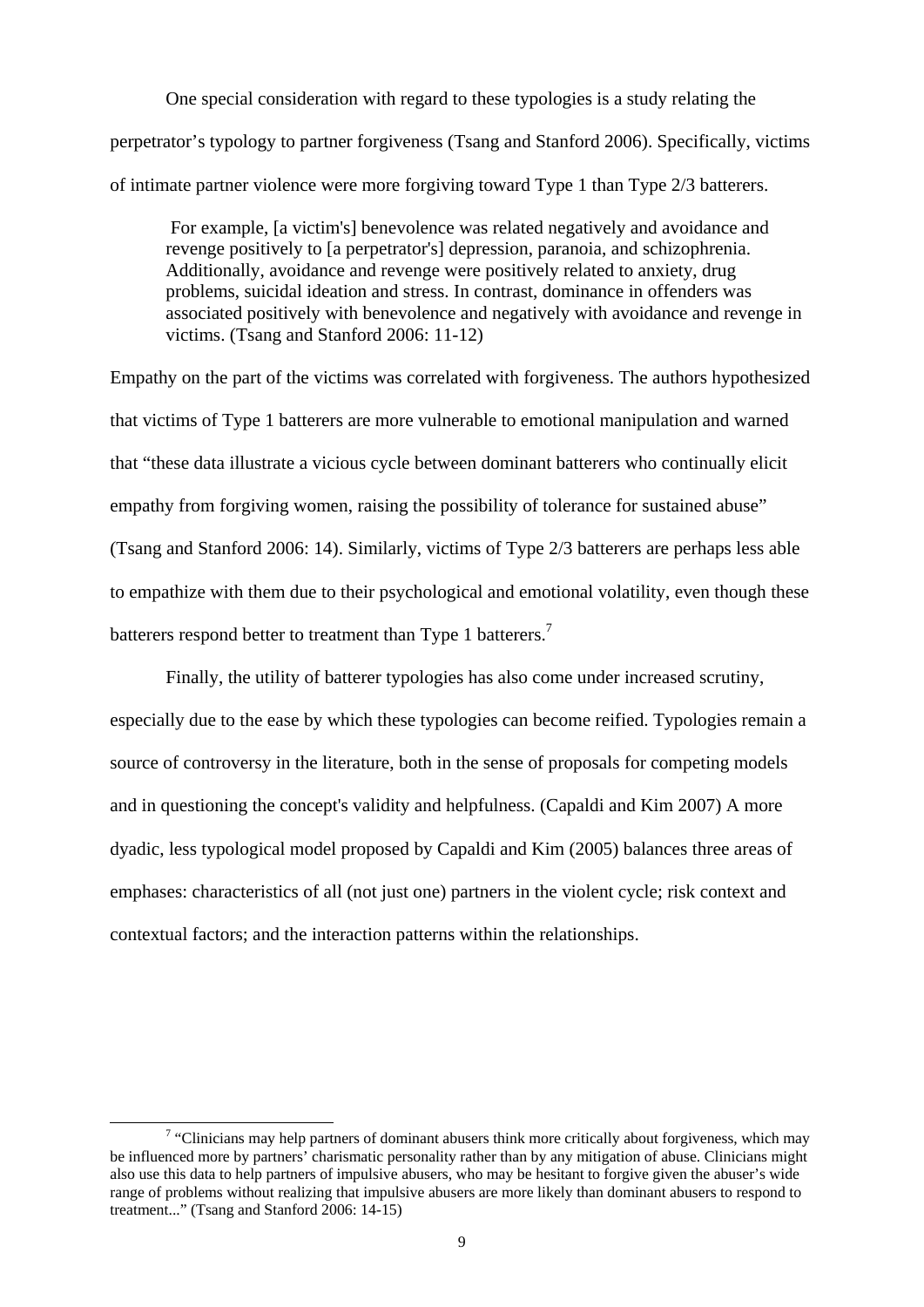# *1.2 The Cycle of Violence*

The existence of a system or cycle is a key part of what makes violence in the home destructive. The cycle begins anew in each generation as boys and girls are socialized, some in ways that tend to perpetuate violence. Some of the significant conditions for males include: learning a cultural acceptance of violence, especially against women in the society or the specific home; experiencing violence in the home as a child (as victim or witness); experiencing shame or rejection as a parenting technique; forming insecure attachments, especially to the mother. As an adult, these factors are expanded to include substance abuse; poor communication skills and a resultant inability to meet emotional needs; and chronic anger. (DeBeixedon and Zur)

Once in a violent relationship, a system develops within the family. The *Walker Cycle Theory of Violence* posits that intimate partner violence operates along three phases of a recurring battering cycle: 1) tension building, 2) the acute battering incident, and 3) lovingcontrition. The first phase is characterized by growing indications that a violent incident is inevitable, accompanied by the woman's attempts to placate and calm the man. The last phase often includes the man employing actions similar to those used in courtship, though it may also be characterized by just a decrease in tension, without expressions of tenderness. Both of these patterns (placation by the woman and acts of tenderness by the man) might serve to reinforce the woman's belief that she has some measure of control in the relationship and can 'bring out the best' in the man. However, the second phase often means that the stakes involved in the cycle of violence are growing and that the cycle cannot sustain itself. Typically, as the relationship progresses through a repetition of this cycle, the first phase becomes more extreme as the last phase declines. Significantly, Walker demonstrated that women usually left the battering relationship only after they perceived this sharp divergence between the tension-building and loving-contrition phases. Women who remained in battering relationships were more likely to have received more positive reinforcement and also were

10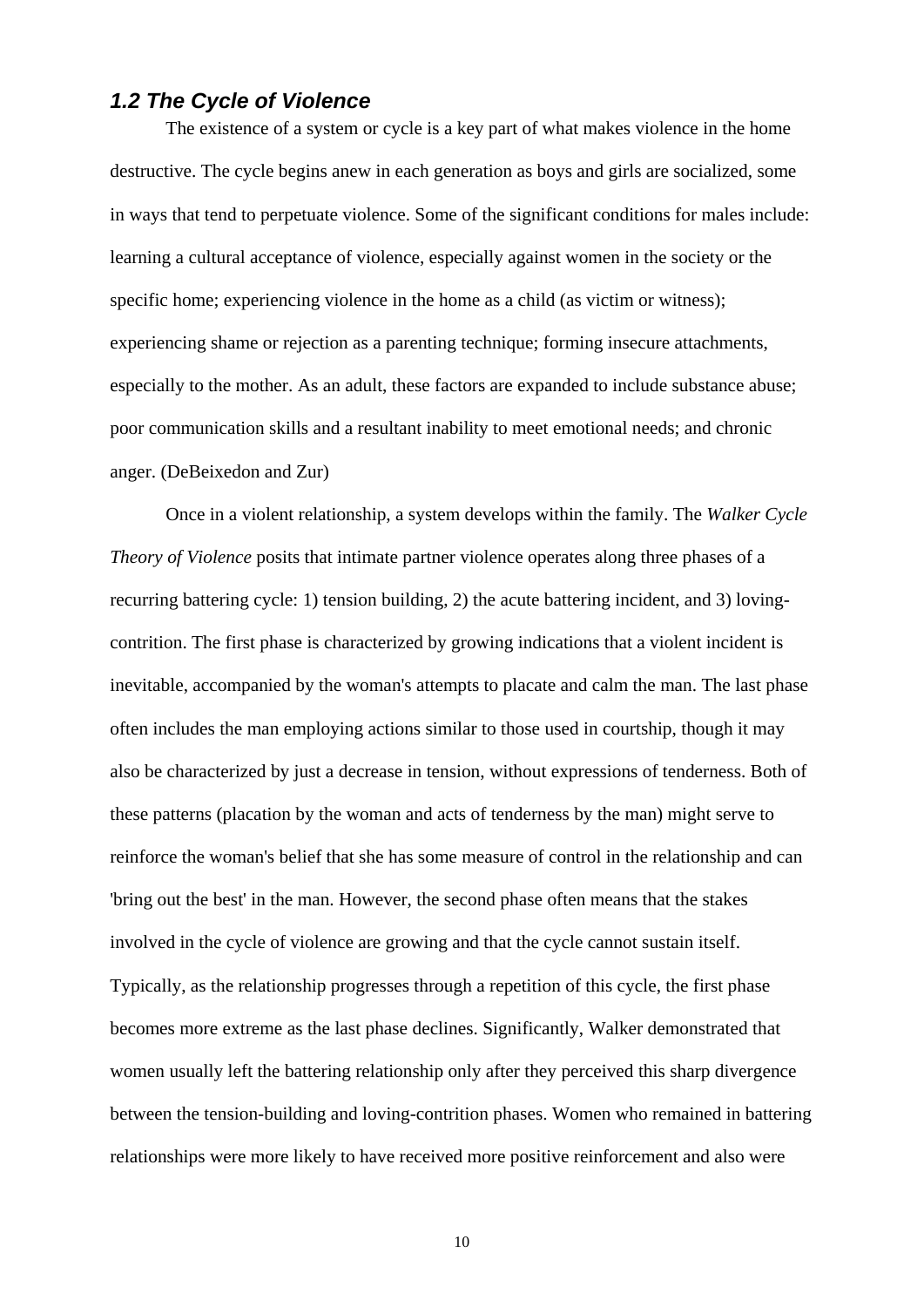less likely to be depressed. These trends indicate a continued cost and benefits scenario existing within the battering relationship. (Walker 2000)

Walker's theory has been both influential and helpful in understanding domestic violence. However, it should be noted that not all couples experience violence in these terms. The theory exists as an aid to understanding those involved in the destructive patterns of violence in the home, and care must be made not to force people's experiences into the cycle. Instead, sensitivity must be shown to those involved that communicates a sincere desire to listen and understand their story. For example, Wexler (1999) reported an alternative model of the cycle of domestic violence, the "Cycle of Feeling Avoidance," proposed by Harway and Evans. This cycle focuses on the powerlessness that men commonly experience in difficult interpersonal relationships and is typical of men with low tolerance for aversive feelings. Circumstances where the man perceives personal injury, frustration, helplessness, shame, and other personal discomforts can set the cycle in motion.

In this model, violence, passivity (e.g., excessive apology), substance abuse, and other destructive behaviors are attempts to minimize the dysphoric states the man experiences in those relationships.

His wife's behavior, feelings, and "independent center of initiative" are peripheral to the fundamental drive for self-cohesion: he will do anything it takes to avoid the dysphoria and regain some measure of well-being. Often, this means gaining control over someone else. And, often, this means emotional, verbal, or physical abuse. (Wexler 1999)

Associating the need to relieve feelings of shame, helplessness, or loneliness with engaging in abusive, violent behavior is significant, especially in cultural contexts where parenting techniques employ shame and powerlessness as a discipline technique (see *Section 1.5 How Violence in the Home Affects Children*).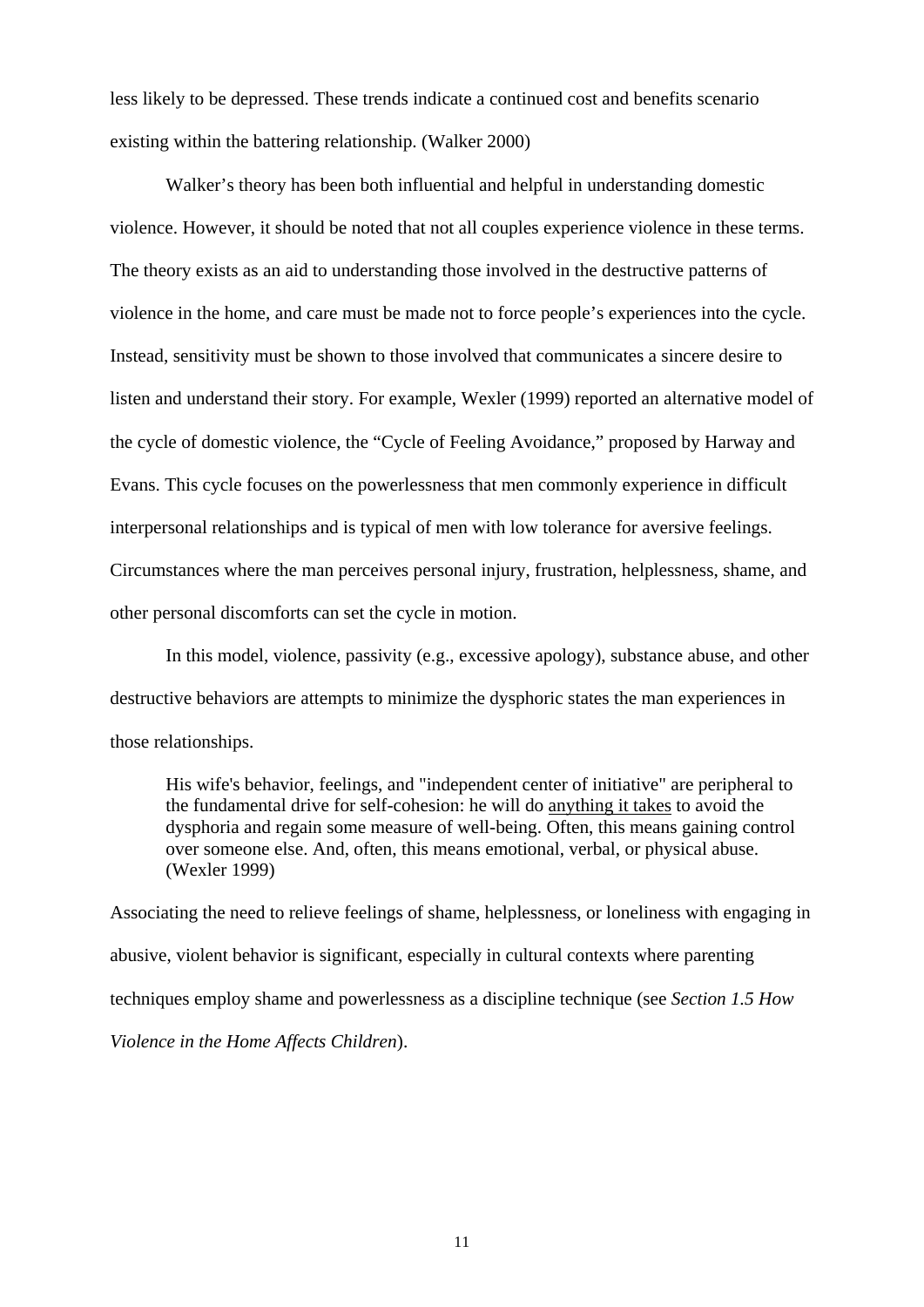## **Aggravating Factors**

No relationship exists in a vacuum, and often it is the daily stresses of life that provoke the cycle of violence. Common aggravating factors include: the increased frequency or duration of marital conflict due to "daily hassles;" lower socioeconomic status with the resultant pressures of lack of resources; an "unemployed perpetrator," especially when correlated with gender stereotypes, self-esteem issues, increased substance abuse $8$ , and financial stress; the establishment of a power or status gap between perpetrator and family members; and the isolation of the family from outside resources. (DeBeixedon and Zur)

Walker especially emphasized the latter, noting that women in battering relationships experienced the highest measures for social isolation. Escalating violence and serious injuries can motivate the woman to seek help beyond the privacy of the family, but usually only if they believe true help is available to them. Moreover, in cultures that value aggressive behavior, men experience a smaller cost in loss of status for violence in the home until the violence risks the disintegration of his family. Finally, complicating this situation is *"the sex role socialization that teaches women to believe that they are responsible for the health, wellbeing, and psychological stability of their husbands."* (Walker 2000: 136)

#### **Relational Patterns**

Once the cycle is established, couples often become habituated to and may not even recognize the cycle and the destructive violence it brings to the family system. Common patterns emerge from the cycle. Perpetrators may blame their victims for their violent actions (e.g., "I wouldn't have to hit you if you hadn't embarrassed me!"). The relationships are often characterized by more and more control of family members by the perpetrator as he assumes power over them. Relationships may also take on more rigid gender roles. Isolation, as mentioned above, also becomes more intense as the cycle continues. (DeBeixedon and Zur)

 $\overline{\qquad \qquad }$  8 <sup>8</sup>"It is often the intoxicating agents that allow expression of the neurodevelopmentally-determined predisposition for violence." (Perry 1997)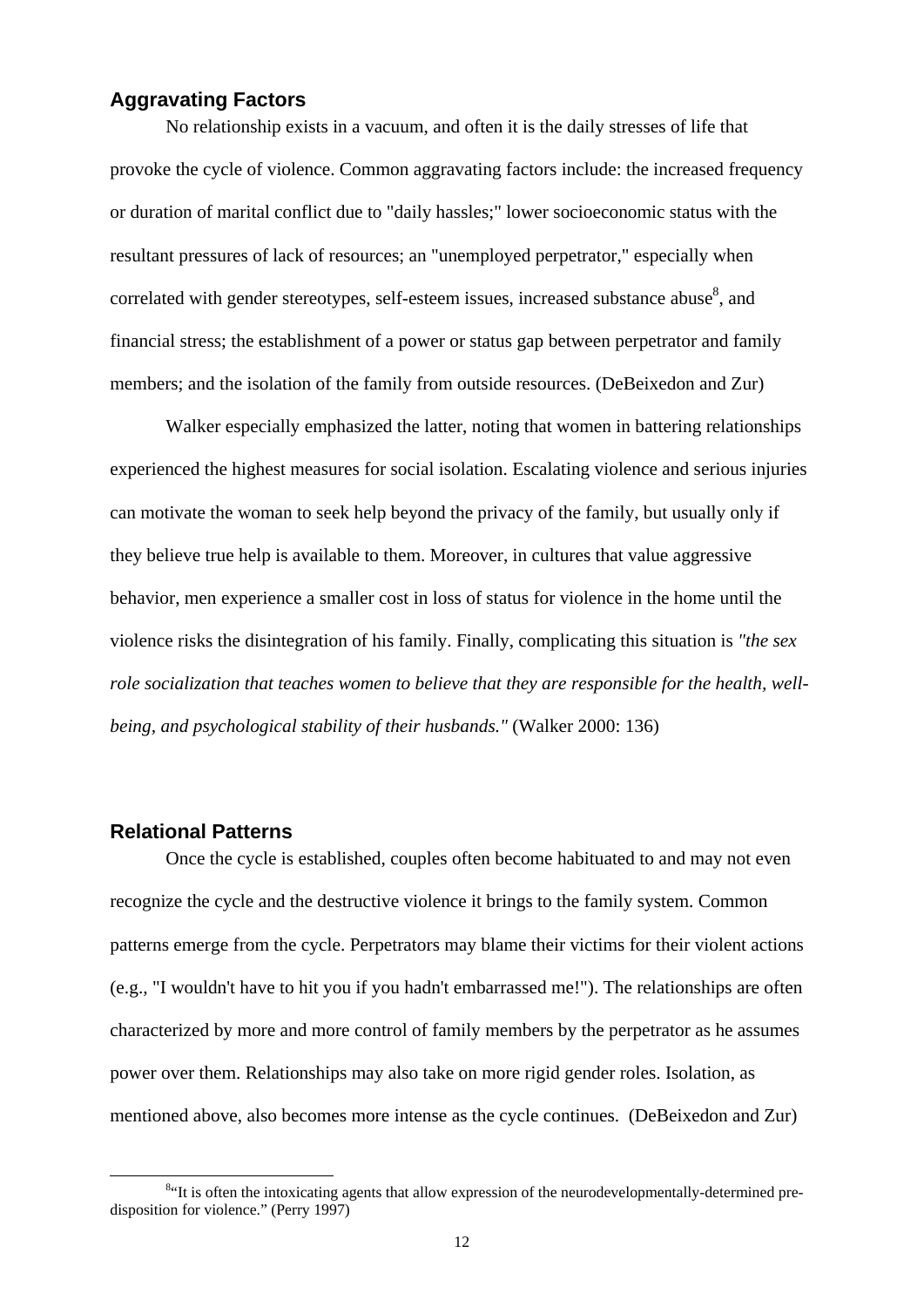Even when the cycle seems to be broken (e.g., a spouse divorces an abusive partner or

a child moves away), these relational patterns can too easily carry over to other relationships.

Children who experience violence in the home are more at risk to enter abusive relationships

as adults. Both batterers and those battered are often involved in multiple abusive

relationships during their lives. Unfortunately, these patterns indicate

that the batterers and battered do not choose their partners randomly. This leads us to the painful conclusion that once the boundaries between love, care and violence have been blurred in sexual and physical childhood abuse, both victims and victimizers may re-enact this blurring of boundaries by repeatedly engaging in violent intimate relationships. (DeBeixedon and Zur)

#### **The Systemic View of Violence**

Another area of controversey in the literature, especially in family therapy, is the application

of systems theory. Wright (2002) summarized the system's view of domestic violence as

assuming:

- (1) sexual or physical abuse serves a functional role in maintenance of the family system.
- (2) with equal influence, each family member actively participates in perpetuating the dysfunctional system.
- (3) violence against women occurs in family systems characterised by certain relationships structures.
- (4) incest or battering is the product of an interactional contest characterised by repetitive sequences of transactional behaviour. (4)

 Dell (1989) examined systems theory as a way of understanding domestic violence and its cycles. His major contribution was differentiating between two domains of power, *explanation* and *experience*. Even if a therapist prefers a systems approach to working with victims of domestic violence (explanation, amoral), effort must be made to connect with the feelings and experiences of the clients. Specifically, therapists must remember: 1) the suffering of victims in domestic violence is real, 2) systems theory is limited in addressing the responsibility of members of the system, and 3) members of the family may, therefore, view systemic analysis of the cycle of violence as "unfair, unacceptable, and even inhuman." (12) This criticism was furthered by McConaghy and Cottone (1998) in describing these two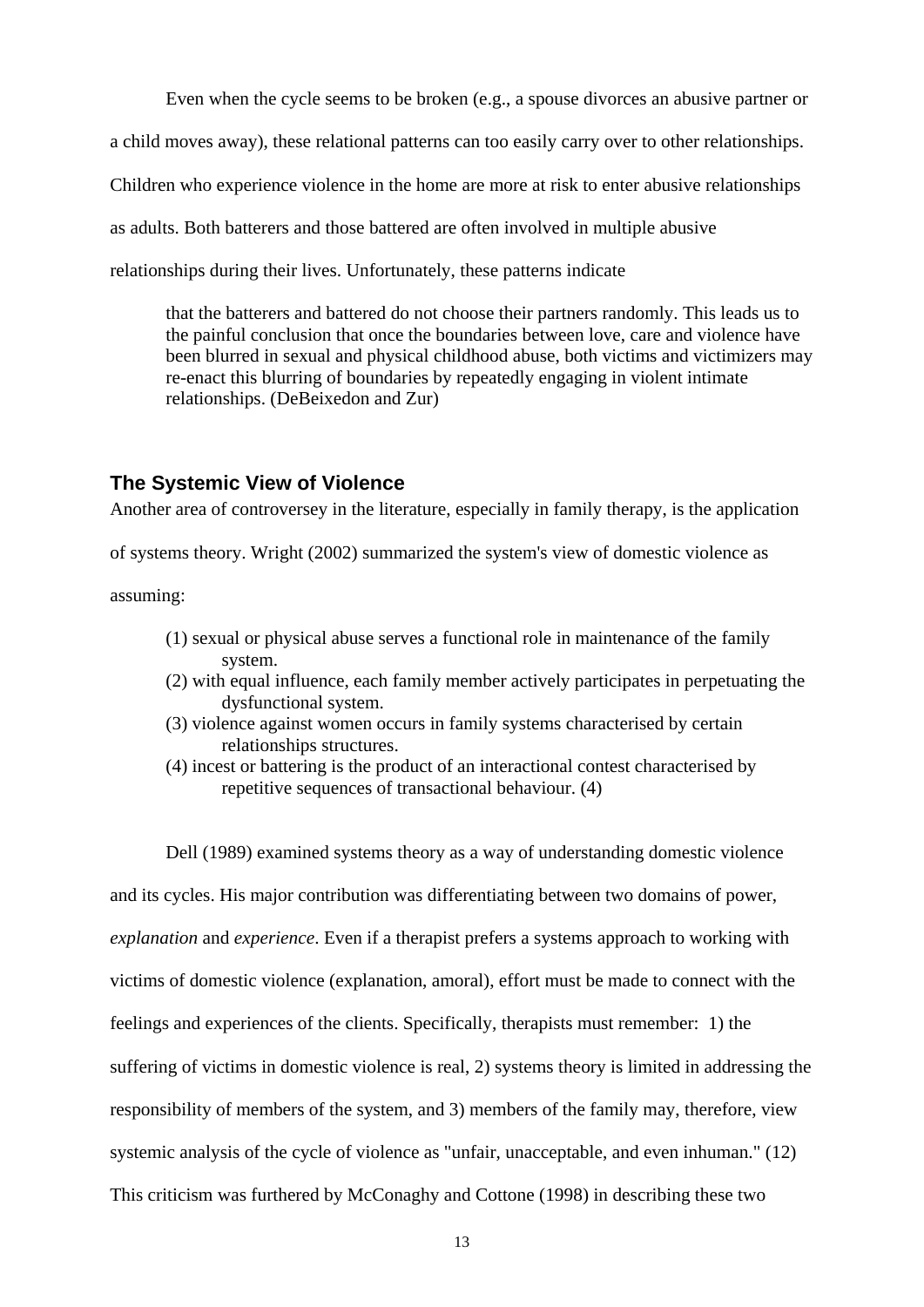domains as *exogenic* (the "world of nature" that is "intrinsically amoral" and has circular causality) and *endogenic* (a "personal construction of reality" that interprets the world in moral terms and judges violence as morally wrong).<sup>9</sup>

## *1.3 How Violence in the Home Affects Women*

Statistically, men are more likely to suffer violence from strangers and women from family members. A basic consideration, then, is that "women are often emotionally involved with and financially dependent upon those who abuse them," a fact that shapes the experience of violence and influences how to best help end the cycle. The perpetrator often has power over the woman economically, physically, emotionally, and/or sexually.<sup>10</sup> (Heise 1999: 3) Whereas violence perpetrated by a stranger is often an isolated case, violence in the home tends to occur in cyclical patterns (see 1.2 The Cycle of Violence) with devastating affects on both physical and mental health.

#### **Health Risks for Battered Women**

Physical risks include homicide, serious injuries (requiring medical treatment), injuries complicating pregnancy, injuries to children, unplanned pregnancy, contraction of STDs (if the husband has been unfaithful), suicide, increased health costs, and decreased work productivity. (WHO 1997) In fact, a 1993 Canadian survey indicated that 33% of battered women had experienced violence at levels high enough that they feared for their lives. The terror inspired by high levels of physical violence and threats has a high cost, and many women have reported "that the psychological abuse and degradation are even more difficult to bear than the physical abuse." (Heise 1999: 6) Campbell et al offered a further evaluation of health impacts by distinguishing between short term, presenting injuries (e.g., bodily injuries

 $\frac{1}{\sqrt{9}}$ <sup>9</sup> For a more general criticism of Systems Theory on a similar theme, see Berman (1996).

<sup>&</sup>lt;sup>10</sup> "Physical violence in intimate relationships almost always is accompanied by psychological abuse and, in one-third to over one-half of cases, by sexual abuse." (Heise 1999: 5)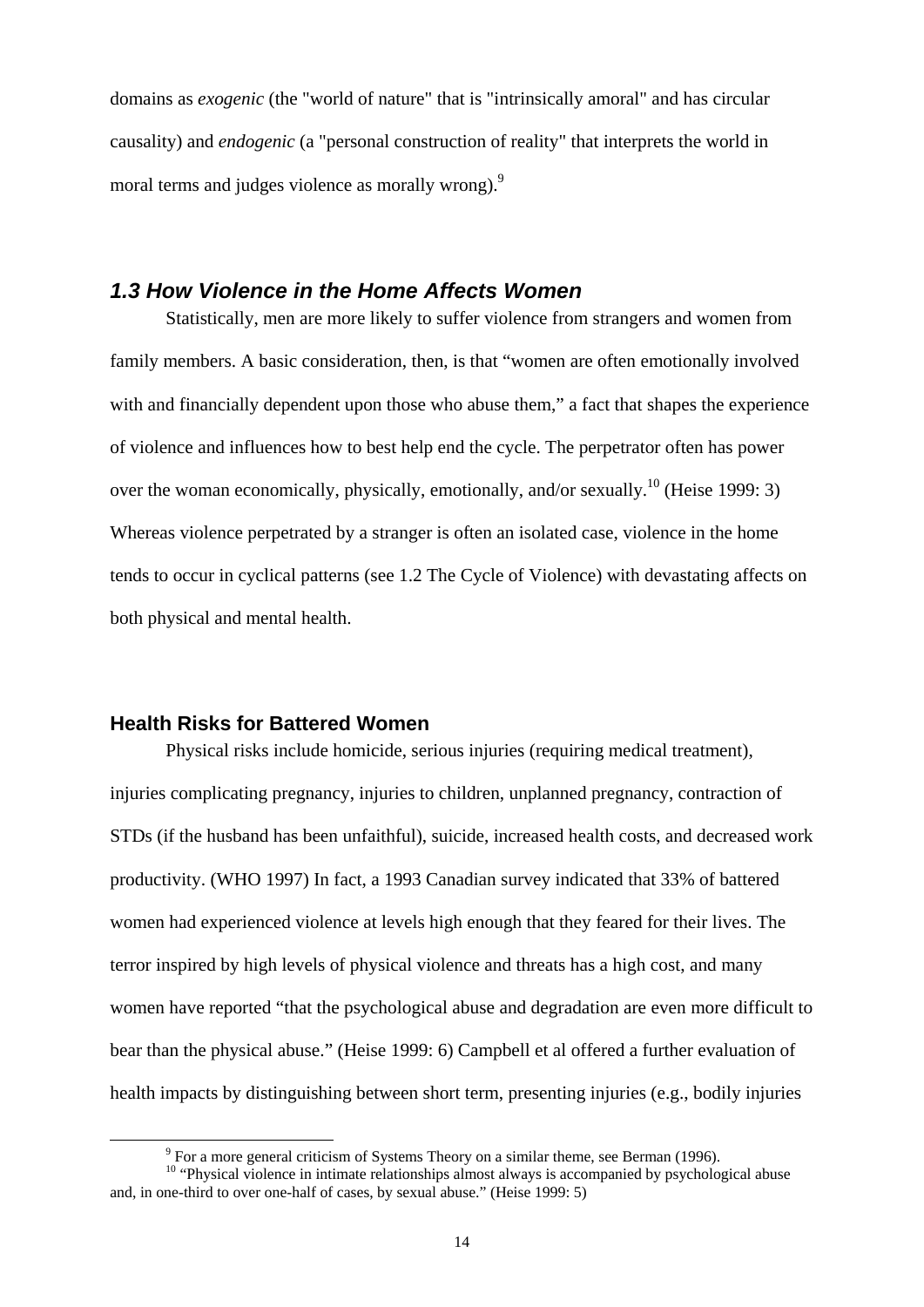resulting from physical or sexual violence) and long term, less obvious injuries (e.g., central nervous system symptoms, functional gastrointestinal disorders, viral infections, cardiac problems, gynecological symptoms, etc.). (Campbell et al 2002)

Risks associated with domestic violence are summarized in the table below. (Heise 1999: 18)



Unfortunately, understanding the affects of violence in the home on women has been complicated by historical limitations and misconceptions in the psychological literature. Two of these misconceptions are crucial to note. First, psychological disturbances were viewed as a cause, rather than a syndrome resulting from, the abuse; second, battered women were too often misdiagnosed with a personality disorder or mental illness (rather than with a complex form of PTSD). These are of crucial importance; since battered women presented symptoms similar to women with serious mental illness, these symptoms could easily be misdiagnosed. In opposition to personality disorders, which tend to be resistant to treatment, women who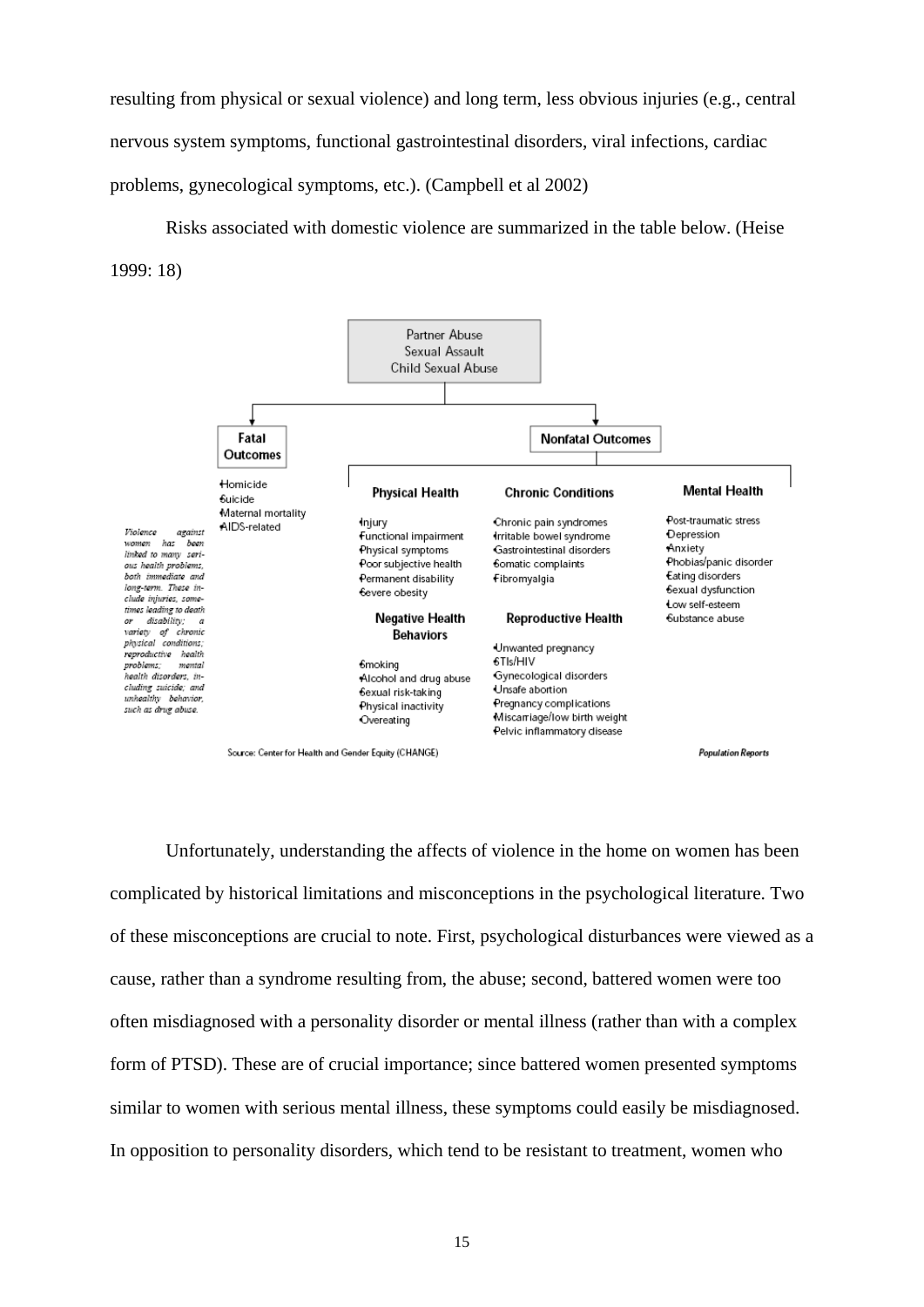have been traumatized by IPV often respond very well when removed to a safe environment and/or receive therapy. (Walker, 2000)

#### **Psychological responses**

Walker reported on a survey called the "Attitudes Toward Women Scale (AWS), which included a standardized test (Levenson's 1972 *locus of control* scale). This test measured the degree the subject viewed control of their lives as "internal" (they have ability and competence to control circumstances in their lives) and "external" (people and situations have more control over the events of their lives). Contrary to expectation, battered women scored high on the internal scale. Walker hypothesized that this was due to a high percentage of battered women's attempts to *"avoid getting the batterer angry"* by manipulating domestic routines, an attempt reinforced by a common belief (40%) of these women that they sometimes *could* control the batterer's behavior. The corresponding low score on the external scale was explained by the hypothesis that acknowledging the power of the batterer in her life would also mean acknowledging an ultimate inability to change the batterer and/or her environment.<sup>11</sup> Further, battered women generally have a strong self-esteem, perhaps coming from coping with difficult circumstances, but are also at high-risk for depression. This risk for depression continues beyond the violent relationship and is most likely related to trauma recovery. (Walker 2000)

Finally, culture and psychology intersect in cases of violence in the home. For example, the AWS also studied perceptions of "the rights and roles of women" by women, parents, batterers and non-batterers. Factors that were considered in the survey population included gender, age, and education. Of significance was the finding that, while batterers and the fathers of battered women held traditional views on gender roles, battered women actually held more liberal views on gender roles. (Walker 2000)

<sup>&</sup>lt;sup>11</sup> "The reality is that he does have control-by keeping her in fear of receiving another beating if she doesn't prevent him from getting angry." (Walker 2000)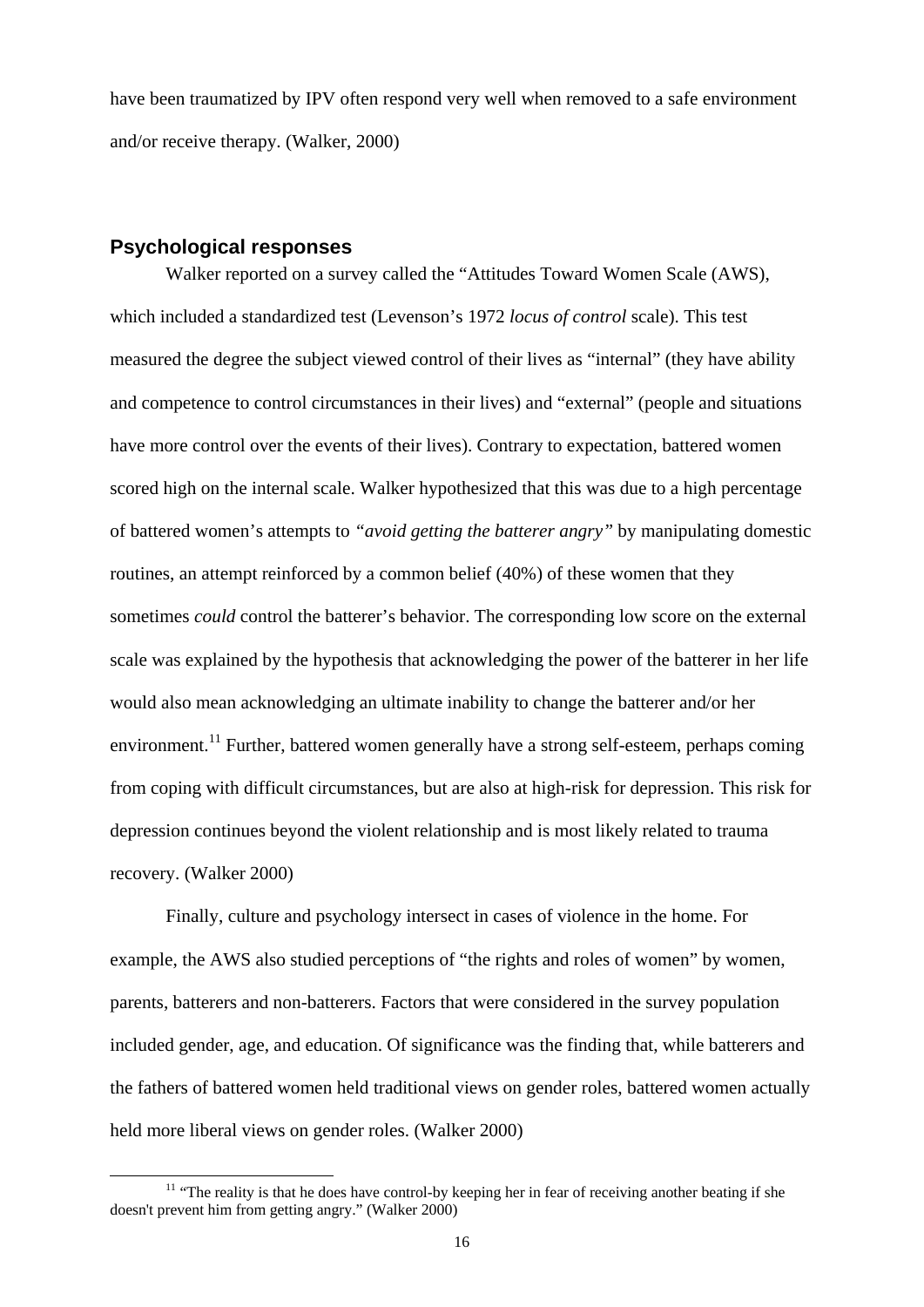#### **Battered Women as Mothers**

Parenting is not a simple task in the most ideal of circumstances, and it is inevitable that the stresses of living in violent circumstances affect how a mother cares for her children. On the one hand, battered women appear to be at a higher risk of becoming aggressive with their children. Compared with the general population, battered women are twice as likely to abuse their children. Significantly, this violence is correlated to the added stress that comes from living within the cycle of violence, since this abuse was eight times more likely to happen in threatening than in safe circumstances. Mothers reported that circumstances were aggravated by actions by the perpetrators to intentionally undermine their parenting practices and that these mothers most often altered their behaviors in the presence of the perpetrator. (Edleson et al 2003:14) This is especially important since, as Bancroft and Silverman (2002) reported,

"The emotional recovery of children who have been exposed to domestic violence appears to depend on the quality of their relationship with the non-battering parent more than on any other single factor..., and thus batterers who create tensions between mothers and children can sabotage the healing process." (2-3)

On the other hand, battered women also respond to violence with nurture. One study showed

that 24 (25 percent) of the 95 mothers in their survey study stated that the violence toward them negatively affected their parenting, but 23 (24 percent) reported no negative effects on their parenting and 19 (20 percent) stated that the violence toward them increased their own empathy and caring for their children. Mothers in this last group commented that they curtailed negative parenting behaviors they might have used in order to compensate for the violence in the home. (Edleson et al 2003:15)

Even staying in the violent relationship can be a strategy to protect the children. Mothers cited economic, safety, and custody concerns when deciding whether to stay or leave. (Edleson et al

2003: 15)

# *1.4 How Violence in the Home Affects Men*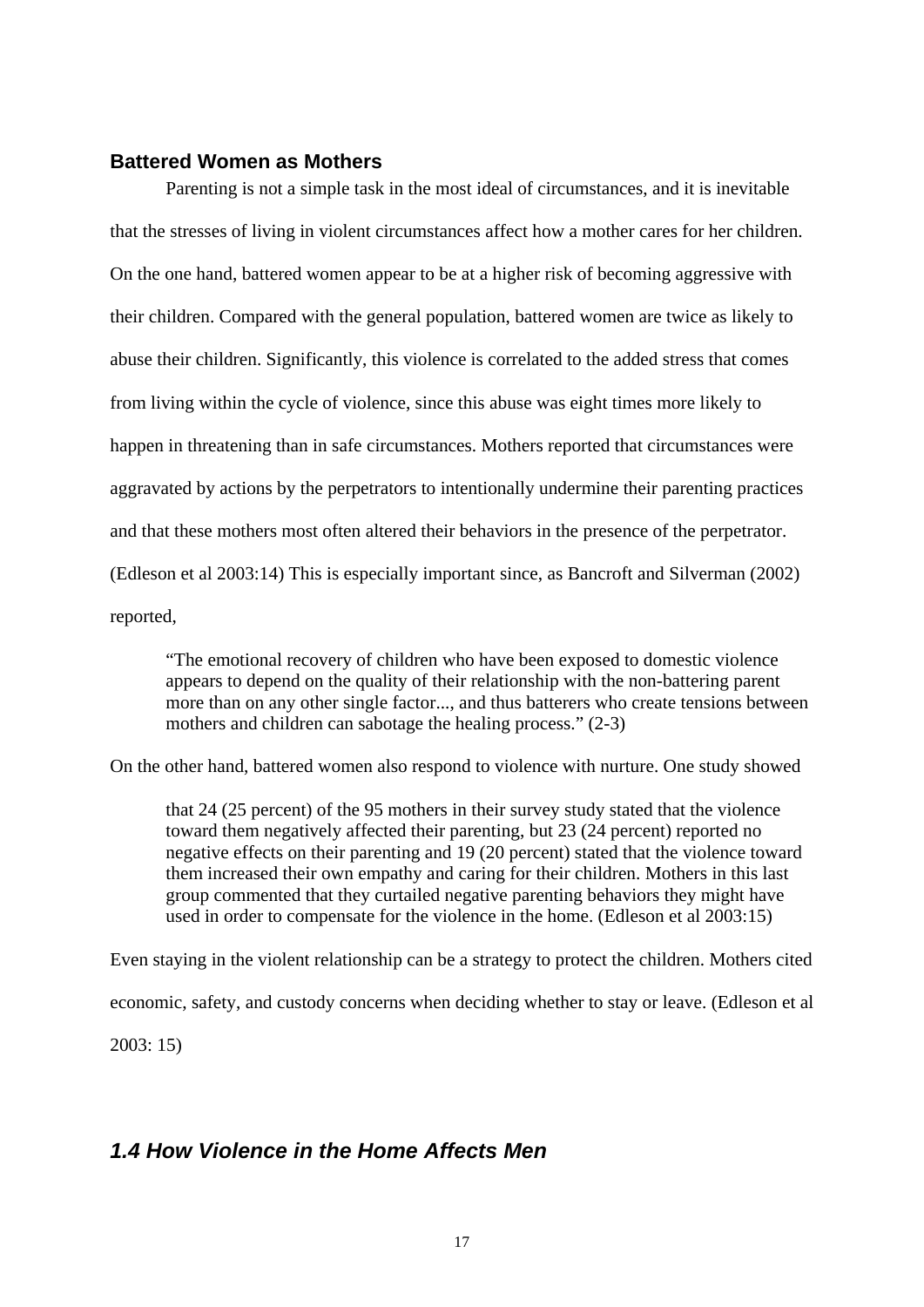#### **The 'Abusive Personality'**

Dutton et al (in press) analyzed the current literature on correlations between substance/alcohol abuse and domestic violence. This analysis led to a hypothesis that domestic assault and substance abuse are not causally related; rather, both are symptomatic of another, underlying variable. A research project that measured personality traits in men who were engaged in domestic violence and substance abuse was then conducted that employed a variety of measurements and scales on violence, substance abuse, and personality traits on 154 men who engaged in domestic violence in three subgroups (self-referred, court-referred, and incarcerated men). The results of this research generally supported the existence of "the abusive personality" characterized by a borderline style, trauma symptoms, and attachment anger. (Dutton et al, in press)

Dutton et al's summary of the findings is worth quoting in full:

The major finding in the current study is that a new potential third variable exists to link wife assault and alcoholism. This third variable is a personality constellation comprised of an insecure attachment style characterized by anxiousness and intimacyanger (Dutton et al., 1994), which coupled with parental rejection and lack of warmth, produces dysphoria as an inevitable result of intimate attachment (Dutton, 1998). The abusive personality experiences frequent trauma symptoms, dysphoria, powerlessness and chronic anger connected to attachment or intimacy. Substance abuse in the current sample may represent an attempt to suppress this negative affect. ... The resulting profile is of a sub-group of wife assaulters who experienced parental rejection and who currently experience extreme anger/anxiety in intimacy. The chronic insecure attachment experienced by these men makes them prone to intermittent episodic rage that is accompanied by drinking and expressed through verbal abuse and violence." (in press)

Despite being a correlational study, Dutton et al have pointed researchers and practitioners in a very important direction. Both substance abuse and the episodic violence of batterers could be symptomatic of underlying issues.

#### **Violent Men as Fathers**

Parenting practices of violent men have been characterized as "more controlling and authoritarian, less consistent, and more likely to manipulate the children and undermine the mothers' parenting than nonviolent fathers." (Edleson et al 2003: 2) Likewise, they tended to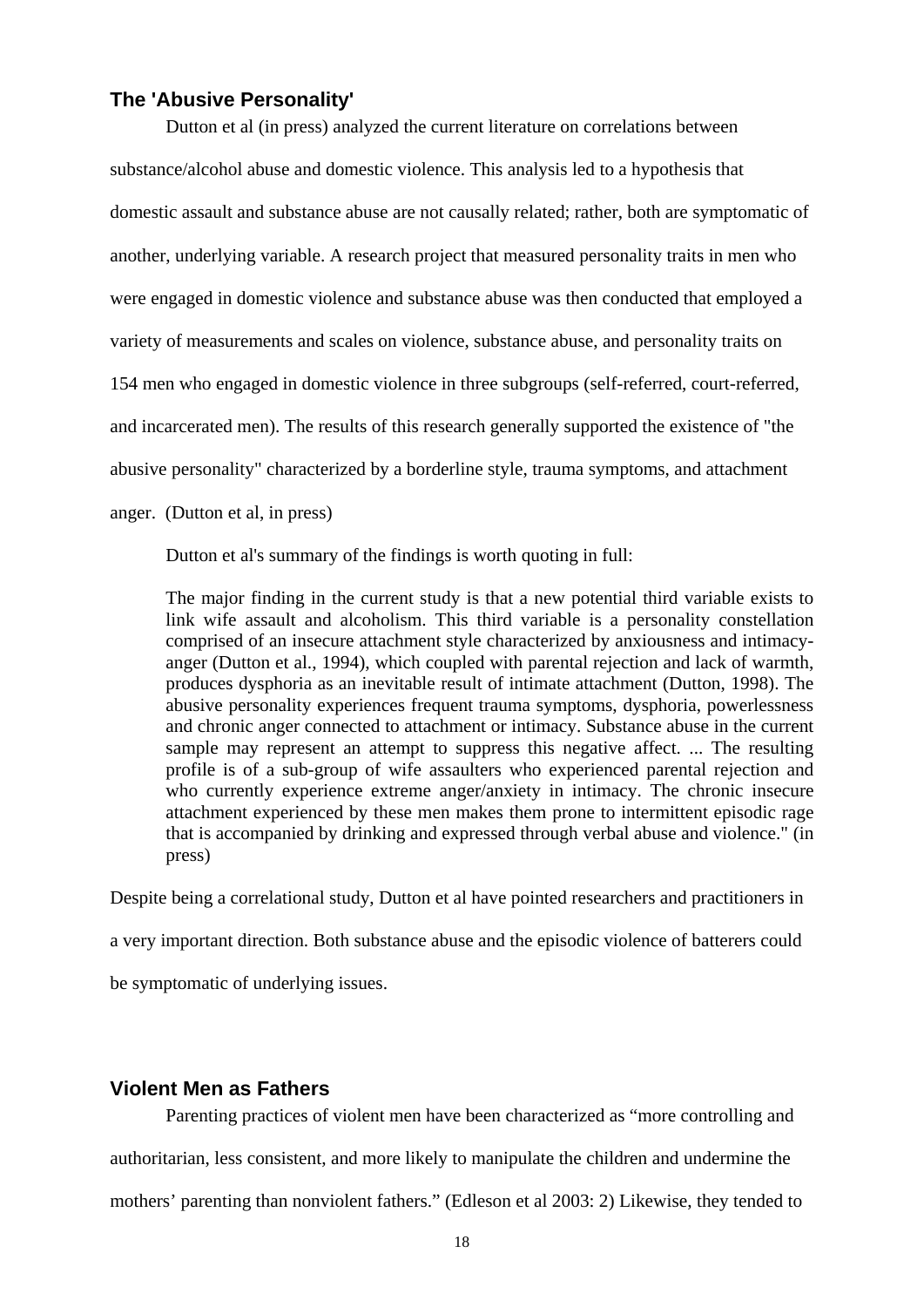be less involved in their children's lives, more likely to use negative parenting techniques (e.g., spanking, yelling), and displayed anger with their children more often. (8)

 From a psychoanalytical perspective, these tendencies can be related to a perpetrator's own unhealthy childhood development and the resultant inability to set natural limits for their children.12 Thus, the violent father can project "the disquieting parts of the inner self" onto the developmentally flexible and vulnerable child. In the end, a violent parental pedagogy serves the psychological needs of the parent, not the child. It is easy to see how this becomes a generational cycle, as children who have been punished "for qualities the parents hate in themselves" grow into parents who project those qualities on someone else. This projection, as long as it lasts, gives relief to the parent, who can then regard themselves as good. (Miller 2002)

 However, children can also provide a motivation for a violent father to change his behavior, and children often want to continue relations with a violent father. Thus, understanding men as fathers is crucial to not just preventing further violence, but developing programs, policies, and resources for helping violent men become good fathers. (Mandel 2002)

# *1.5 How Violence in the Home Affects Children*

While studies on adults are well documented, their children have often been overlooked. However, both researchers and practitioners have begun turning attention to children affected by violence in the home and have begun to uncover key findings of "severe and lasting effects." (UNICEF 2006: 3) In fact, if corporal and emotionally-manipulative

 $12$  "Crucial for healthy development [of children] is the respect [from] their care givers, tolerance for their feelings, awareness of their needs and grievances, and authenticity on the part of their parents, whose own freedom--and not pedagogical considerations--sets natural limits for children." (Miller 2002: 98)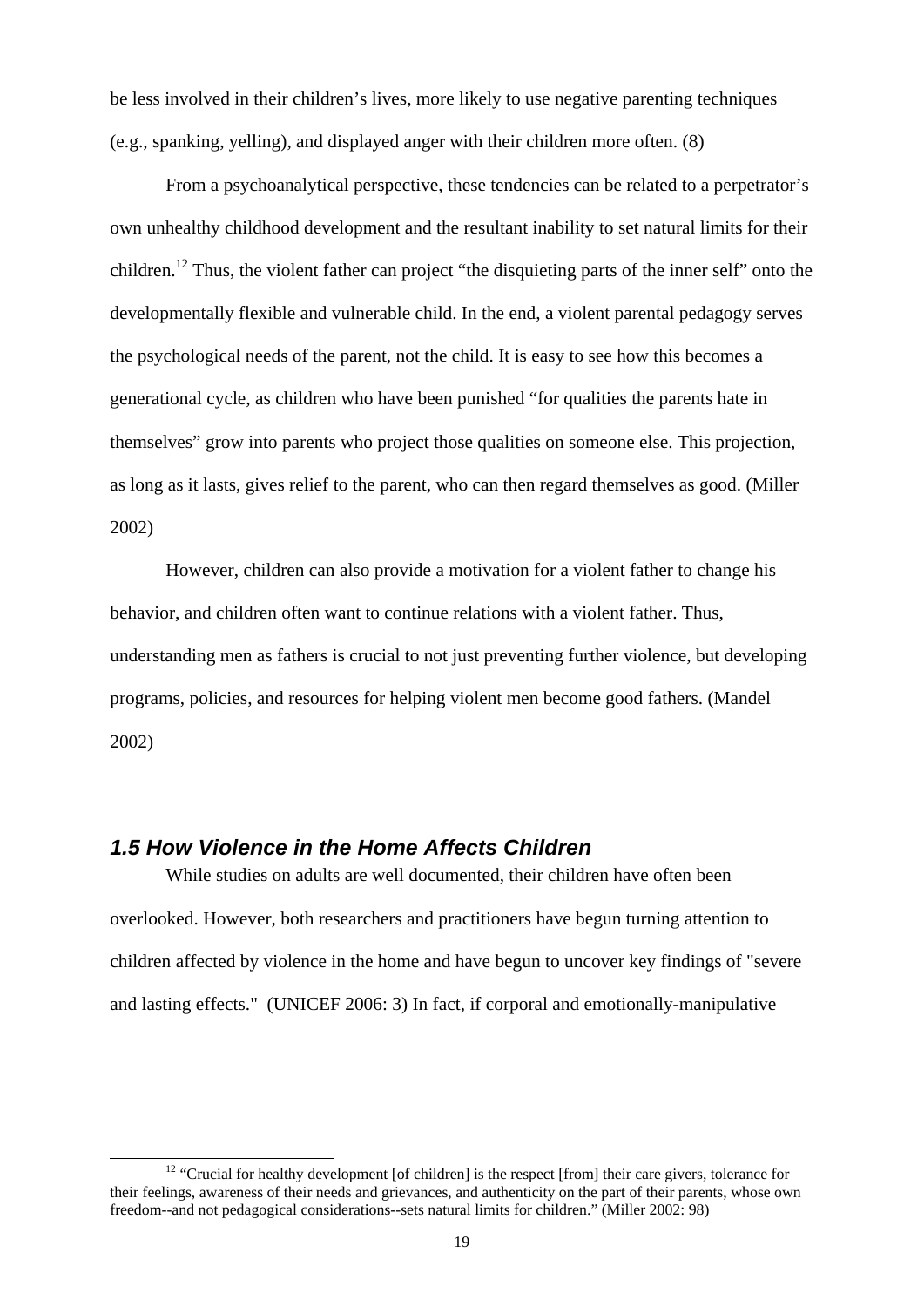punishment of children is included in the consideration, then perhaps only 3% of the world's parents do not employ violence in some form against their children (Miller 2002).<sup>13</sup>

 At the most basic level, "Child exposure to domestic violence has an estimated 40 percent rate of co-occurrence with child maltreatment" (Edleson 2003: 1). When we consider that up to 275 million children are exposed to domestic violence (UNICEF 2006: 5), child maltreatment related to violence in the home is one of the most significant issues in the world. This maltreatment may come from father alone (beating mother and child), mother alone (beating the child, often after being beaten by the father), or father and mother. Significantly, children who suffered violence at the hands of a father figure (biological or stepfather) were affected more than children who were abused by men who had a more minimal role in their life. The group at greatest risk is those children who both witness and experience violence in the home, an assessment supported by both clinical studies and child self-ratings. (Edleson 2003: 10-11) They are not only vulnerable in terms of development, but also in terms of risk of occurrence, since "studies show that domestic violence is more prevalent in homes with younger children than those with older children." (UNICEF 2006: 3)

But even children who are not physically assaulted have been affected. At a psychological level, even children who were "not direct victims have some of the same behavioural and psychological problems as children who are themselves physically abused." (UNICEF 2006: 3; Heise 1999:20) We have already noted that children who experience and/or witness violence in the home are at a greater risk to be violent themselves.<sup>14</sup> Many factors are involved in this increased risk. Children learn to accept what is accepted by their families and do what is modeled for them, especially if violent solutions are given preference

 <sup>13</sup>Works like Alice Miller's *For Your Own Good* and Babette Rothschild's *The Body Remembers: The Psychophysiology of Trauma and Trauma Treatment*, while beyond the scope of this review, are an important contribution to understanding how experiencing trauma, including culturally acceptable forms of violence, can contribute to psychological disorders and the social conditioning of victims to violence. The former book concentrates on corporal punishment and its effects, while the latter explores the affects of trauma on the brains and bodies of trauma victims. Both concepts deserve attention for those seeking to understand the impacts of domestic violence on children.<br><sup>14</sup> "Several studies also reveal that children who witness domestic violence are more likely to be

affected by violence as adults – either as victims or perpetrators." (UNICEF 2006: 3)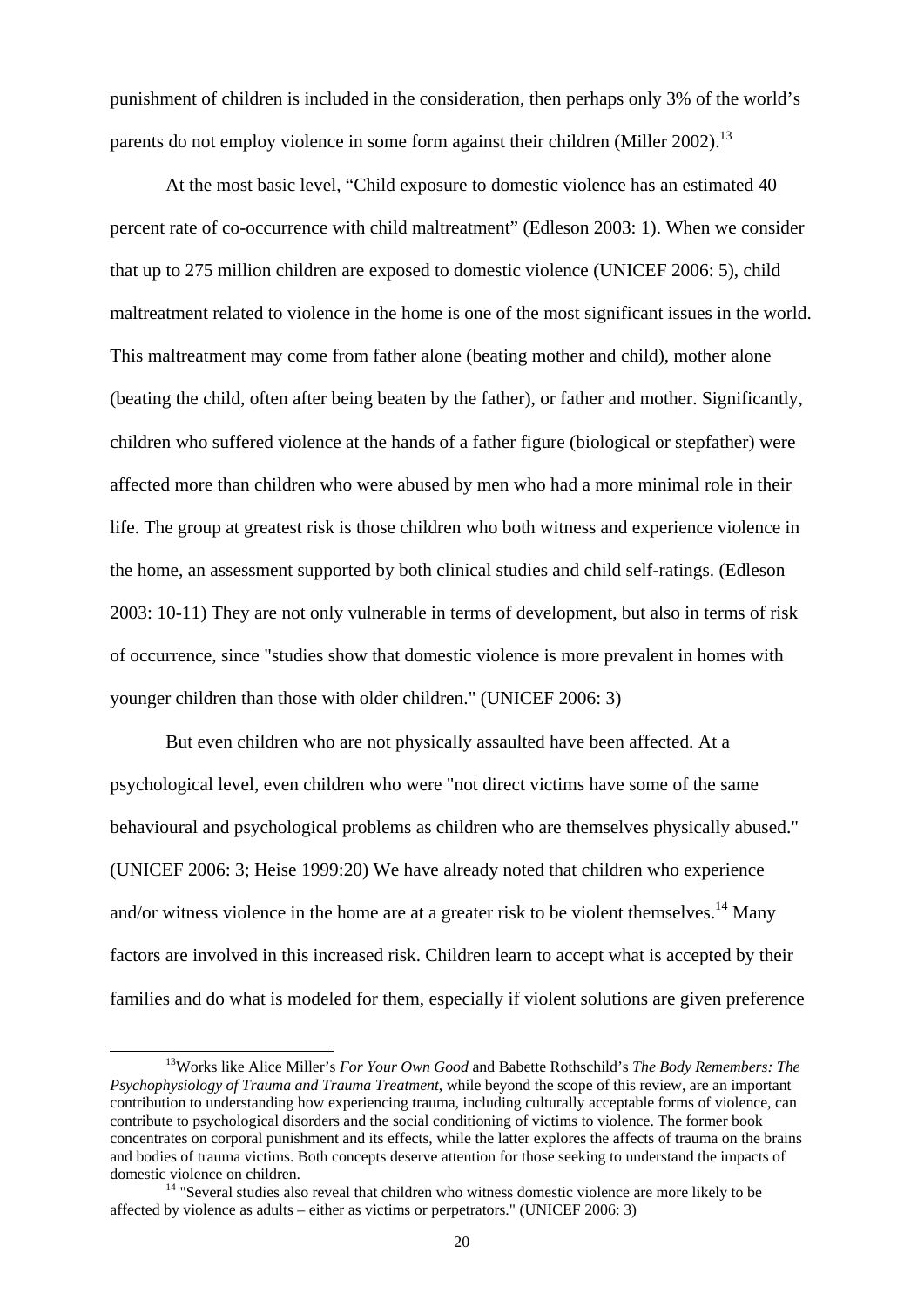to nonviolent ones. At a deeper level, these children can internalize a persistent state of fear, a state that is difficult to escape from and that results in "impulsive, reactive violence." While girls tend to dissociate at this level, boys tend to persist in a 'fight-or-flight' state.<sup>15</sup> When a person becomes stuck like this, they persistently perceive their environment as threatening and react defensively. These responses, useful for immediate survival, become maladaptive as the child grows up. (Perry 1997)

If during development, this stress response apparatus is required to be persistently active, a commesurate [sic] stress response apparatus in the central nervous system will develop in response to constant threat. These stress-response neural systems (and all functions they mediate) will be overactive and hypersensitive. It is highly adaptive for a child growing up in a violent, chaotic environment to be hypersensitive to external stimuli, to be hypervigilant, and to be in a persistent stress-response state. In most cases, however, these "survival tactics" ill-serve the child when the environment changes. (Perry 1997)

Further examples include higher than average rates of both antisocial and inhibited behaviors,

lower social competence, and presentations of "anxiety, depression, trauma symptoms, and

temperament problems." (Edleson 2003: 10; UNICEF 3; Heise 1999: 20)

# **Factors in Assessing Impact on Children**

Edleson (2003) has suggested seven factors to aid in understanding the impact of

violence on children:

(1) the severity, frequency, and chronicity of violence in each family;

(2) the degree to which each child in the home is exposed to that violence;

(3) other risks to which a child may be exposed, such as domestic violence with new adult partners, caregiver substance abuse, or the presence of weapons in the home; (4) the emotional and physical harm that exposure to violence produces for each child;

(5) the risk of future harm to the children;

(6) the unique individual coping skills that a child brings to the situation; and (7) varying protective factors present in a child's life, such as a caring parent or sibling, extended-family member, or other adult (16)

Bancroft and Silverman (2002) further specified the potential sources for children to

experience violence:

(1) Risk of exposure to threats or acts of violence towards their mother.

<sup>&</sup>lt;sup>15</sup> However, girls exhibit more aggressive behavior as they grow older and preschool children exposed to violence exhibit more problems than any other age group. (Edleson 2003: 11)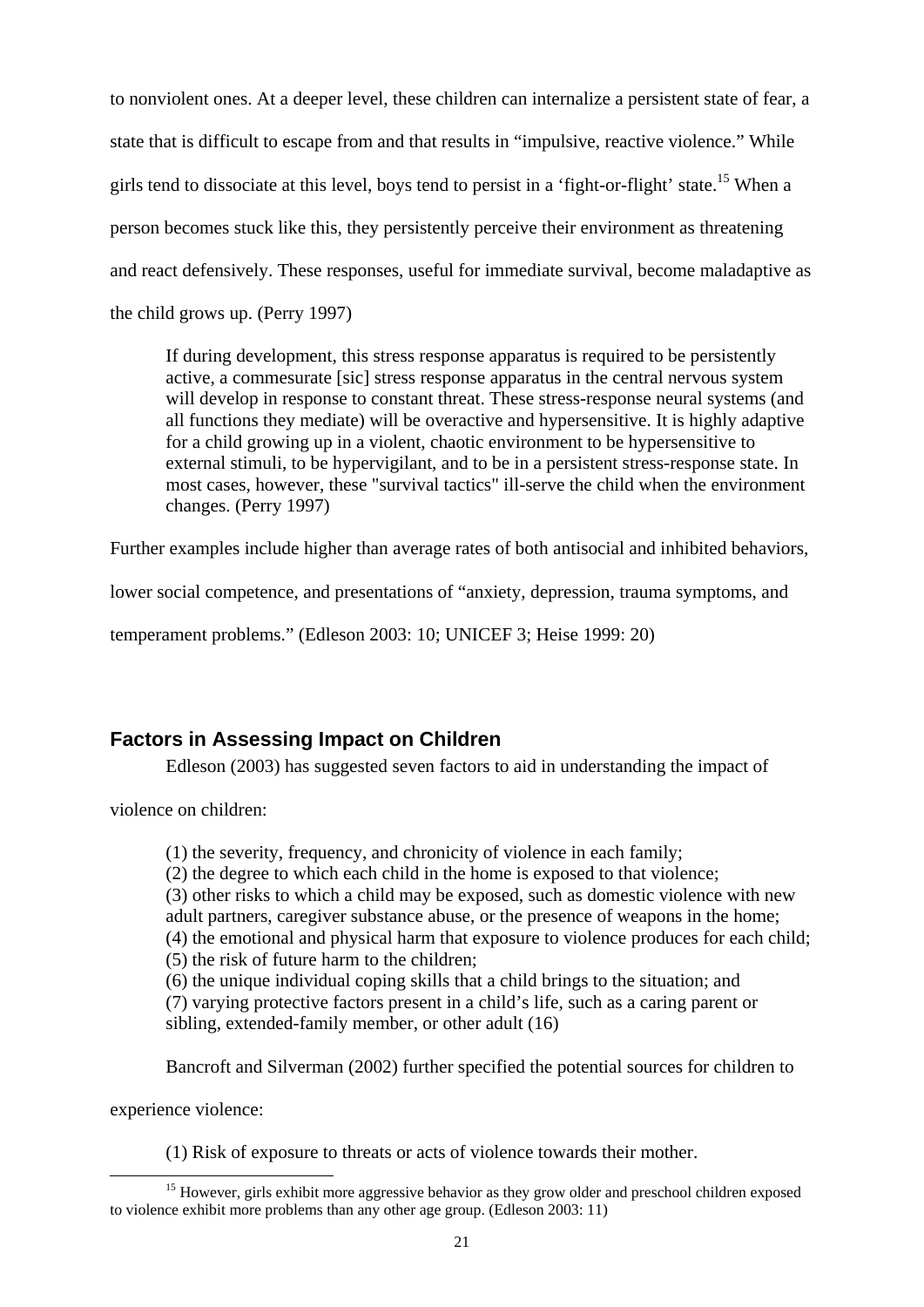- (2) Risk of [batterer] undermining mother-child relationships.
- (3) Risk of physical or sexual abuse of the child by the batterer.
- (4) Risk to children of the batterer as a role model.
- (5) Risk of rigid, authoritarian parenting.
- (6) Risk of neglectful or irresponsible parenting [especially by the batterer].
- (7) Risk of psychological abuse and manipulation [especially by the batterer].
- (8) Risk of abduction.
- (9) Risk of exposure to violence in their father's new relationships. (2-4)

 The latter risk factors are especially supported by research that studied the relationship between four factors in children: shame, anger, age, and type of abuse. Specifically, shame mediates between anger and maladaptive behavior problems, and children assessed with shame-proneness are at higher risk for behavior problems. In these cases, anger is typically not an adaptive strategy, but "in association with shame it may reflect hostility, a maladaptive, antisocial emotion." (Bennett et al 2005: 319)

#### **Violence, Brain Development & Adult Perpetration**

Because humans are social animals with complex brains, the development of the brain is heavily influenced by caretaking relationships experienced in childhood*. "Early life experience determines core neurobiology."* Experiencing and/or witnessing violent behavior by a child, especially within the context of those primary caretaking relationships, affects brain development and can predispose a child to further violence.<sup>16</sup> Specifically, experiencing violence can affect the development of cortical, sub-cortical, and limbic areas of the child's brain. This can freeze the child's reactions to stimuli into the immature (and, as the child grows in size and strength, increasingly violent) behavior normally expected of very young children (e.g., hitting, kicking, biting, pulling hair, etc.).

Essential to understanding the neurobiology of violence is this: The brain's impulsemediating capacity is related to the ratio between the excitatory activity of the lower, more-primitive portions of the brain and the modulating activity of higher, sub-cortical and cortical areas.... Any factors which increase the activity or reactivity of the brainstem (e.g., chronic traumatic stress) or decrease the moderating capacity of the limbic or cortical areas (e.g., neglect,  $E<sub>1</sub>OH<sup>17</sup>$ ) will increase an individual's

<sup>&</sup>lt;sup>16</sup> Violent behavior engaged in by a child will also impact brain development. (Perry 1997)

<sup>&</sup>lt;sup>17</sup> EtOH, ethyl alcohol, is studied to investigate the relationship of alcohol consumption to aggression.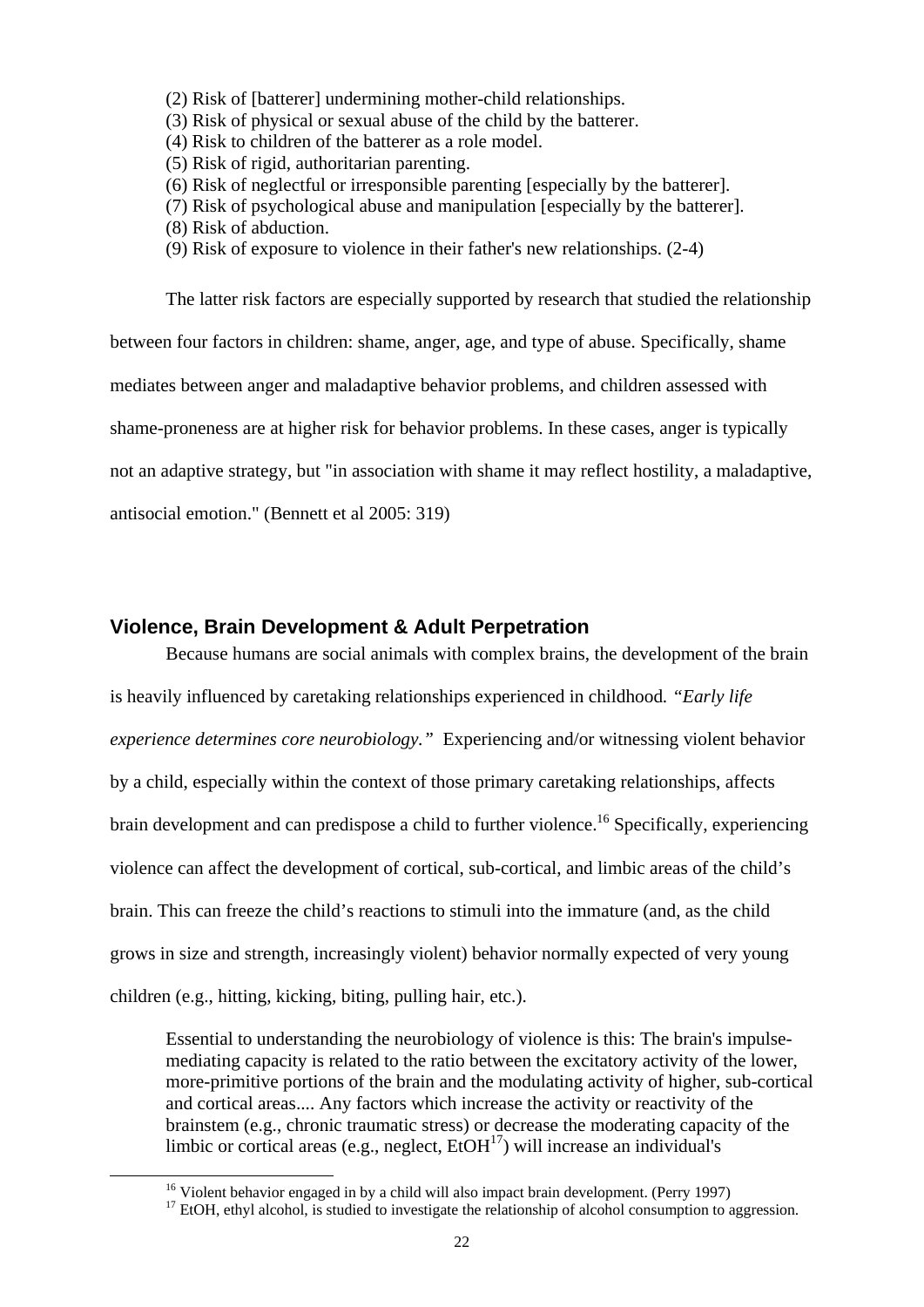aggressivity, impulsivity and capacity to display violence.... The effects of emotional neglect in childhood predispose to violence by decreasing the strength of the subcortical and cortical impulse-modulating capacity and by decreasing the value of other humans due to an incapacity [sic] to empathize or sympathize with them. This decreased value of humans means that there is a much lower threshold for the unattached person to act in an antisocial fashion to gratify their impulses. (Perry 1997)

Since the majority of violence in Western society takes place in the home, what should be a safe environment can become the place where a child is neurologically conditioned for accepting and engaging in violent behavior.<sup>18</sup>

 Nevertheless, most children who experience violence do not become adult perpetrators.19 Lisak, Hopper, and Song have indicated the possibility of two divergent pathways for (male) survivors of childhood violence, especially sexual abuse. In the first path, a male child victim may experience psychological distress, especially with regard to gender identity. This was, in fact, positively correlated to developing empathetic abilities and rejecting violent behavior, especially as gender identity is related to culturally communicated

gender stereotypes and gender rigidity.<sup>20</sup>

Significantly, Lisak et al (1996) also correlated the violent pathway with an inability

to empathize with others. This inability is related to the victim's attempt to suppress the

volatile emotional states stemming from the abuse by adopting stereotypical masculinity.

Heaving sealed himself off from his own pain, the perpetrator may well seal off his capacity to feel the pain of others, and thereby diminish a crucial inhibition against interpersonal violence. Simultaneously, his rigid gender conformity may accentuate his reliance on anger as a culturally acceptable outlet for his emotions, again increasing his propensity for aggressive interpersonal behavior." (739-740)

<sup>&</sup>lt;sup>18</sup> "Understanding the roots of community and predatory violence is impossible unless the effects of intrafamilial violence, abuse and neglect on the development of the child are examined. Indeed, the adolescents and adults responsible for community and predatory violence likely developed the emotional, behavioral, cognitive and physiological characteristics which mediate these violent behaviors as a result of intrafamilial violence during childhood." (Perry 1997)

 $19$ That is, most perpetrators experienced childhood violence, but most childhood victims do NOT become adult perpetrators. For example, in one study, 38% of male child victims reported adult perpetration, while 70% of adult perpetrators reported experiencing childhood violence. (Lisak, Hopper, and Song: 721)<br><sup>20</sup> "One startling finding was revealed in comparisons of nonperpetrating abused men and nonabused

men. Abused men, particularly those who were sexually abused, actually appeared to be better adjusted than nonabused men on measures of gender stress, emotional constriction and homophobia." (Lisak, Hopper and Song 1996: 739)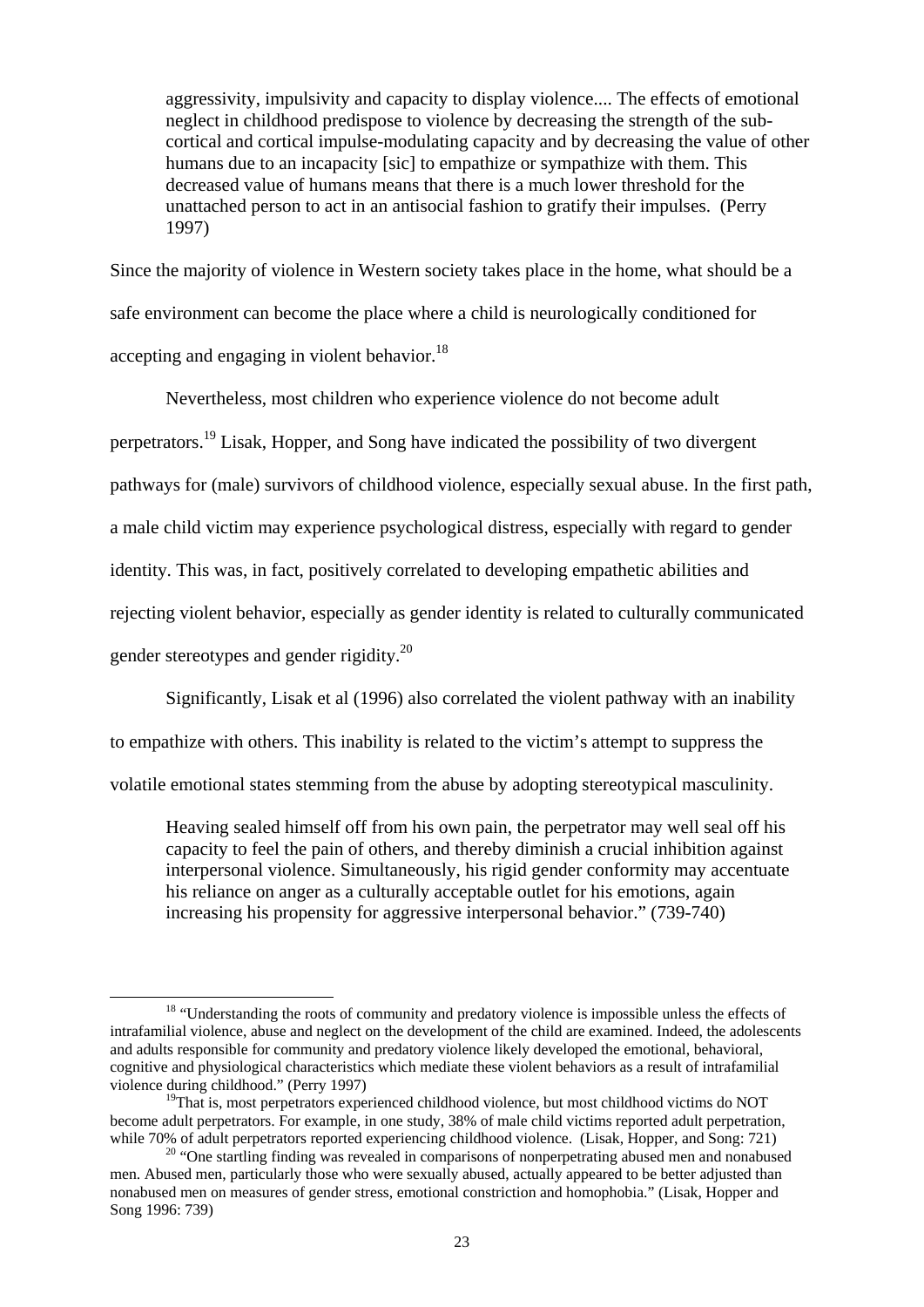As Perry (1997) noted, important variables affecting the impact of violence on brain development include the type and pattern of violence, the presence of supportive adults, and the child's age. Following Lisak, Hopper, and Song, this list might also specifically include teaching and support directly related to gender stereotypes and empathy.

# **Factors in Children's Emotional Recovery from Violence**

Obvious attention needs to be given to physical and other injuries children receive

from violence in the home. However, long-term emotional recovery and its relation to

breaking the cycle of violence from spreading to another generation should not be overlooked.

Bancroft and Silverman have outlined 6 factors that contribute to a child's initial

recovery from violence:

(1) A sense of physical and emotional safety in their current surroundings.

- (2) Structure, limits and predictability.
- (3) A strong bond to the non-battering parent.

(4) Not to feel responsible to take care of adults.

(5) A strong bond to their siblings.

(6) Contact with the battering parent [only] with strong protection for children's physical and emotional safety. (Bancroft and Silverman 2002: 4-5)

Similarly, Pinheiro has listed four Key Skills that children need to develop to optimize

long-term recovery:

(1) skills to identify, process and regulate emotion;

(2) anxiety management skills;

(3) skills to identify and alter inaccurate perceptions; and

(4) problem-solving skills. $^{21}$ 

Finally, engaging the social practices that allow family violence can provide

continuing support for adult victims of childhood violence and help protect them from

committing violence against their own children.<sup>22</sup>

<sup>&</sup>lt;sup>21</sup> "Trauma-specific cognitive behavioural interventions appear to be particularly effective in reducing victims' anxiety, depression, sexual concerns and symptoms of PTSD." (Pinheiro 2006: 84-85) Further, these four Key Skills are very similar to the four skills developed in Dialectial Behavior Therapy (respectively, Emotion Regulation, Distress Tolerance, Mindfulness, and Interpersonal Effectiveness). See Dimeff and Koerner

<sup>&</sup>lt;sup>22</sup> "Efforts to eliminate harmful traditional practices have illustrated the importance of intervening at multiple levels – parents and families will find it hard to change their behaviour if the norms and behaviour in the wider community do not change." (Pinheiro 2006: 88)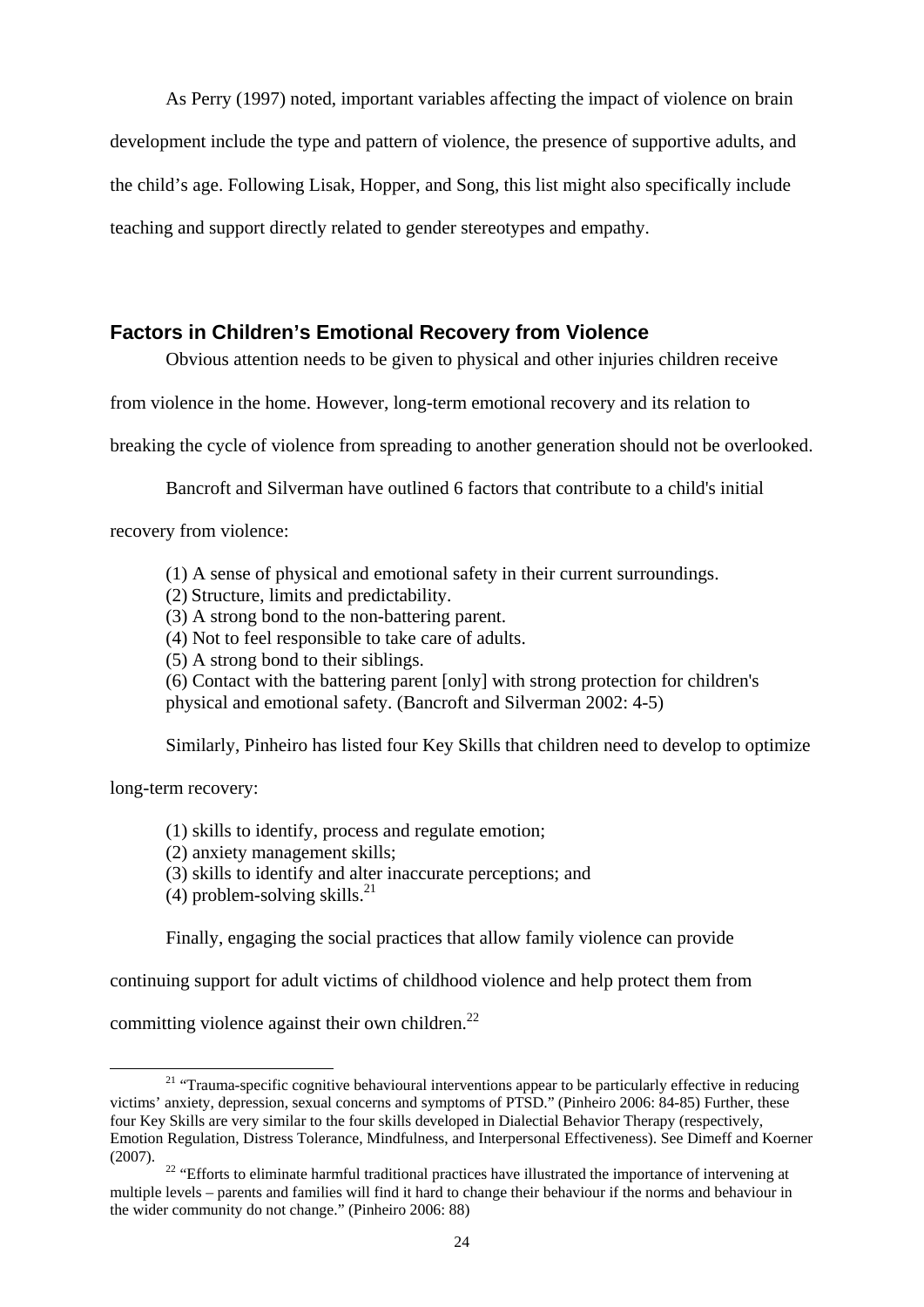# *1.6 Special Considerations for Peace Bridges*

Several issues indicate significant opportunities for Peace Bridges. First, the social isolation of battered women implies that programs must be built on a very strong foundation of trust and communication in a community. Second, gender stereotypes are a definite factor in domestic violence. Peace Bridges is well equipped to address these foundational concepts. Third, awareness of the high risk for depression after exiting a violent relationship indicates again the importance of community resources for battered women, especially when combined with the stress of social isolation. Tools for community care groups and trauma healing are examples of potentially appropriate responses from Peace Bridges.

 Fourth, the theory of an Abusive Personality suggests that programs that impact trauma healing, attachment disorders, anger issues, etc. are also potentially contributing to the prevention of domestic violence incidents. This could include the preventative measure of addressing the needs of children living in homes where there is domestic violence. A further implication is that communities that provide emotional support for men with a tendency to episodic violence are impacting domestic violence. Both of these scenarios represent more plausible programs for Peace Bridges than a program using interventions in violent circumstances.

Fifth, the importance of the impact of violence on children in perpetuating the cycle of violence is another crucial area for consideration. Partners and peacebuilders who work with children could be educated and equipped to recognize and bring healing to children and, in the long term, the broader society.

Sixth, the literature denotes both the seriousness of the crisis and the possibilities for change. Peace Bridges must be hopeful, but also realistic, about the types of programs and

25

-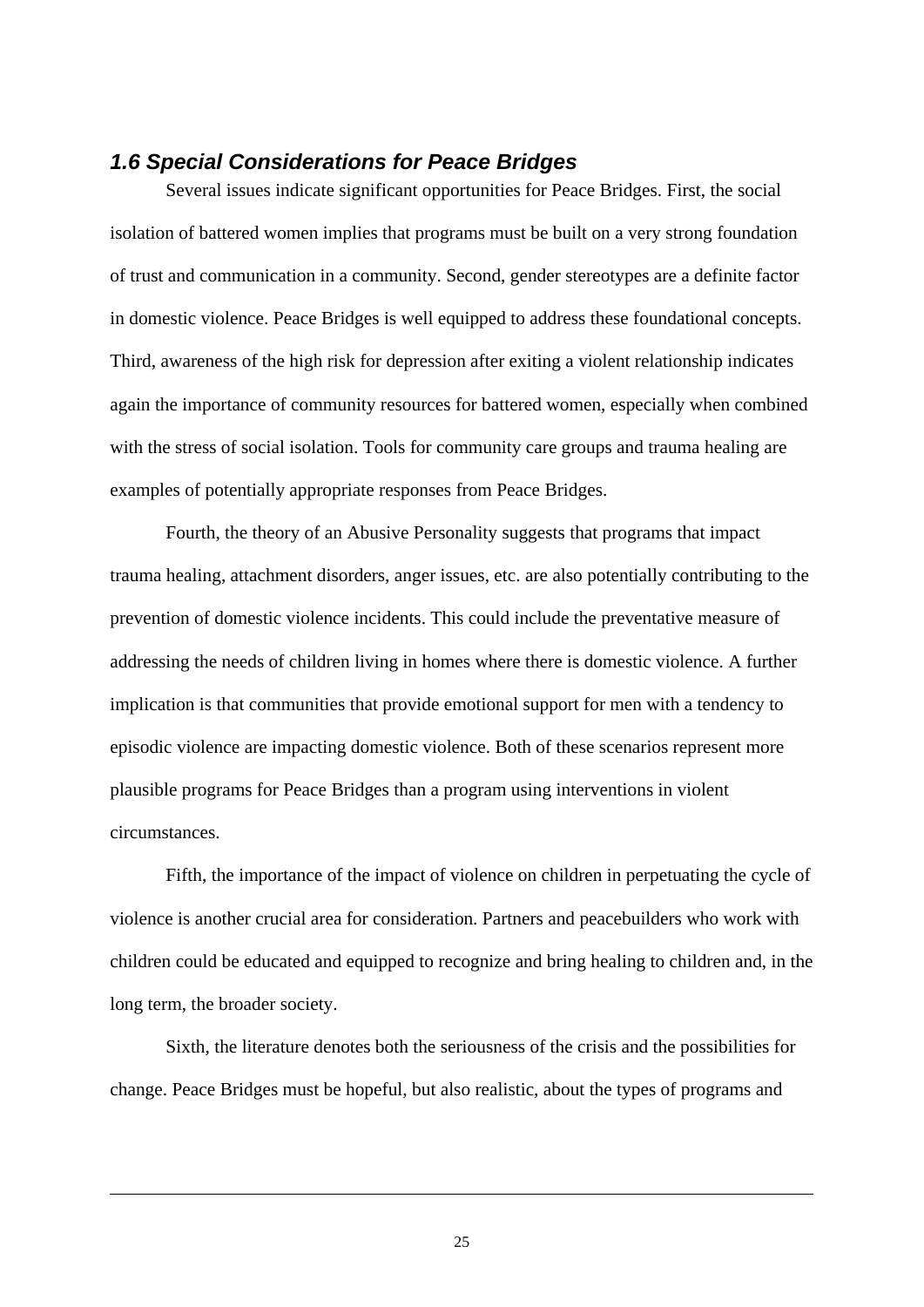interventions that are appropriate to engage in, especially when considering the potential volatile situations that family violence can bring.

Finally, the literature challenges practitioners to rethink family violence: its causes, its cycles, its effects, and even the relationships between victims and perpetrators. Studies like those included in this review indicate directions to explore, theories to consider, and starting places for creative thinking for helping families cultivate peace. While the bulk of studies (and, therefore, the majority of this review) has focused on violence of men toward women and children, practitioners should always bear in mind the admonition of Young et al:

It is equally important to examine the full context and complexities of family violence: To seriously recognize members of either gender as primary abusers and violent perpetrators; the existence of mutual couples violence; sequential intimate violence where current abusers were past victims of abuse in the same relationship; violence by children toward parents; sibling violence; parental abuse of children and violence in general within the kinship family system. A sincere and concerted effort must be made to avoid simplistic yet appealing dichotomies of victim/perpetrator. (Young et al 2006: 9)

The literature does not speak with a single voice, but with the many cries of victims and witnesses. Perhaps the most important lesson of the literature, then, is for practitioners to see the theories and controversies as tools for understanding people; they are never substitutes for the people themselves.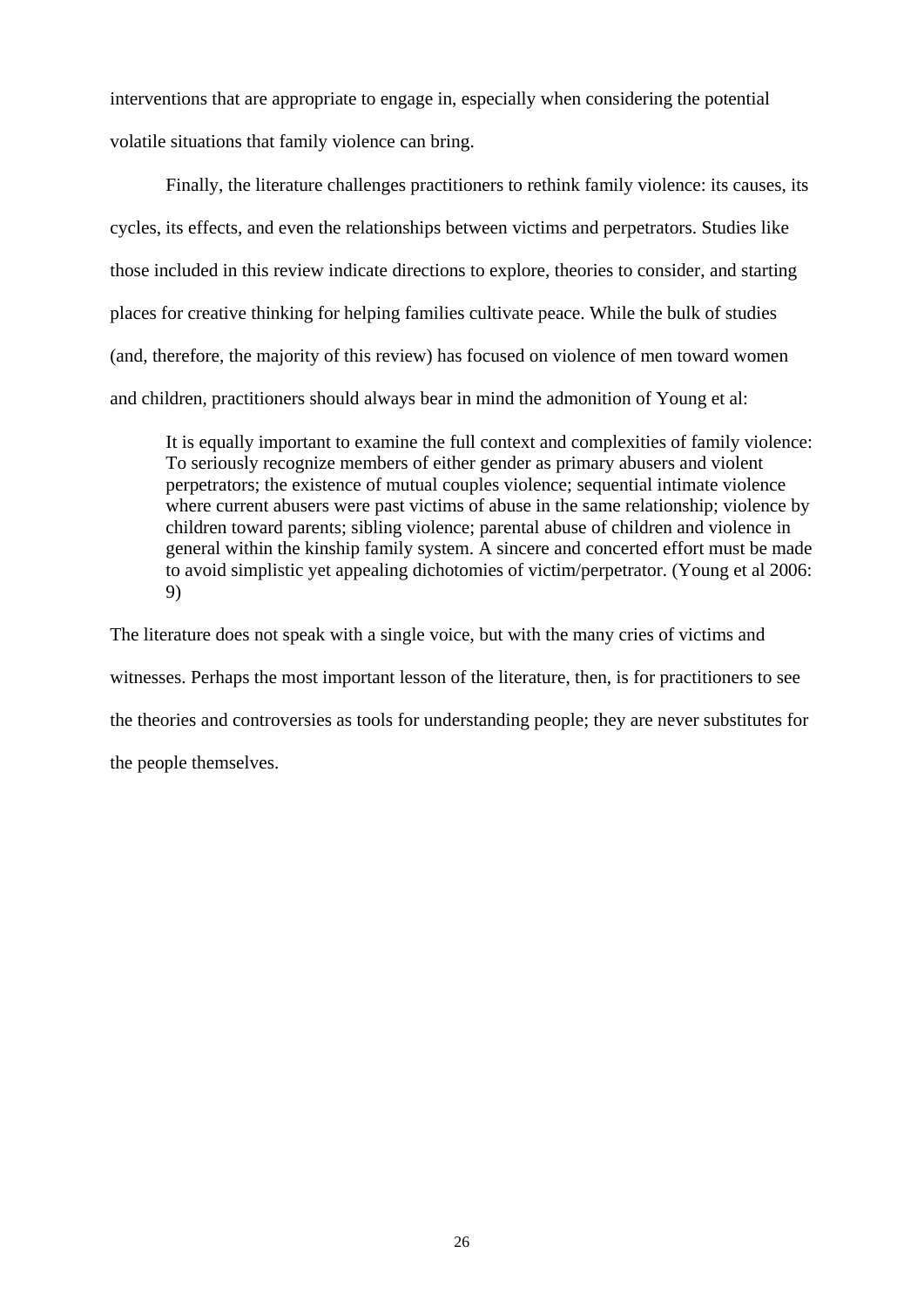# *Bibliography*

 Archer, John (2002). Sex Differences in Physically Aggressive Acts Between Heterosexual Partners: A Meta-analytic Review. *Aggression and Violent Behavior* 7 (2002): 313-351.

Bancroft, Lundy and Silverman, Jay (2002). *Assessing Risk to Children From Batterers*. Retrieved 20 February 2008 from: http://www.lundybancroft.com/pages/articles\_sub/JAFFE.htm.

 Bennet, D; Sullivan, M; and Lewis, M. (2005) Young Children's Adjustment as a Function of Maltreatment, Shame, and Anger. *Child Maltreatment* 10(4); 311-323. Available online at: http://cmx.sagepub.com/cgi/content/abstract/10/4/311

 Berman, M. (1996). The Shadow Side of Systems Theory. *Journal of Humanistic Psychology,* 36:1, 28-54.

Campbell, Jacquelyn; Jones, Alison Snow; Dienemann, Jacqueline; Kub, Joan Kub; Schollenberger, Janet; O'Campo, Patricia; Gielen, Andrea; Wynne, Clifford (2002). *Intimate Partner Violence and Physical Health Consequences.* Arch Intern Med. 2002;162:1157-1163. Retried 19 February 2008 from www.archinternmed.com.

Capaldi, DM.;Shortt, JW.; Kim, HK. (2005) A life span developmental systems perspective on aggression toward a partner. In: Pinsof W, Lebow J., editors. *Family Psychology: The Art of the Science.* Oxford/New York: Oxford University Press; 141–167.

Capaldi, D and Kim, Hyoun. (2007) Typological Approaches to Violence in Couples: A Critique and Alternative Conceptual Approach. *Clinical Psychology Review* 27:3, 253-265. Prepublication version available online at: http://www.pubmedcentral.nih.gov/articlerender.fcgi?artid=1810341

CDC (Centers for Disease Control). *Understanding Intimate Partner Violence Fact Sheet*. Atlanta, GA: CDC. Retrieved 20 February 2008 from http://www.cdc.gov/ncipc/dvp/IPV%20Fact%20sheet.pdf.

DeBeixedon, Sage and Zur, Ofer. Intimate Partner Violence. Course Materials. Available online at: http://www.zurinstitute.com/spousalabusecourse.html

Dell, Paul (1989). Violence and the Systemic View: The Problem of Power Family Process 28 (1), 1–14.

Dimeff, Linda and Koerner, Kelly, eds. (2007). *Dialectical Behavior Therapy in Clinical Practice: Applications Across Disorders and Settings*. New York: Guilford.

Dutton, D.G., Swihart, G, Winters, J. & Clift, R. ( in press) The abusive personality:A new "third-variable" linking alcohol/drug use to intimate assault. *Journal of Family Violence.* Course materials. Available online at: http://www.zurinstitute.com/spousalabusecourse.html

Edleson, Jeffrey L., Mbilinyi, Lyungai F., Shetty, Sudha. (2003). *Parenting in the Context of Domestic Violence.* San Francisco: Judicial Council of California, Administrative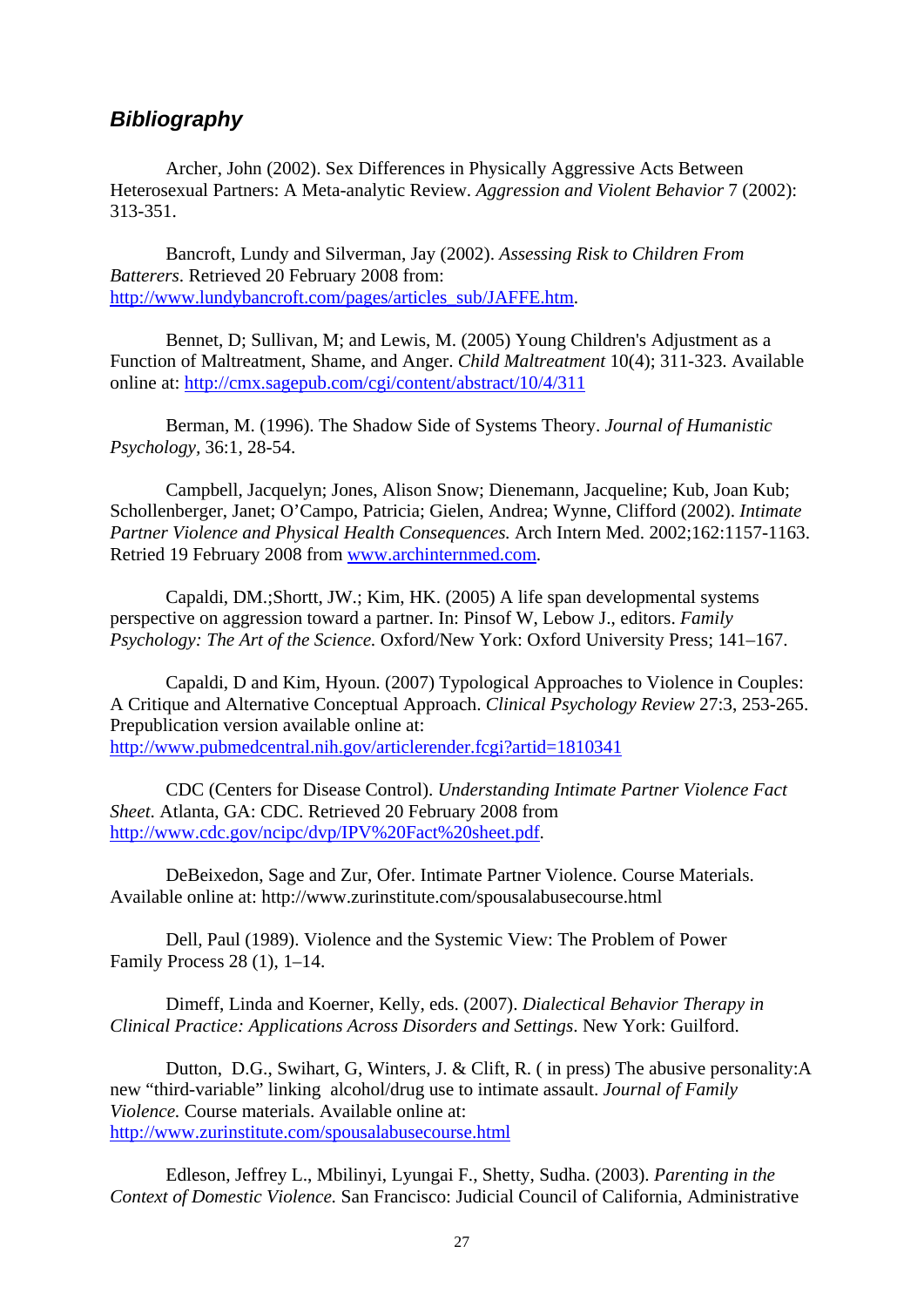Office of the Courts, Center for Families, Children & the Courts. Available at http://www.courtinfo.ca.gov/programs/cfcc/resources/publications.

 Ellsberg, Mary and Heise, Lori. *Researching ViolenceAgainst Women: A Practical Guide for Researchers and Activists.* Washington DC, United States: World Health Organization, PATH; 2005.

Hamel, J. and Nicholls, T. (2006). Domestic Violence: A Gender-Inclusive Conception Prepublication, unedited version of chapter from *Family Approaches to Domestic Violence: A Guide to Gender-Inclusive Research and Treatment*. New York: Springer Publishing, 2006. Available online at: http://www.nfvlrc.org/docs/DV.gendincconception.pdf

Heise, Lori, Ellsberg, Mary, Goettemoeller, Megan, et al. (1999) "Population Reports: Ending Violence Against Women." *Issues in World Health* volume XXVII, 4. December 1999. Series L, #11. Population Information Program, Center for Communication Programs, Johns Hopkins University & Center for Health and Gender Equity.

Holtzworth-Munroe, A. (2005). Male versus female intimate partner violence: Putting controversial findings into context. *Journal of Marriage and Family, 67*(5), 1120-1125. Available online at: http://www.personal.psu.edu/mpj/2005%20JMF%20Holtzworth-Munroe.pdf

Holtzworth-Munroe, A., & Stuart, G. L. (1994). Typologies of male batterers: Three subtypes and the differences among them. Psychological Bulletin, 116(3), 476-497.

Johnson, M.P.(1995). "Patriarchal Terrorism and Common Couple Violence: Two Forms of Violence Against Women." *Journal of Marriage and the Family*, Vol 57, pp 283- 294.

 Johnson, M and Leone, Janel. (2005). The differential effects of intimate terrorism and situational couple violence: Findings from the National Violence Against Women Survey. *Journal of Family Issues, 26* (3), 322-349. Available online at: http://www.personal.psu.edu/mpj/2005%20JFI%20Johnson%20&%20Leone.pdf

 Kishor, Sunita and Kiersten Johnson. 2004. *Profiling Domestic Violence – A Multi-Country Study.* Calverton, Maryland: ORC Macro. Available online at: http://www.measuredhs.com/pubs/pdf/OD31/OD31.pdf

Lisak, David; Hopper, Jim; and Song, Pat. (1996). "Factors in the Cycle of Violence: Gender Rigidity and Emotional Constriction." *Journal of Traumatic Stress,* 9: 4, 721-743.

Lupri, Eugen & Grandin, Elaine (2004). *Intimate Partner Abuse Against Men*. Ottawa, ON: National Clearinghouse on Family Violence. Retrieved 20 February 2008 from http://www.phac-aspc.gc.ca/ncfv-cnivf/familyviolence/pdfs/Intimate\_Partner.pdf.

 Mandel, D (2002). Batterers As Fathers: Rethinking and Reconceptualizing Policy and Practice. Available online at: http://new.vawnet.org/Assoc\_Files\_VAWnet/BatterersAsFathers.pdf

 McConaghy, John and Cottone, R.(1998) The Systemic View of Violence: An Ethical Perspective. *Family Process* 37 (1), 51–63.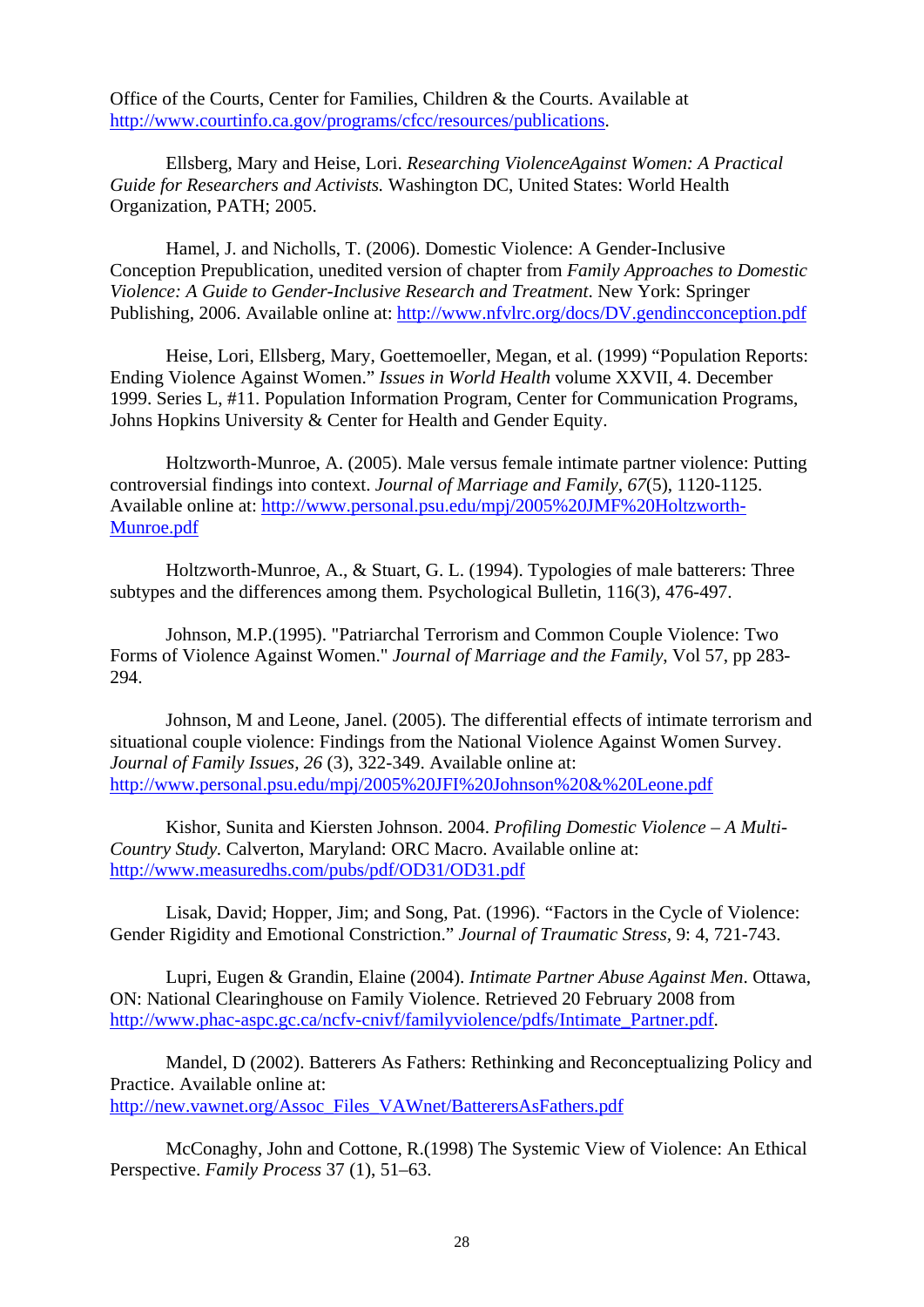Miller, Alice (2002). *For Your Own Good: Hidden Cruelty in Child-Rearing and the Roots of Violence*. 4<sup>th</sup> ed. New York: Farrar, Straus and Giroux. Retrieved 12 January 2008 from: http://www.nospank.net/fyog.htm.

Perry, B.D. (1997) Incubated in Terror: Neurodevelopmental Factors in the 'Cycle of Violence.' In *Children, Youth and Violence: The Search for Solutions* (J Osofsky, Ed.). Guilford Press, New York, pp 124-148. Available online from: http://www.childtrauma.org/CTAMATERIALS/incubated.asp

Pinheiro, Paulo (2006). World Report on Violence Against Children. Geneva, Switzerland: United Nations. Available online from: http://www.unicef.org/violencestudy/3.%20World%20Report%20on%20Violence%20against %20Children.pdf

Rothschild, Babette (2000). *The Body Remembers: The Psychophysiology of Trauma and Trauma Treatment.* New York: Norton.

Tjaden, Patricia, and Thoennes, Nancy. (November 1998) "Prevalence, Incidence, and Consequences of Violence Against Women: Findings from the National Violence Against Women Survey." Washington, DC: National Institute of Justice. Retrieved 20 February 2008 from: http://www.batteredmen.com/nvawsurv.pdf.

Tsang, J., Stanford, M. (2006) Forgiveness for intimate partner violence: The influence of victim and offender variables, *Personality and Individual Differences*, 42, 653- 664 Retrieved 12 January 2008 from: http://www.baylor.edu/content/services/document.php/35618.pdf

UNICEF (2006). Behind Closed Doors: The Impact of Domestic Violence on Children. West Sussex, UK: The Body Shop International. Retrieved 12 January 2008 from: http://www.unicef.com.au/documents/BehindClosedDoors.pdf

Walker, Lenore (January 1999). Psychology and Domestic Violence Around the World. *American Psychologist.* January 1999; 54, 1; 21-29. Retrieved 28 February from: http://www.ugr.es/~prodopsi/sitioarchivos/Archivos/Walker%201999.pdf

Walker, Lenore (2000). *The Battered Woman Syndrome,* 2nd Ed., New York: Springer. Course materials. Available online at: http://www.zurinstitute.com/spousalabusecourse.html

Wexler, D. (1999). The broken mirror: A self-psychological treatment perspective for relationship violence. *Journal of Psychotherapy, Research and Practice*, 8/2, 129-141.

WHO. (July 1997) Violence Against Women: Health Consequences.

Wright, Joanne. (2002) Domestic Violence and Couple Therapy: A Review of the Literature. Unifam Literature Review.

Young, Cathy; Smith, Sheila; Turteltaub, Jack; Hazelwood, Lonnie (2006). Domestic Violence: New Visions, New Solutions. Prepublication version, available online from: http://www.nfvlrc.org/docs/YoungCookms.singlespace.pdf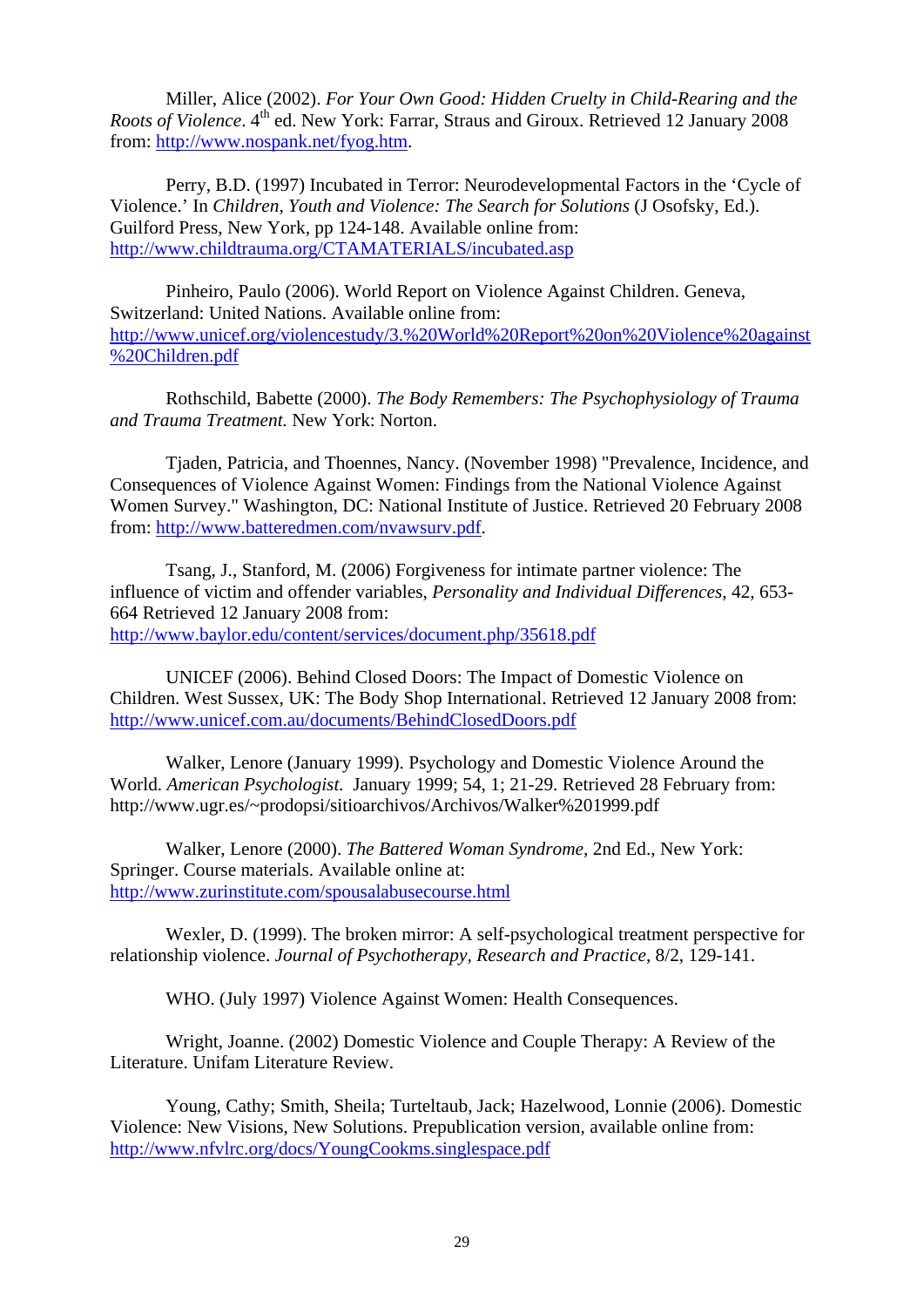# **Section 2: Domestic Violence in Cambodia**

# *2.1 Cultural Factors in Understanding Violence in the Home*

Human relationships do not exist outside of a social context, and family violence has

not developed apart from social custom and institutions.<sup>23</sup> Unfortunately and

Despite its high costs, almost every society in the world has social institutions that legitimize, obscure, and deny abuse. The same acts that would be punished if directed at an employer, a neighbor, or an acquaintance often go unchallenged when men direct them at women, especially within the family. (Heise 1999: 3)

Ultimately, the social structure and institutions determine what services and resources are

available to prevent, intervene, and heal members caught in the cycle of family violence.

Walker (1999) identified factors that interact to determine the social context of family

violence:

- (1) gender [roles and stereotypes]
- (2) political structure
- (3) religious beliefs
- (4) attitudes toward violence in general
- (5) [attitudes toward] violence toward women
- (6) state-sponsored violence, such as civil conflicts and wars, and
- (7) the migration within and between countries (21)

These institutions and customs have the potential to protect and aid its most vulnerable members, or to expose them to abuse and cruelty. And it is precisely within the home that children first experience most of these factors. (Pinheiro 2006: 48) For instance, in cultures where men are thought to have the right to control women and/or children, violence is too easily and too often employed as an expression of that right.<sup>24</sup> The transgression of gender stereotypes is often the 'trigger' for male violence. These transgressions can be as simple as a husband's real or perceived judgment of 'failure' that a wife or child has disobeyed, talked back, spoiled a meal, made a mess, left without permission, refused sexual demands, or suspected his infidelity. (Heise 1999: 6)

<sup>&</sup>lt;sup>23</sup> "Widespread ignorance of the intimate relationships between cultural belief systems, childrearing practices and the development of violent behaviors will doom any attempts to truly understand, and prevent,

violence..." (Perry 1997). 24 "In countries as different as Bangladesh, Cambodia, India, Mexico, Nigeria, Pakistan, Papua New Guinea, Tanzania, and Zimbabwe, studies find that violence is frequently viewed as physical chastisement,the husband's right to "correct" an erring wife." (Heise 1999: 6)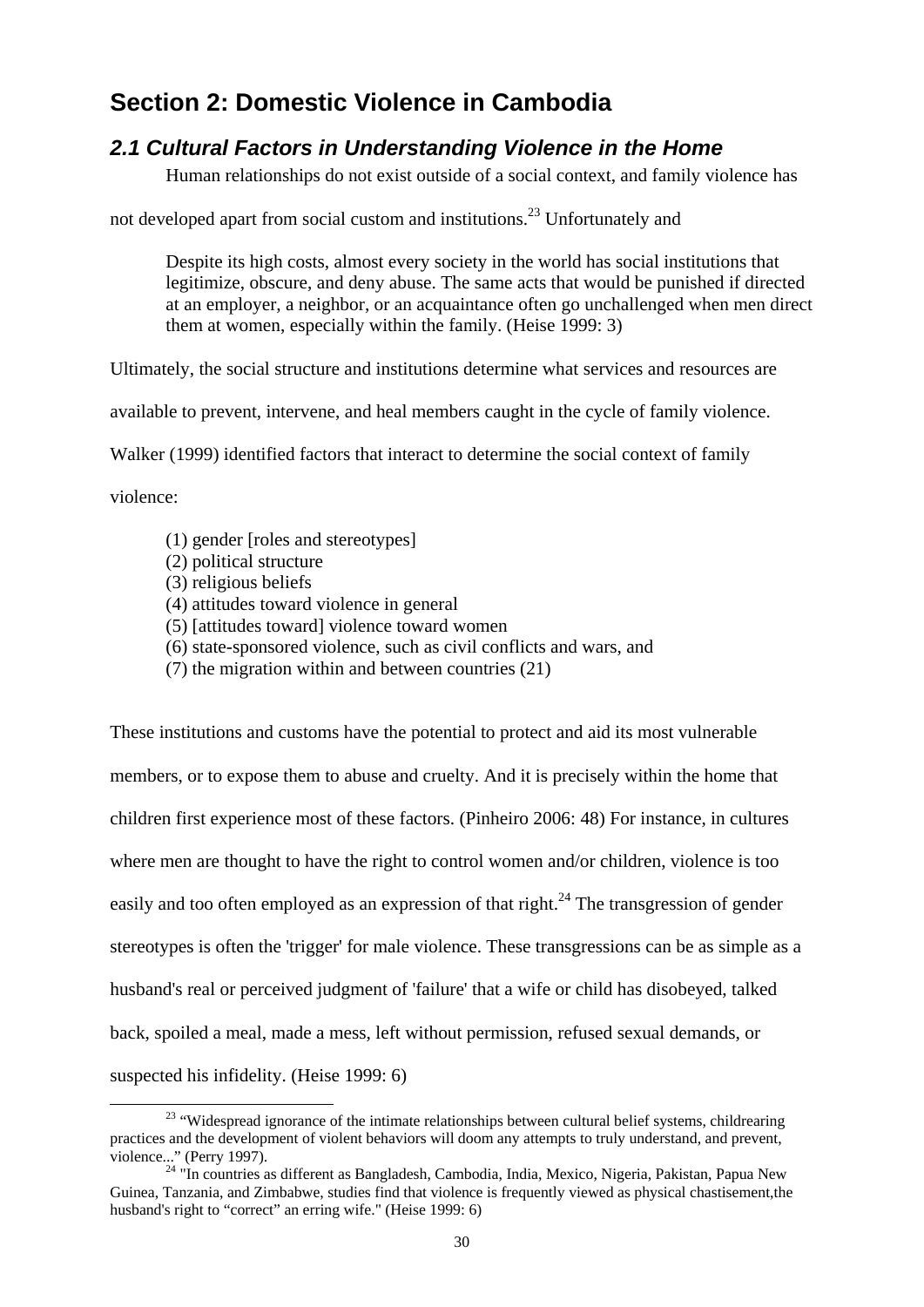Heise developed an "Ecological Model" to conceptualize the levels and interactions of these factors, reproduced below. Each person experiences these factors in a different way, which in part accounts for the differing levels of violence in individuals at the same time as recognizing larger trends and patterns in abuse and perpetrator typologies. (Heise 1999:  $8)^{25}$ 

Figure 1. Ecological Model of Factors Associated with Partner Abuse



# *2.2 Cambodian Cultural Factors*

 Much of the literature cited Cambodian cultural barriers that permit or encourage domestic violence. This should not be surprising, considering the social fragmentation that

Cambodia experienced in the  $20<sup>th</sup>$  century.<sup>26</sup> Cambodia is generally perceived as socially conservative<sup>27</sup>, making understanding Cambodian cultural factors an even greater imperative for practitioners seeking to address these issues. (Barber 2000: 87) However, the literature was limited by a greater emphasis on the cultural factors that aggravated or permitted

 $25$  It's limitation of focusing on male battery against women should be taken into consideration, even in cultures that are considered patriarchal, within the context of the gender controversy. See section 1.1 for a discussion on expanding the definition of domestic violence beyond male battery and typology theories that differentiate between "patriarchal/intimate terrorism" and "common/situational couple violence."<br><sup>26</sup> For a readable account of Cambodia's 20<sup>th</sup> century history, see Sharp, *The Banyan Tree: Untangling* 

*Cambodian History.* Available online at: http://www.mekong.net/cambodia/banyan1.htm <sup>27</sup>"An element of Cambodia's hierarchical society is that, within families and communities, Cambodians

are traditionally expected to behave "correctly" and in line with their social status and responsibilities." (Barber 2000: 87) Also, see Ledgerwood (a) for a historical and sociological description of Cambodia.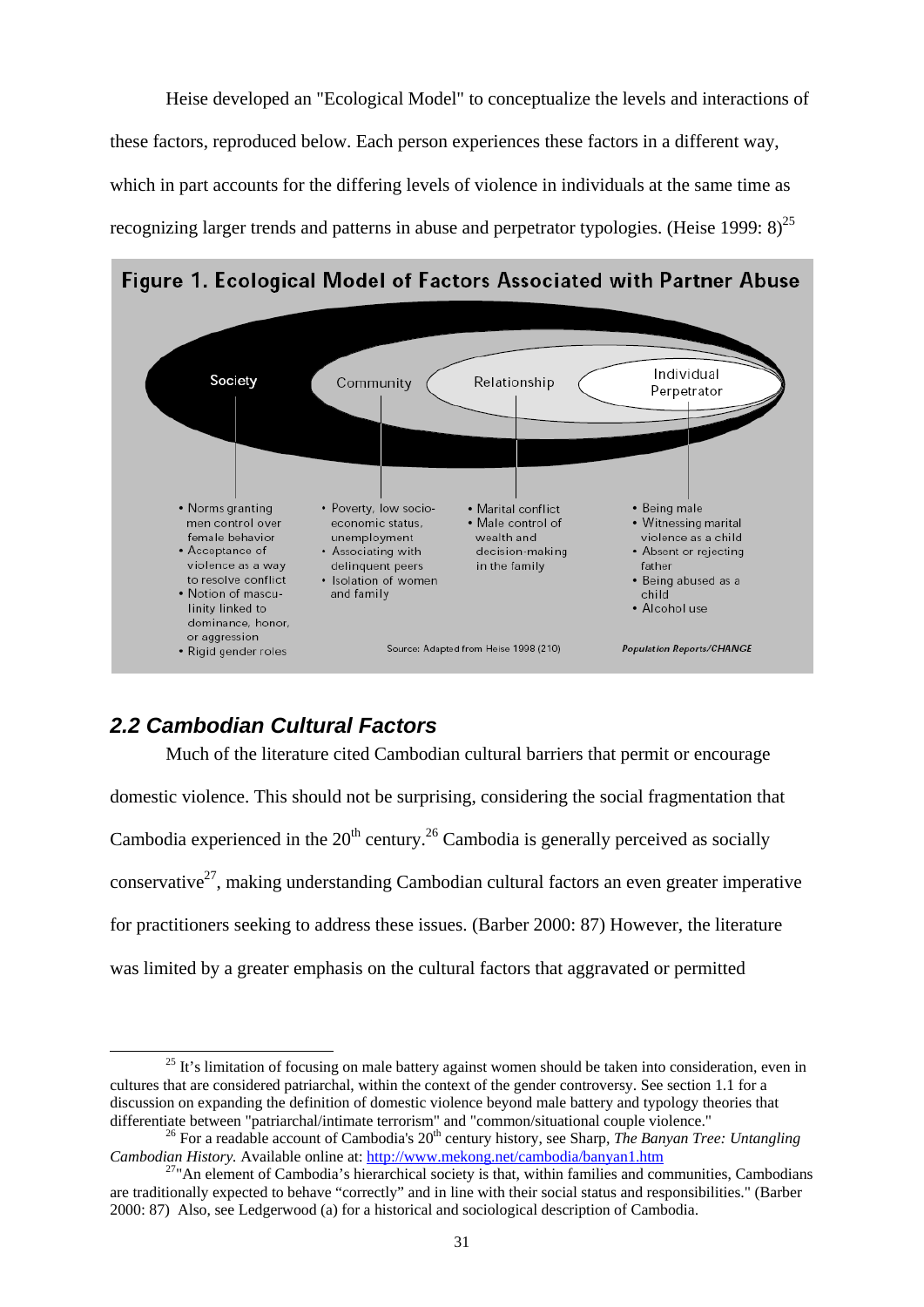domestic violence, rather than balancing criticism with recognition of cultural resources for

suggesting and supporting change.

## **Gender roles and stereotypes**

 At a basic level, Cambodian culture has been described as patriarchal, placing females at a disadvantage from birth in what Santry called "an inordinate burden" on Cambodian women. In the words of one Cambodian she interviewed, "Men get a headstart in ever [sic] area of life, right from birth". (2005: 16) Santry continued,

For example, at birth the mother is seen as spiritually responsible for any physical abnormality of her child. Cultural beliefs and practices emanate from the preconception that responsibility for the health, well-being and 'good' behaviour of the family ultimately rests with the woman. As caring for the family is primarily the woman's domain, teenage daughters are kept at home to help in the house and learn how to be future mothers, while boys are expected to help their fathers and to stay at school longer. Boys are encouraged to become educated and given great personal freedom, but girls are taught to be quiet, retiring and shy at all times. To this end, practices of breastfeeding boys much longer than girls, and giving girls less food than boys in order to keep them passive and subservient while encouraging boys to be strong and aggressive, have been widespread, especially in rural areas. With women preferring to give the best food to males and visitors, girls at home are both educationally and nutritionally disadvantaged. (Santry 2005: 126)

This disadvantage continued through adulthood, so that marriage (and bearing

children) was considered "the only socially acceptable option for women," and that

"unmarried women, widows, divorcees, remarried women, and deserted or childless women

are regarded as second-rate citizens."  $(2005: 112-113)^{28}$ 

A common criticism in the literature is directed at the *chbab srey*, a traditional

teaching on the role of women in society.29 LICADHO (2007) discussed the *chbab srey* under

the heading of *Cultural Inferiority* and linked it to women blaming themselves for

 $28$  In an 1999 interview by Santry, MP Tioulong Samura commented, "Without a man, woman is nothing. Women are culturally, socially, economically dependent on their man. Men do not respect their wives. A man's wife is just a piece of furniture. And, of course, he doesn't mind having many pieces of furniture." (2005: 113) See Santry (2005: 119-125) for a discussion on "Marriage and Sexuality."

<sup>&</sup>lt;sup>29</sup> This poem also includes instructions for men, *chbab proh*. It was published anonymously, but was possibly written by Krom Ngoy (1865-1936), though reflecting even older cultural patterns. For more information, please see: http://en.wikipedia.org/wiki/Krom\_Ngoy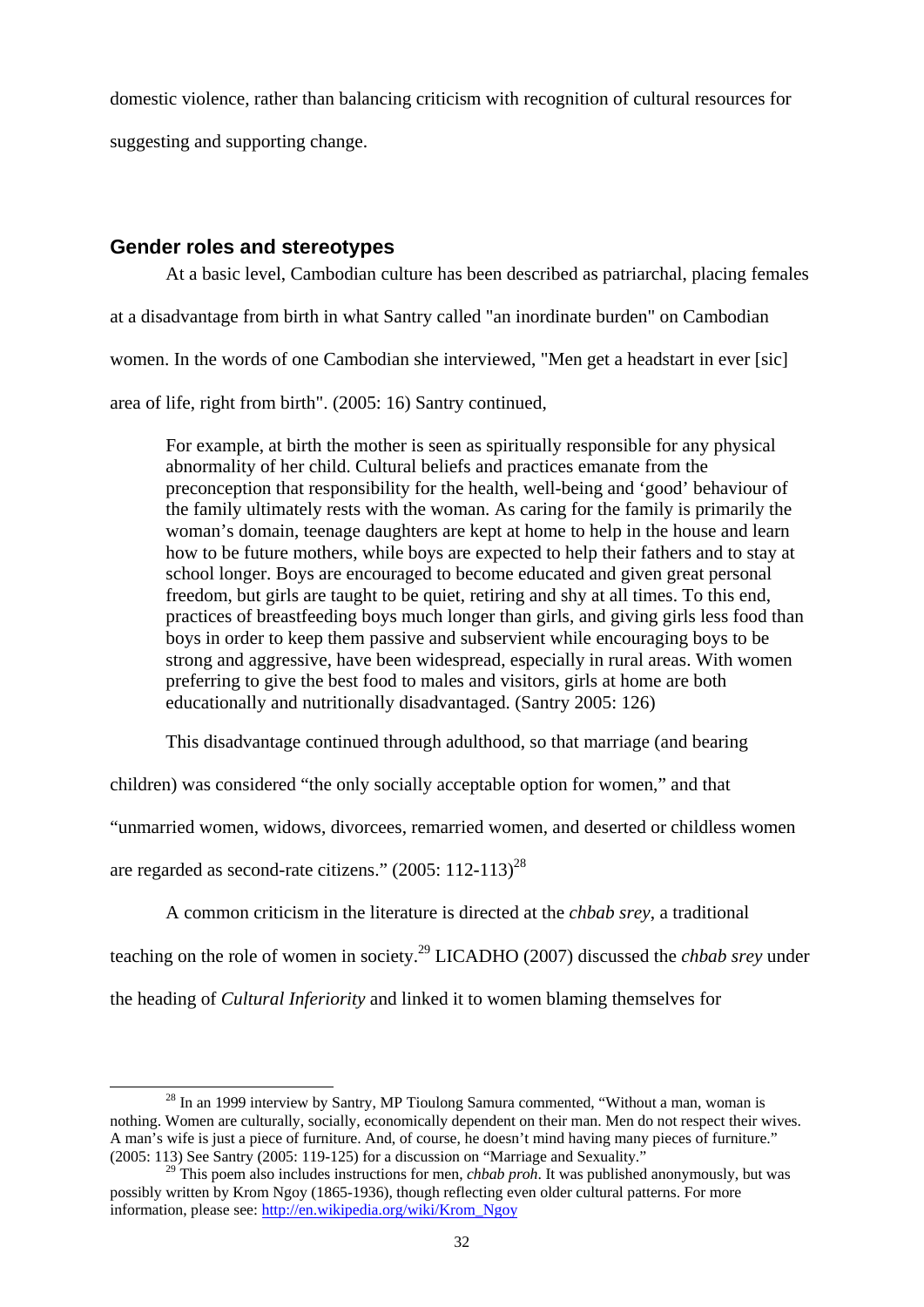experiencing violence (5). This assessment was made even more strongly by Barber (2000).<sup>30</sup>

CAMBOW (2007) linked the *chbab srey* to "traditions of inferiority and subservience of

women," complicating domestic violence issues and teaching that

"Many men do not accept that women have the right to be free from violence of any form, and many women themselves do not understand this or do not feel they have any way to make it a reality." (7)

Lim (2006) also considered the *chbab srey* an influential factor in stopping women from

seeking help or revealing the violence experienced in the home (2). Santry (2005) broadly

described the "enormous pressure" women are under to keep the "family face."<sup>31</sup>

Santry also observed that:

As women were responsible for maintaining the family status, they were under enormous pressure to keep the 'family face' within a close community where everyone's personal life was of great interest. In this environment, gossip was frequently used as a tool for getting even, for keeping others who were feared or disliked in line, or cutting down those who were envied. This resulted in strong levels of pressure on family members to conform to cultural expectations, and led to high levels of personal secrecy. Women in particular had to conform to restrictive behavioural rules and endeavor to conceal perceived weaknesses of others within the family. (114)

Human rights advocates in Cambodia considered *chbab srey* significant enough to be

a topic of discussion with the United Nations CEDAW committee in January 2006 –

"The Cambodian Government replied that the code was a matter of national identity and that 'if and when such principles were found to run counter to the needs of present-day society, it was possible to amend them in a process involving a broad set of stakeholders, including civil society.' One Committee member then stated that she did not understand 'how it was possible to fight domestic violence without challenging the code of conduct for women...in fact, the code was part of keeping women in inferior and subservient positions. It also gave men the power to discipline women who violated the code.'" (LICADHO 2007: 9)

Taboos surrounding sexuality also play a part in the cultural context for domestic

violence. Santry (2005) found that 'good' Cambodian girls were not instructed in sexuality

 <sup>30 &</sup>quot;The best-known example of social attitudes about how women are 'supposed' to act is the *Chbab Srey* (the Law, or Rules, of the Woman), an ancient poem. According to the *Chbab Srey*, a wife should 'follow the commands of the husband like a slave', ensure a happy home, and never react to his insults or violence. Such teachings encourage women to stay in abusive relationships and blame themselves for their spouses' violence, and promotes the social attitude that 'The woman who endures or "bears" (*'droam'*) the beating to save her

marriage and keep her family together is to be revered; the ones who leave are reviled'." (Barber 2000: 81-82) <sup>31</sup> "Losing face" is the experience of dishonor or shame. See Hinton (2001) for a discussion of Cambodian values of begrudgement and reconciliation.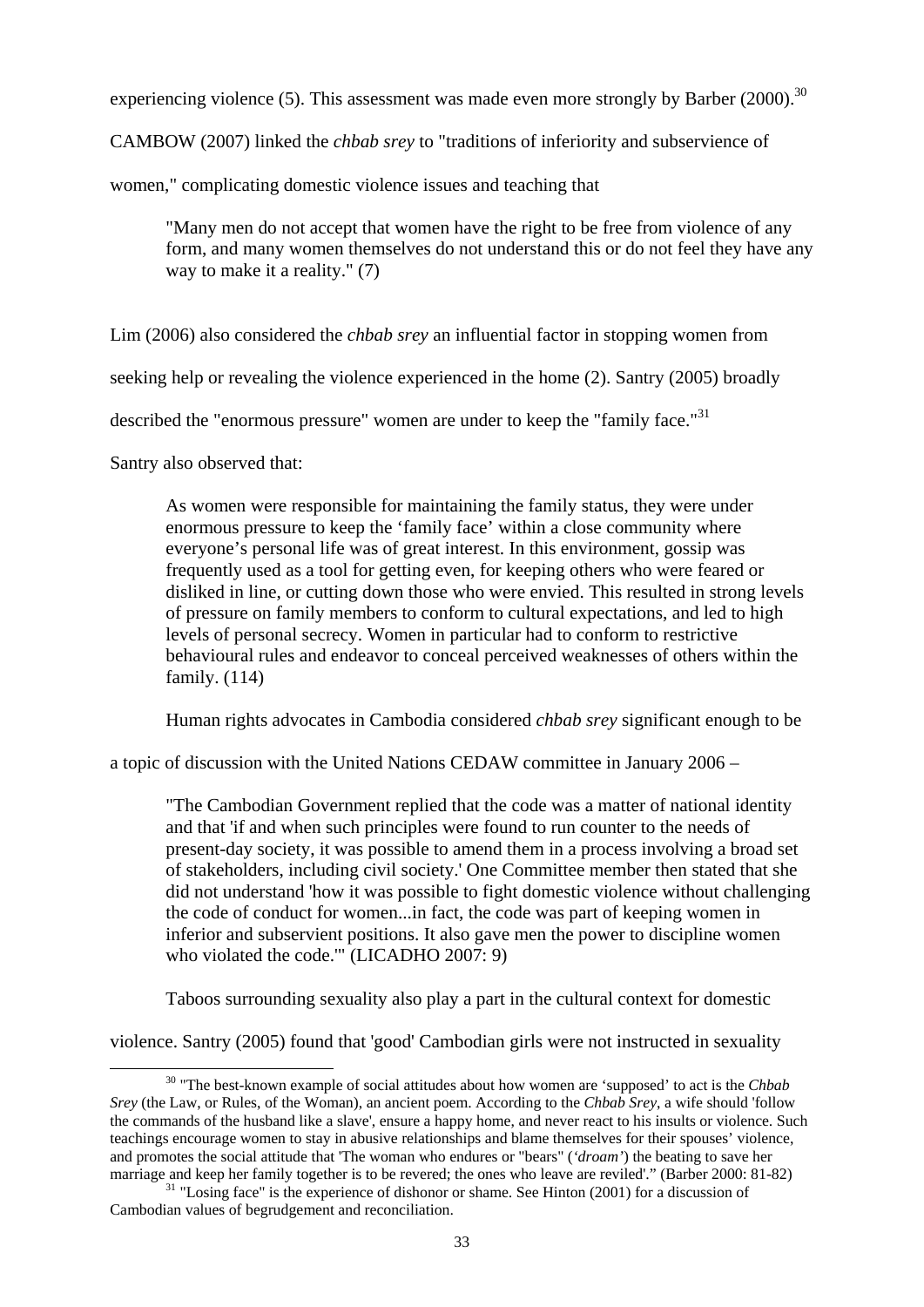before marriage and were not supposed to feel or express sexual desire. This conditioning was linked to an acceptance of men visiting prostitutes, since a "good" girl could not "satisfy their husbands' sexual needs as they were too shy"  $(124)$ .<sup>32</sup> LICADHO (2004b) reported that some women prefer their husbands visit prostitutes rather than engage in long-term affairs with mistresses. (7) In this way, attitudes around sexual assault, trafficking and prostitution in Cambodia contribute to cultural inferiority of women and, thus, the experience of domestic violence.<sup>33</sup> Barber (2000) described the dehumanization of sexually exploited women as people reduced without "any pretence of humanity .... The girls and women are objects, to be bought, sold, raped, beaten and used in any way their master sees fit. They are not human beings, let alone human beings with any rights." (64) LICADHO (2004a) outlined several social beliefs that further damage sexual assault victims, including shame/loss of face for loss of virginity. In many cases, justice is not pursued in favor of a quieter, less "embarrassing" monetary settlement.  $(11)^{34}$  Popular beliefs also contribute to forced sexual relations within the home, often in the form of the husband raping the wife. (Ganju et al 2004)<sup>35</sup>

Finally, though much of the content in the literature regarding Cambodian culture is negative, Ledgerwood (b) noted that the current status of women in Cambodia is very complicated, with "inherent contradictions" in the cultural ideals. She further suggested that, "Because of these conflicting ideals, all of which are "traditional," Khmer gender ideals can be used in a variety of situations to justify new patterns of behavior."

<sup>&</sup>lt;sup>32</sup> "... some more educated women expressed their belief that the biggest problem facing Cambodian women was the sexual behaviour of men. Most Cambodian women, it would seem, have learnt to subvert their sexuality. I found that some urban women used sex to keep their husbands compliant to their material demands..." (Santry 2005: 124)<br><sup>33</sup> The sex industry is still big business in Cambodia. LICADHO (2004) cited estimates ranging from

<sup>18,256 (</sup>Steinfatt) to 80,000-100,000 (Cambodian Human Development Report 2000). "Either estimate indicates

 $34<sup>34</sup>$ "A common saying in Cambodia explains that "men are gold, and women are cloth." This saying expresses the double standards in Cambodia where men can be promiscuous and not tarnished, as gold still shines when clean. But women, once they lose their virginity, like white cloth that is dirtied, can never be clean again." (LICADHO 2007: 11-12)<br><sup>35</sup> See "Migration Within and Between Countries" below in this section for more discussion about

human trafficking and its impact on cultural ideas condoning domestic violence.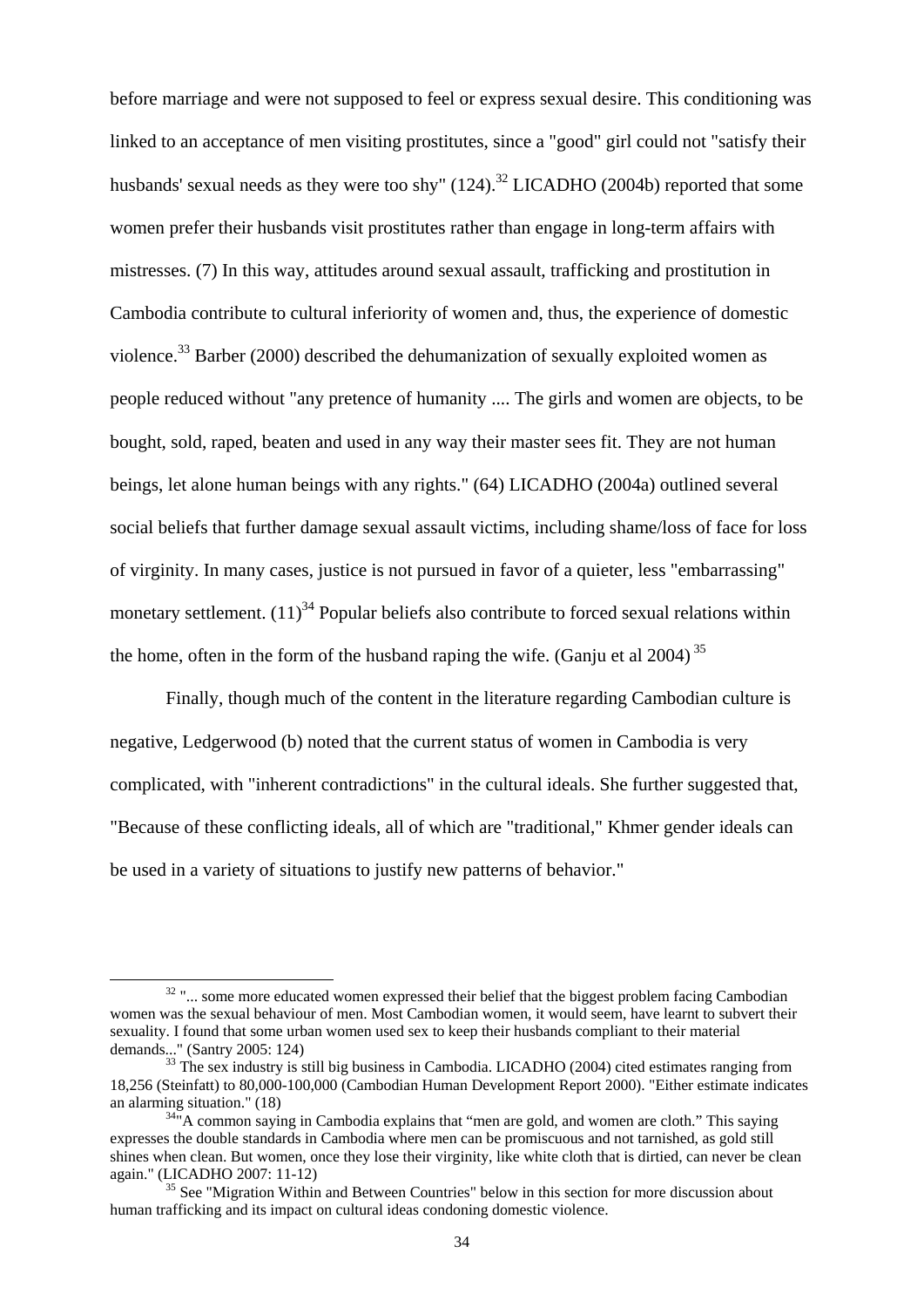## **Political Structure**

 The political reality for most Cambodians is a five-tiered world: family, village, commune, district, and province. Santry (2005) described this world as a "hierarchical" and "patron-client world" still dominated by leaders installed in the 1980s who owed allegiance to the Cambodian People's Party. (110) Though technically allowing female leaders (when no "suitable" males could be found), female leadership was viewed as "bringing disorder to the society." (111) As noted above, victims of violence are often low on this hierarchy. Even when they are not, the importance of 'saving face' impacts the victim and the possibilities for healing.

 More specifically, criticism of the judicial system in dealing with domestic violence has been common, often for encouraging reconciliation (without change in the cycle of violence), accepting monetary compensation, or failure to take charges seriously. LICADHO (2004b) called this a "culture of impunity" -

Even in serious cases of exploitation and abuse women often feel compelled to adhere to traditional forms of community arbitration and accept monetary compensation rather than legal justice for crimes perpetrated against them. This situation reinforces a culture of impunity and may be a contributing factor to the rise of violence and discrimination against women in Cambodia today (2004). Government officials, lawyers and police at all levels of the administration need further education on the importance of enforcing women's rights and employing effective legal sanctions for those who violate these fundamental rights. (3-4)

This impunity was especially noted in cases where the perpetrator is wealthy or holds a high position in the community. (LICADHO 2006: 11) Impunity is also seen in cases where the perpetrator of violence has the power to convince a weaker victim, often poor, not to press charges (LICADHO 2007: 12).

In domestic violence cases, this impunity often takes the form of local authorities discounting the severity of the abuse and/or encouraging (false) reconciliation. Cambodian law requires court-officiated reconciliation sessions between the two parties, thus forcing the victim to face the perpetrator while enduring the court official's urging to not end the marriage. Such sessions could be harmful and further the message that women are inferior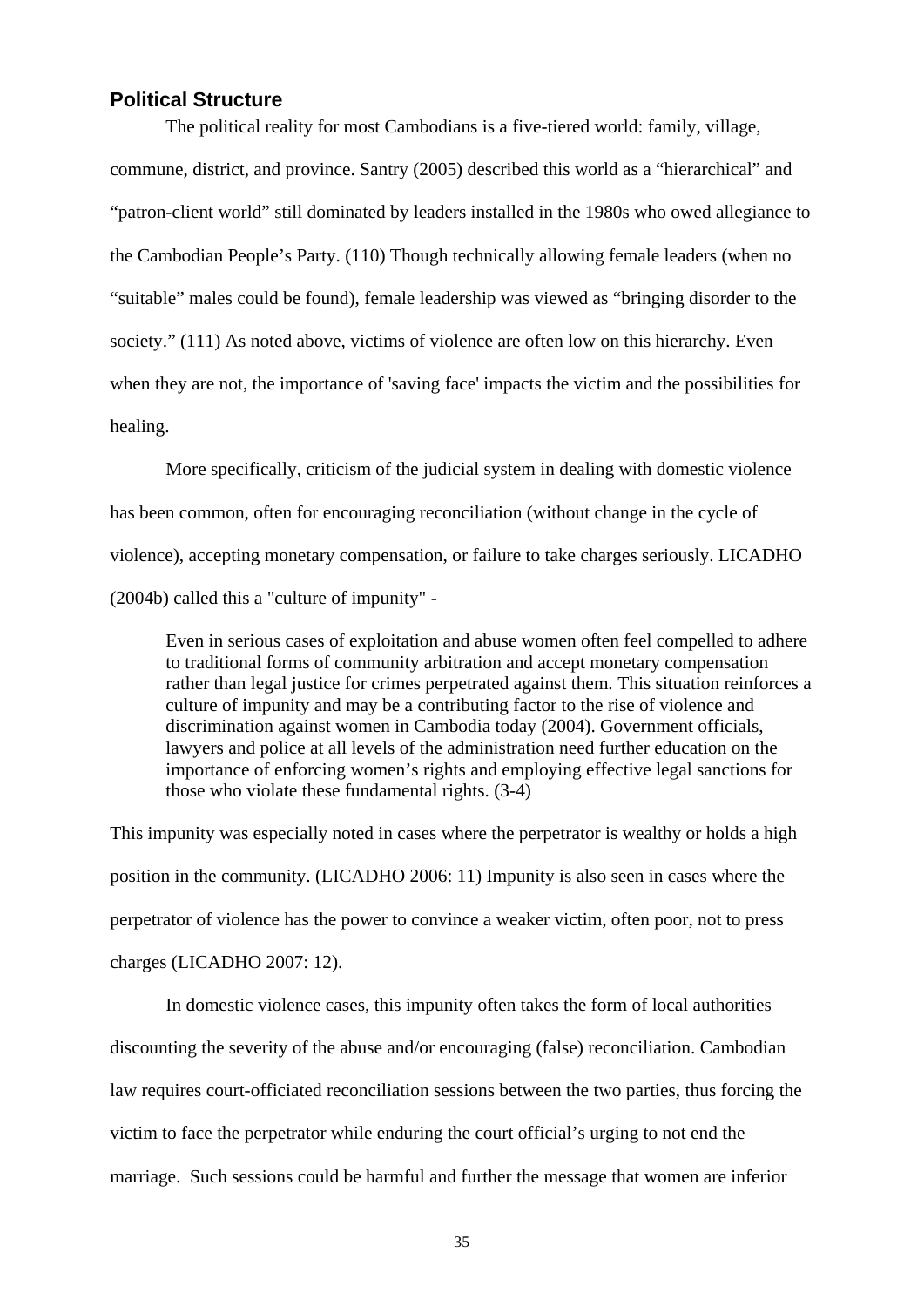and should endure their husbands' ill treatment. This procedure could also send a damaging message to the perpetrator. Walsh concluded, "The general unresponsiveness of the system sends the dangerous message that there are no consequences for battering your wife" (Walsh  $2007: 21.$ <sup>36</sup>

However, the Royal Government of Cambodia has passed legislation<sup>37</sup> that provides opportunities for education, awareness-building, and advocacy work. Despite their limitations, their existence is positive and provides resources for practitioners and programs impacting domestic violence issues.

#### **Religious Beliefs**

 Cambodia's traditional and official religion is Theravada Buddhism, etching itself deep into Cambodia history and society for centuries, though arguably in forms divergent from 'pure' Theravada Buddhism. (Hansen 2004) The devastation of the Khmer Rouge period did not exempt the traditional religious beliefs and institutions, and only 2,300 ordained monks<sup>38</sup> were left in 1982. (Ledgerwood c)

The relative peace of the 1990s saw a resurgence of Buddhist practice and temple construction, as well as traditional Animistic and Hindu practices.<sup>39</sup> However, as one government official with the Minister of Women's Affairs stated it, this resurgence also reflected "an increasingly patriarchal and anti-feminist Buddhism, reflecting post communist political and social trends". (Santry 2005: 115-116)

 The literature also discussed the teaching of *kamma* (or *karma*) among Cambodians. Walsh called this "the merciless law" and summarized its popular understanding as "your

<sup>&</sup>lt;sup>36</sup> See Santry (2005), pages 135-136 for a description of conflict resolution and a case study. See also "Resources for Battered Women Seeking Help" in section 2.4 How Violence in the Home Affects Women.<br><sup>37</sup>See Section 2.3, Cambodian Definitions and Legislation, below.

<sup>&</sup>lt;sup>38</sup> The *sangha*, the community of monks, plays a huge role in traditional Theravadan society. The most common estimate of the number of monks before Khmer Rouge regime is 60,000. The social instability resulting from the destruction of this institution is hard to overestimate. See Rajavaramuni (1984) for a discussion.

<sup>&</sup>lt;sup>39</sup> See Santry (2005: 131-134) for descriptions of traditional, superstitious beliefs and practices, especially as they relate to health.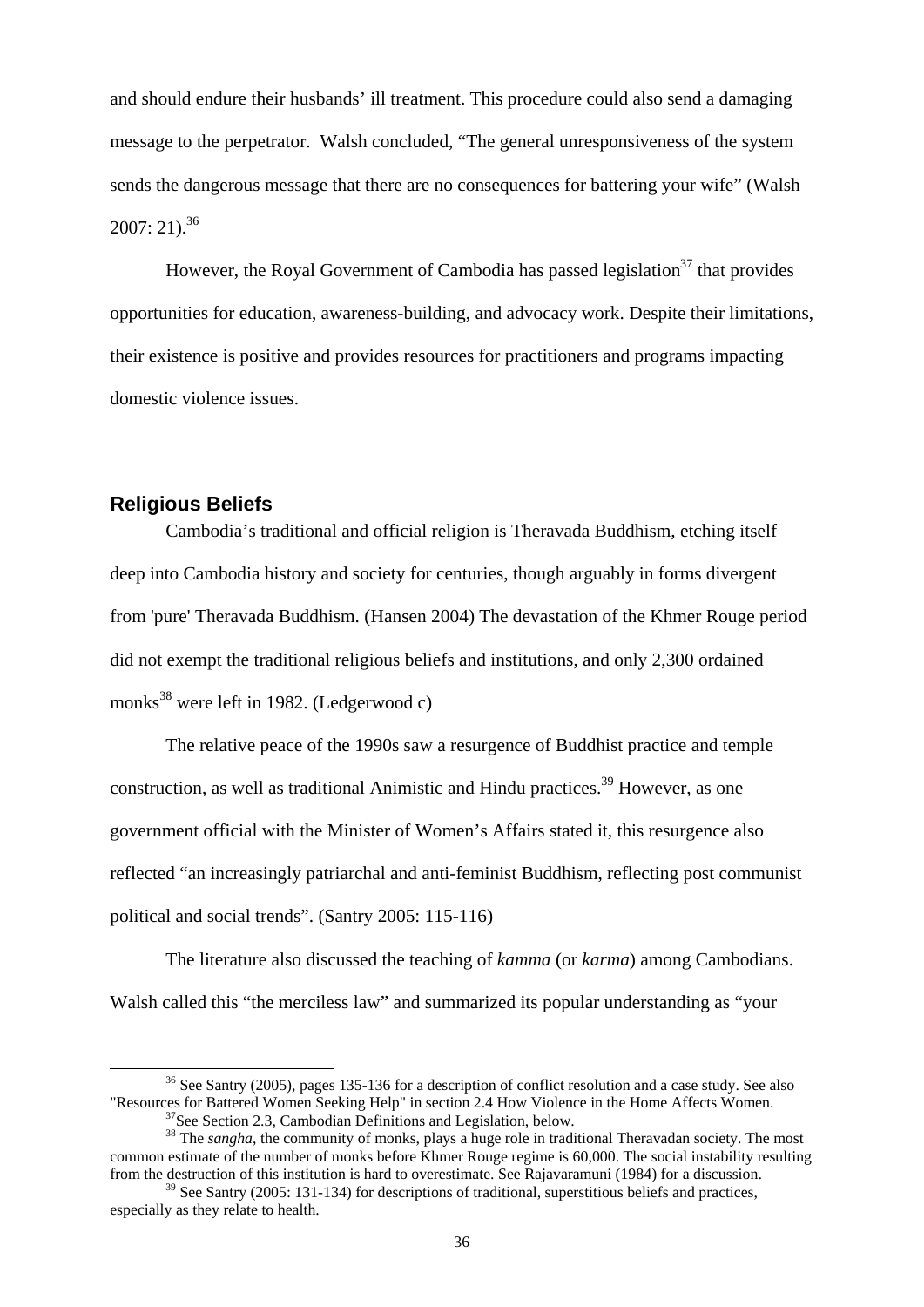present life situation is the cumulative result of deeds in your previous incarnations."40 The danger is fatalism, a dutiful acquiescence to your circumstances, no matter how good or bad, on the basis that you deserve the (mis)fortune. "So if you have a violent husband it is because of your karma, and there is little you or any anyone else can do about it." (2007: 15) Santry expressed a similar frustration with a perceived apathy that crossed social and class boundaries:

For example, rich people I communicated with attributed their 'good luck' to superior karmic status, accusing the poor of laziness. On reflection I realised it was easier for them to adopt this viewpoint than to face feelings of guilt and responsibility. Noting the number of Cambodians who simply and unreservedly accepted atrocities committed by the powerful, and exploitation by the wealthy, I found that both rich and poor, exploiters and exploited, adhered to the same attitudes of acceptance of the status quo, and an apathetic approach to the possibility of change. (2005: 115)

Similar criticisms have been made regarding Theravada Buddhism's social

conservatism. Hinton (1998) suggested that the teachings of merit and karma legitimized hierarchical differences and created a moral imperative for *korop* (giving respect or honor) and *sdap* (listening and obeying) to those above you in the hierarchy, leaving those lower in the hierarchy vulnerable and powerless.

 Nevertheless, Buddhism probably represents the largest cultural resource from within traditional Cambodia for addressing domestic violence. The village *wat* traditionally provides a meeting house for the men; the *wat*'s patron supervises the socialization of young men as they move from youth to adulthood as monks; ceremonies for emotional and spiritual cleansing are available to the traumatized, including victims of domestic violence; and monks have played a special role in communities as counselors, mediators, and protectors. (Santry 2005: 118-119)

 Finally, other religious movements are establishing themselves in Cambodia, bringing with them potential barriers and bridges to change. For example, Christianity in Cambodia

<sup>&</sup>lt;sup>40</sup> In the author's experience, this understanding of karma exists at a popular level in Cambodia, though more refined teachings that include empowering people for change in the present are also taught.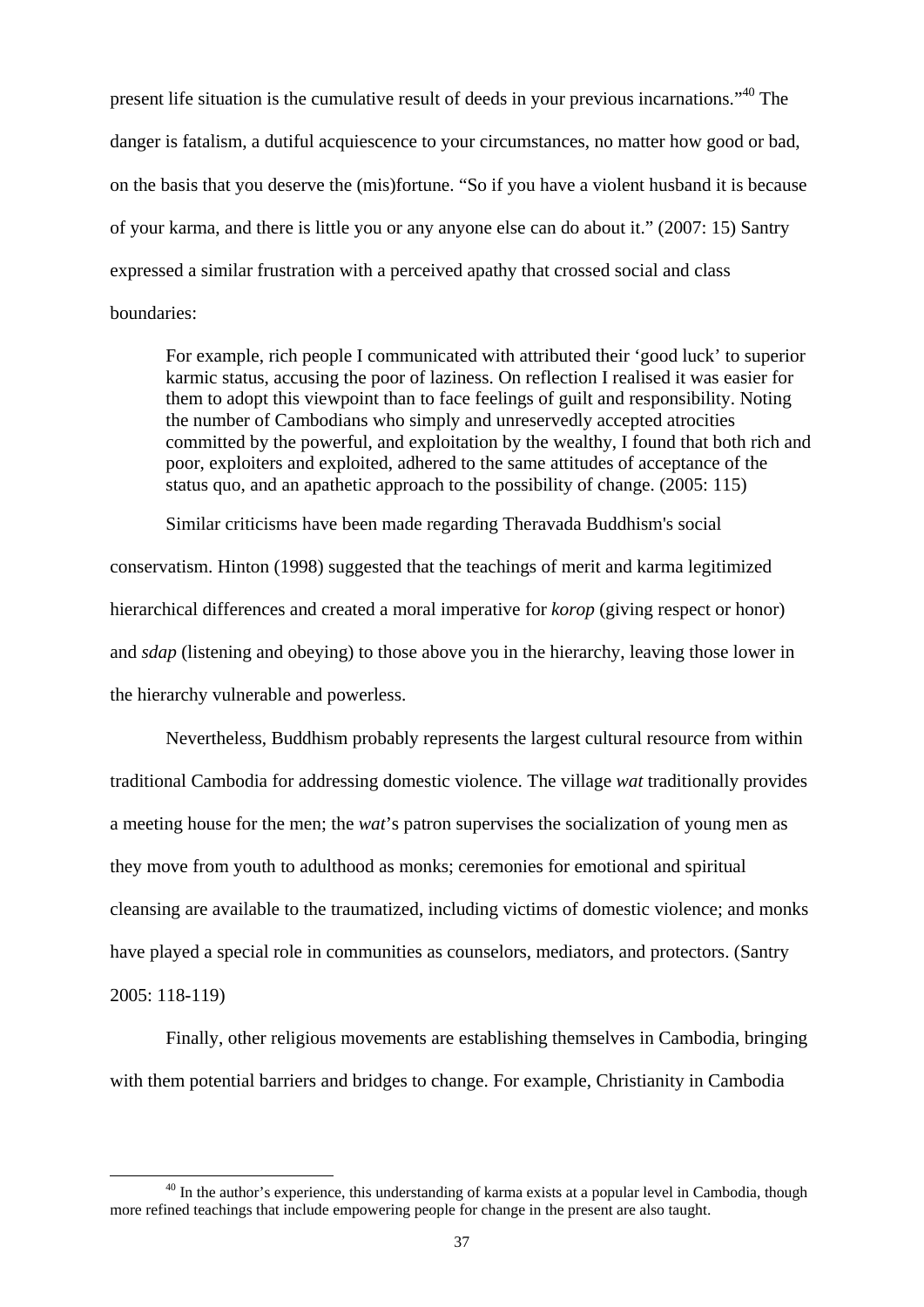has grown from approximately 200 to over  $60,000$  in the year  $2000<sup>41</sup>$  Though Christianity has its own tensions regarding the protection and empowerment of women, missionaries and other Christians in leadership have a great opportunity and resources to address these cultural factors surrounding domestic violence.<sup>42</sup> NRCDV (2007) provided an example for examining religions for both obstacles and resources for addressing crucial needs of those suffering from violence in the home.

#### **Attitudes Toward Violence**

Many Cambodians (both men and women) condone the use of violence against women. The Ministry of Women's Affairs conducted a Baseline Survey that found popular support for husbands using violence against their wives,

"even in cases of the most extreme violence, such as burning, choking and acid throwing, practices which 95% of the sample thought illegal, one-third of the sample considered them acceptable. Respondents not only believed that most causes (going out without telling one's spouse, food being late or not well prepared, children being neglected) justified yelling, cursing, and insulting, they also considered causes such as arguing, not showing respect, and raising questions about spending money, girlfriends, or sex workers as justification for severe abuse and murder." (Walsh 2007: 30-31)

Similar views exist about the appropriateness of using violence against children,

especially as a punishment. Miles and Varin (2005) reported that approximately 80% of children surveyed had witnessed parents beating a child and about half of children (nearly 40% of girls and 50% of boys) had been personally beaten (e.g., hit with a stick, kicked, etc.). The same survey revealed that over 40% of children believed that such beatings were at least sometimes justified. (41-49) The cultural connection is demonstrated by the way the children answered with Khmer proverbs -

 <sup>41</sup> See "*Christianity takes hold in Cambodia,"* The Holland Sentinel (AP), January 23, 2000. Available online at: http://www.hvk.org/articles/0402/113.html , *Operation World* puts the estimate even higher, at 132,896. See the entry on 'Cambodia' in Patrick Johnstone (2001). *Operation World*. Carlisle, UK: Paternoster Press, 2001.<br><sup>42</sup>In an address by John Harrower, "A Christian Response to Domestic Violence," four common

mistakes Christian leaders have made when dealing with domestic violence issues were identified: 1) failure to recognize violence can happen in Christian families; 2) oversimplifying healing by 'forgiveness'; 3) failure to understand and give adequate resources/referrals to offenders; and 4) failure to understand victims and give true help. Available online at: http://www.anglicantas.org.au/bishop/jh20040429domviolence.html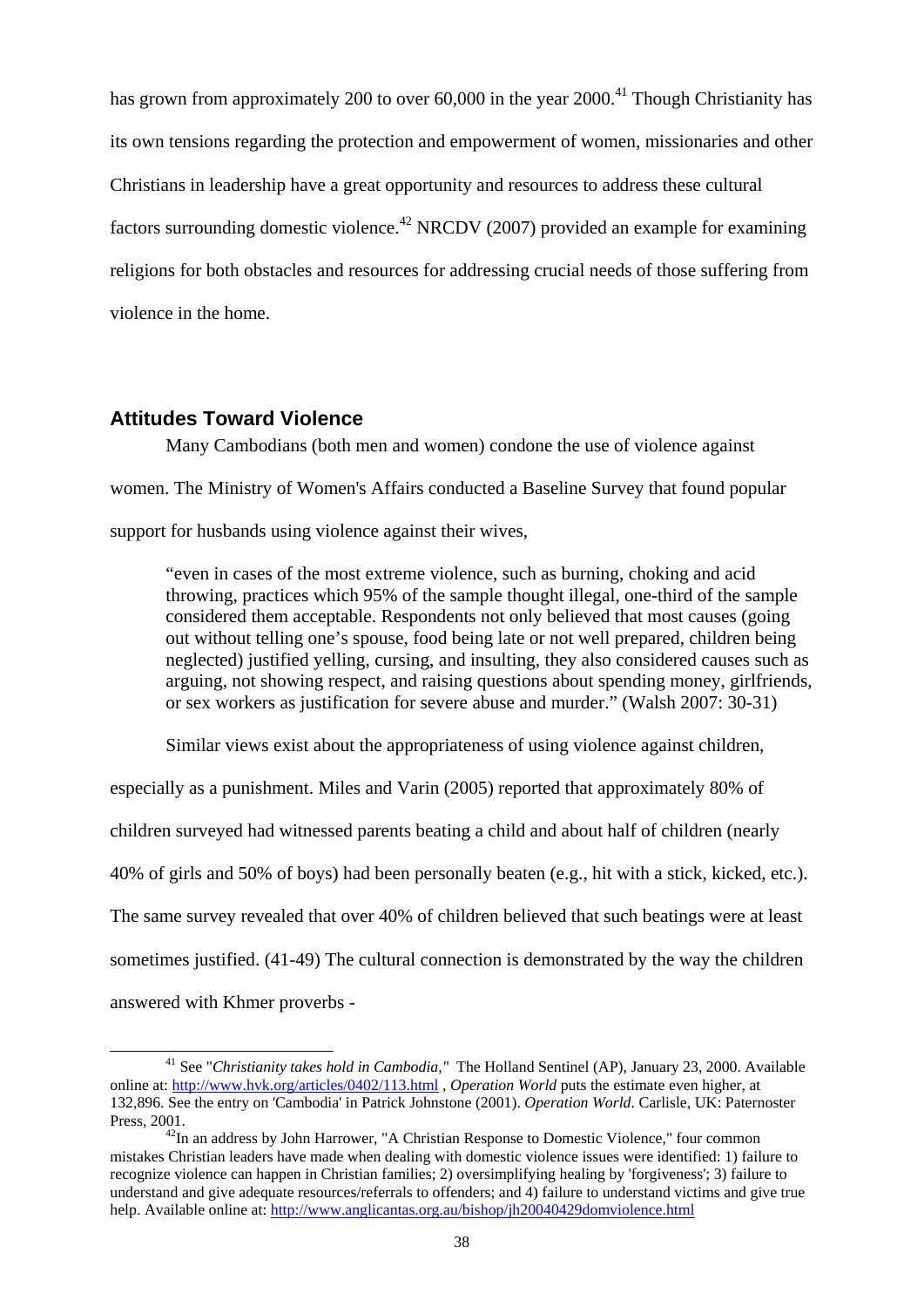When asked if parents have the right to beat their children, children said, "Yes, they should because the children make the mistake, make them angry". They use the Khmer proverb, "Yes because they have more knowledge than us, they have seen the sunlight before us. They have seen the world before us", "They have known us since we were very young". In one discussion they mentioned the obligation/reciprocity that children have towards their parents. (Miles and Varin 2005: 41)

 Further, the social acceptance of violence against women was prevalent enough to be addressed by  $MOWA<sup>43</sup>$  in its indicators of change, where increasing the percentage of people who were "aware that violence against women is wrongful behaviour and a criminal act" is made a goal. (MOWA 2004: 34) This is confirmed by Yoshioka et al (2001), who found that 24% to 36% of their survey sample (ethnically Cambodian, Vietnamese, Chinese, and Korean) believed that violence against a wife is justified in at least some situations. This belief, as well as a link to male privilege, was strongest in Southeast Asian populations.

#### **State-sponsored Violence**

-

LICADHO (2004), after summarizing the historical backdrop for violence against women, concluded that "The legacy of prolonged violent unrest poses significant and sui generis challenges for Cambodia today." (2) Hinton (1998) described a "violent ethic" that accompanied and empowered the Khmer Rouge ideology, an ethic that fostered suspicion of others, detachment/dehumanization (*dach chett*) for those labeled enemies, and a resultant freedom to be violent toward 'enemies.' Duvvury & Knoess (2005) catalogued the instability that the Khmer Rouge left in its violent wake: they "destroyed all institutions at the familial and community levels which the Vietnamese rule did little to fully rebuild. ... at the end of the Khmer Rouge regime there were less than 500 monks in the country, virtually no teachers or health professionals, more than half the families had been uprooted and almost everyone had lost a family member." (11) In this way, state-sponsored violence removed social traditions and other obstacles to violence, as well as the infrastructure and resources to cope and heal.

 $43$  MOWA is the Ministry of Women's Affairs in the Royal Government of Cambodia.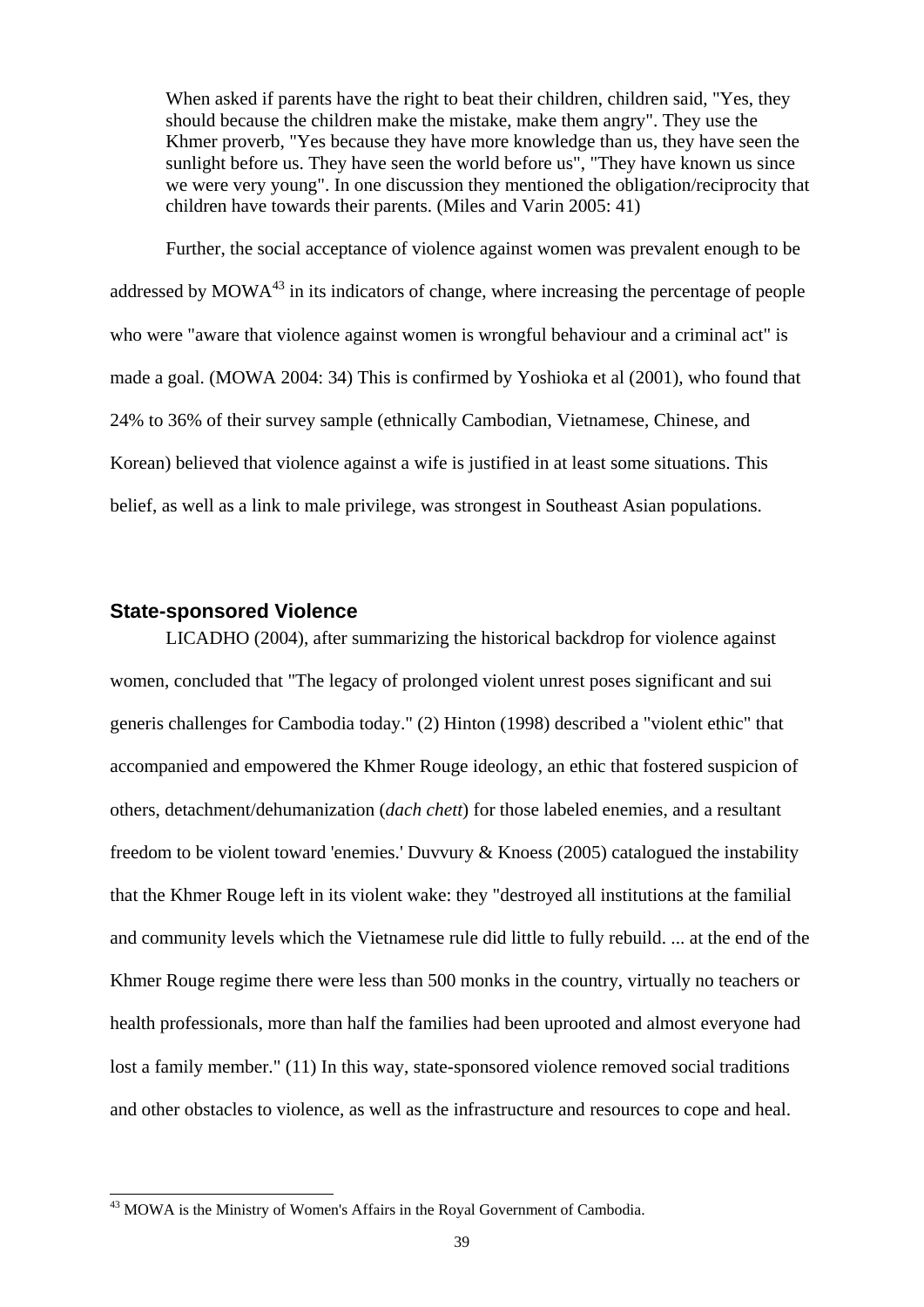Not surprisingly, Santry's (2005) field observations indicated that "the position of rural women in the early 1990s was considerably worse than it was in the 1960s." This situation was directly linked to "the destruction wrought under the Khmer Rouge" and the devastation of the countryside due to heavy mining and deforestation during the Vietnamese occupation. (110) LICADHO (2004) also noted the destruction of educational facilities as pivotal in worsening of women's conditions in Cambodia, especially in the countryside (26).

Santry cautiously connected the experiences (e.g., witnessing and participating in violence) and roles (e.g., spying on family members) of youth during the Khmer Rouge regime with the widespread "ignorance of traditional ideals of respect, speech and good behaviour" that characterized her observations in the 1990s. This 'ignorance' included the denigration of women (as victims and sex-objects) in the media, as well as reviving "traditional proverbs and folk stories denigrating women." (2005: 116)

LICADHO (2006) summarized the effects of the recent violent history of Cambodia:

Three decades of civil war and political and economic upheaval has had a major impact on the lives, status and roles of both women and men within the household as well as society as a whole. Significant and widespread loss of human life during the Khmer Rouge regime seriously eroded the material, cultural and emotional foundations of both families and communities. There are now fewer support systems than exist in traditional extended familes or in the community, to help poor families or those with problems. (15)

#### **Migration Within and Between Countries**

Migration issues in Cambodia are complicated, reflecting traditional ethnic conflicts with border states (Thailand and Vietnam),  $44$  social instability during the Khmer Rouge regime (forced relocations in country and refugee evacuations out of country), economic pressures (migratory workers from impoverished areas), and illegal trafficking (especially in the sex trade). The first two factors, ethnic conflict and forced relocation/evacuation during the Khmer Rouge, are historical and provide a context/background for current migration patterns. For example, Whitworth (1998) commented on how prostitution became a public

 <sup>44</sup> For a reflection from a Cambodian, see Ronnie Yimsut, "Cambodia: Nationalism, Patriotism, Racism, and Fanaticism." Available online at: http://www.mekong.net/cambodia/natlism.htm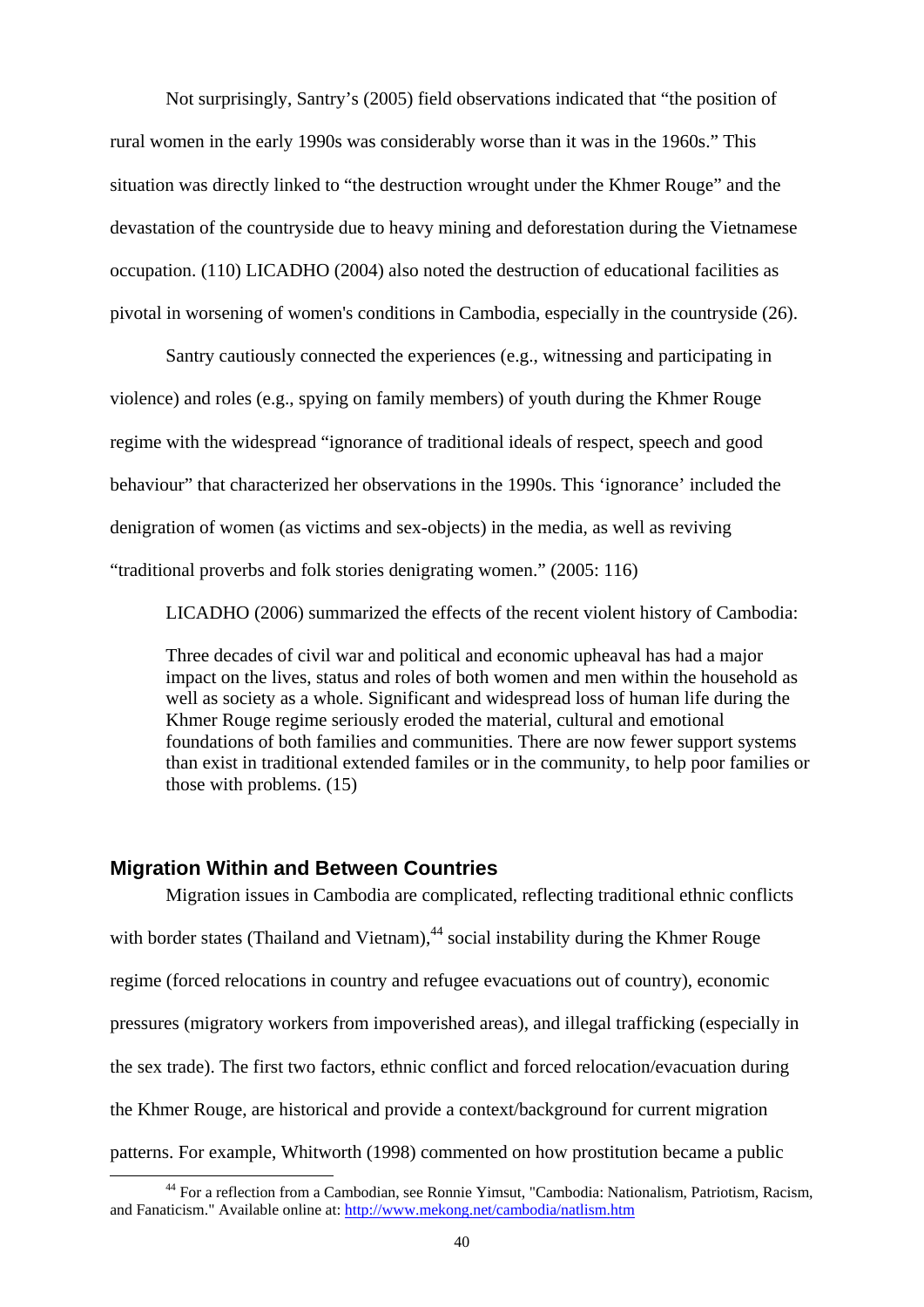problem during the UNTAC (United Nations provisional authority), post-civil war era Cambodia. This social instability contributed to creating an environment permitting the sexual exploitation of women in present Cambodia. Ethnic discrimination is also reflected, for example, when the Mekong Institute (2006) highlighted the connection between Cambodian racism and sexism in the employment of female Vietnamese migrants in sexually exploitive jobs (e.g., massage parlors, brothels). $45$ 

 In the present day, hopes of a higher standard of living fuel migration patterns in Cambodia. Maltoni (2007) summarized Cambodian migration as a "strategy to face unexpected shocks and not as a long-medium term process aimed to increase the socioeconomic status of the family."<sup>46</sup> (3) In country, migration from the countryside usually means finding jobs, especially in the garment industry, in the city. Marston (2007) reported that 80-90% of Cambodian garment workers are female, many of them migrating from the countryside. These women are vulnerable on many fronts: they are very young (usually 18-25 years old), overworked (often with compulsory overtime), and at risk of physical and sexual assault (especially when females travel to and from the factory at late hours).(7) Marston also reported that this category of women is preferred for hiring due to employers' assumptions that they will be less likely to protest poor working conditions and wages. (9) Chen Lee (2006) pointed out that these migration patterns intersect with many Cambodian cultural assumptions about women. Maltoni (2006) listed recommended actions for addressing the intersection between migration and gender issues.

Trans-border migration is similar, with migrants seeking employment in neighboring countries, especially Thailand. The Mekong Institute (2006) noted that Cambodian women

<sup>&</sup>lt;sup>45</sup> In a combination of the two historical factors, "members of the ethnic Vietnamese minority faced a new wave of repression in November 1999, when authorities charged that some 600 ethnic Vietnamese residents of a floating village were illegal immigrants." See the Human Rights Watch World Report 2001, available online at:  $\frac{http://www.hrw.org/wr2k1}{46}$  "Those who decide to migrate from Cambodia are expelled from the sending communities by a

combination of factors ranging from chronic poverty, to landlessness passing through lack of employment, lack of access to markets, materialism, debt and natural disasters such as droughts and floods. Consequently, they are forced to move from Cambodia by overwhelming predominance of push factors over pull factors. These migrants often find employment in 3D jobs (Dirty, Dangerous and Disliked) which only allow them to maintain the status quo rather than improving their standard of living." (Maltoni 2007: 3)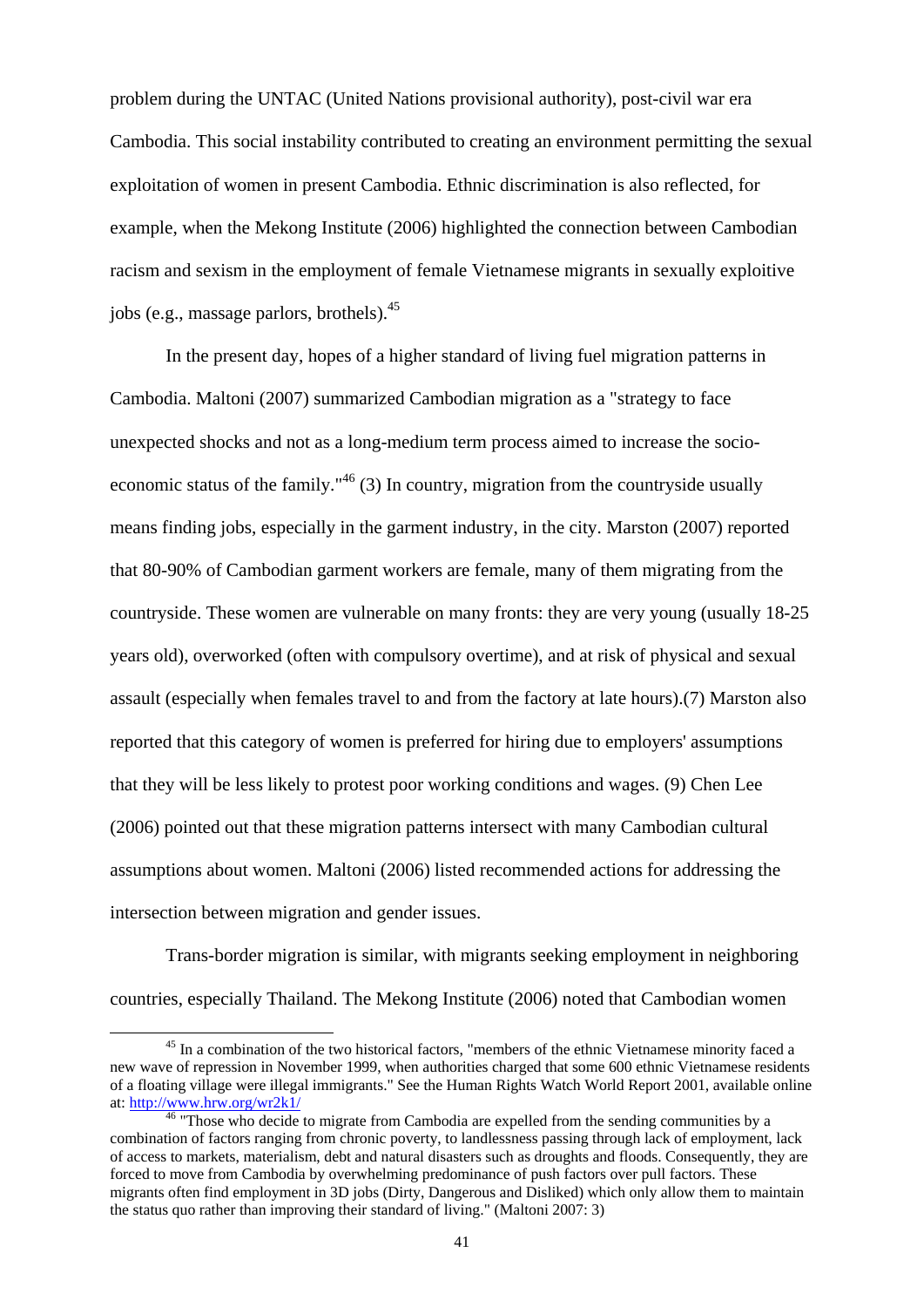often seek employment in domestic work, entertainment and sex work, all industries that potentially set migratory women at risk to violence.

 Sexual trafficking is another type of migration that intersects with the cultural factors surrounding domestic violence. Marshall (2001) demonstrated that economic development in Southeast Asia, with the creation of labor-deficit economies, created conditions where unskilled, irregular migrants were increasingly drawn into the national economies. That much of this migration is illegal makes a vulnerable population even more at risk to human trafficking. One 2000 estimated placed trafficked labor (outside of the sex trade) from Cambodia at 88,000. (LICADHO 2004: 21) Once exported, trafficked people become reliant on their trafficker and can quickly get into debt bondage, a condition that makes women especially vulnerable to forced prostitution. (LICADHO 2006: 15)

Within Cambodia, one study by the Cambodian Women's Crisis Center concluded that 64.45% of sex workers were forced into the line of work; up to 50% of sex workers were of Vienamese descent. (LICADHO 2004: 19, 20) As noted above, gender roles and stereotypes play a role in permitting and/or encouraging the sexual exploitation of women. This, in turn, can create an atmosphere where women are undervalued and vulnerable to violence in the home. For this reason, LICADHO (2007) recommended conducting "a nation-wide educational and awareness campaign [that targets] police, lawyers, judges and in particular, the general public on domestic violence, rape and human trafficking" (28).

# *2.3 Cambodian Definitions and Legislation*

*The Law for the Prevention of Domestic Violence and the Protection of Victims* was ratified in 2005. This law defined domestic violence "as violence that occurs between people living in the same house and who are dependant of the household," not limiting their definition to spousal relationships only. Though this is an important recognition given the likelihood of other relatives sharing the home, it does not go far enough. Potential victims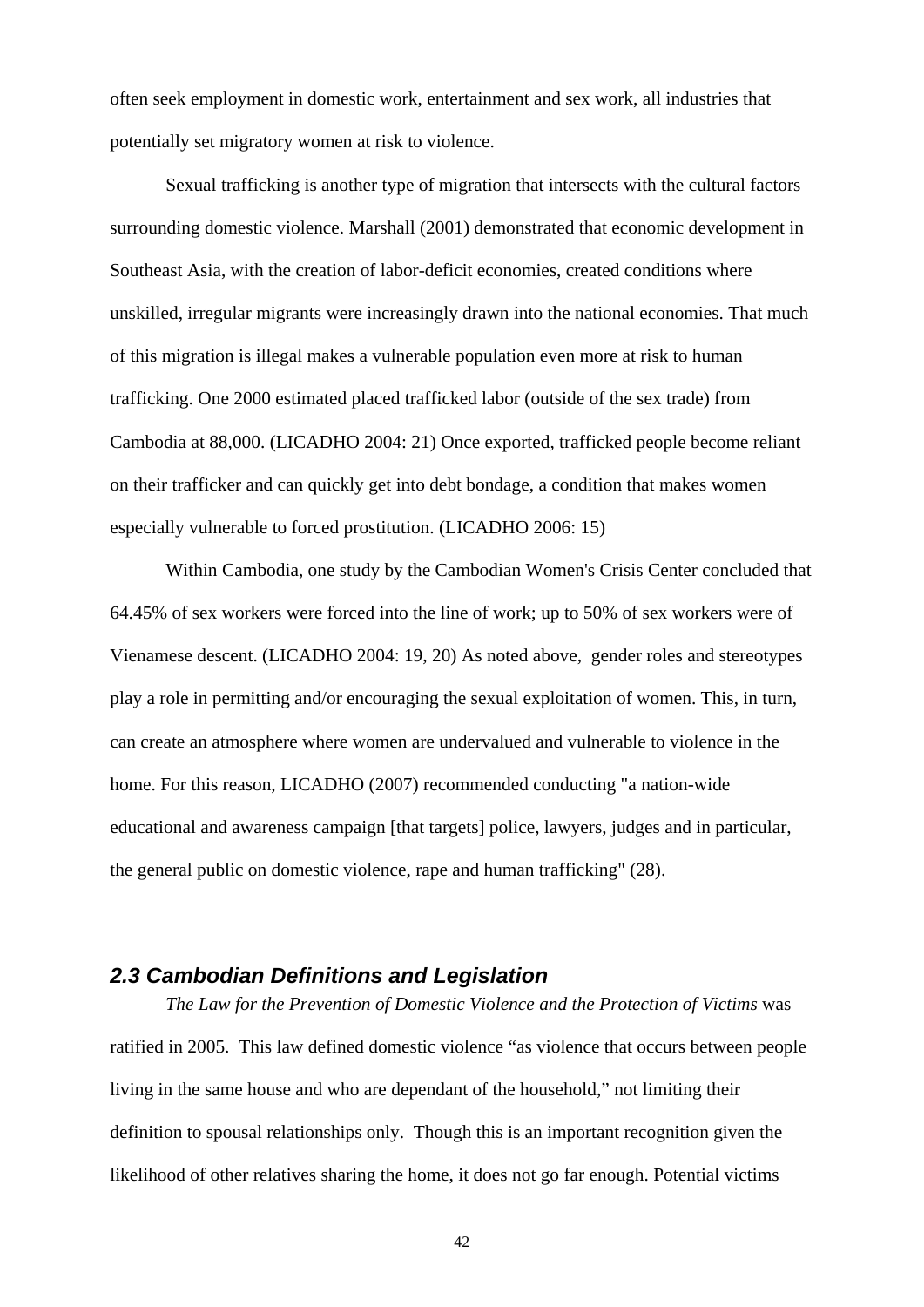who share a home but are not considered financially "dependent" (e.g., an aunt or mother) are

excluded, as well as those victims not living in the same house as the perpetrator (e.g.,

mistresses). (CAMBOW 2007: 8)

As for the violent acts themselves,

"Domestic violence is defined to include:

- Acts affecting life;
- Acts affecting physical integrity;
- Torture or cruel acts;
- Harassment causing mental/psychological, intellectual harm;
- Mental/psychological and physical harm exceeding morality and the boundaries of the law;
- Sexual aggression (including violent sex, sexual harassment and indecent exposure);
- Threats aiming at frightening, shocking; and
- Acts affecting individuality and property." (ibid, 8)

The literature focused on several shortcomings in the *Law on the Prevention of* 

*Domestic Violence and the Protection of Victims* 47 that could undermine both the protection

of victims and the prosecution of perpetrators of domestic violence. Namely, the law fails to

adequately define several key terms (often leading to a lack of implementation), omits

economic violence, and does not allow adequate protective measures/processes to aid or

protect victims of domestic violence. (CAMBOW 2007).<sup>48</sup> Further, the Law on Marriage and

Family makes divorce a lengthy and intimidating process which is difficult for victims of

domestic violence to initiate or endure (15-16). Both of these pieces of legislation still need

improvement and the public still requires education regarding the existence and meaning of

current (and future) laws.<sup>49</sup>

"[A]lthough Cambodia is beginning to recognize the significance of violence against women, the extent of the Government's willingness to educate the judiciary, the police

 <sup>47</sup> While current laws address many issues raised in 1994 in the *Plates in a Basket Will Rattle* report, if all areas of recommendation had been heeded, at least some of these shortcomings could have been avoided (see Zimmerman 1994: ix for recommendations). 48 As these points are worth considering for anyone hoping to positively impact the situation of

domestic violence in Cambodia, a summary of key points regarding the domestic violence law and pertinent points of the Law on Marriage and Family can be found as an appendix at the end of this review.

<sup>49 &</sup>quot;...deeply embedded, cultural and social beliefs continue to shroud the occurrence, recognition, and reporting of domestic violence, making it difficult to recognize domestic violence as a serious problem requiring police and judicial officials interventions to assist victims." (Walsh 2007: 18)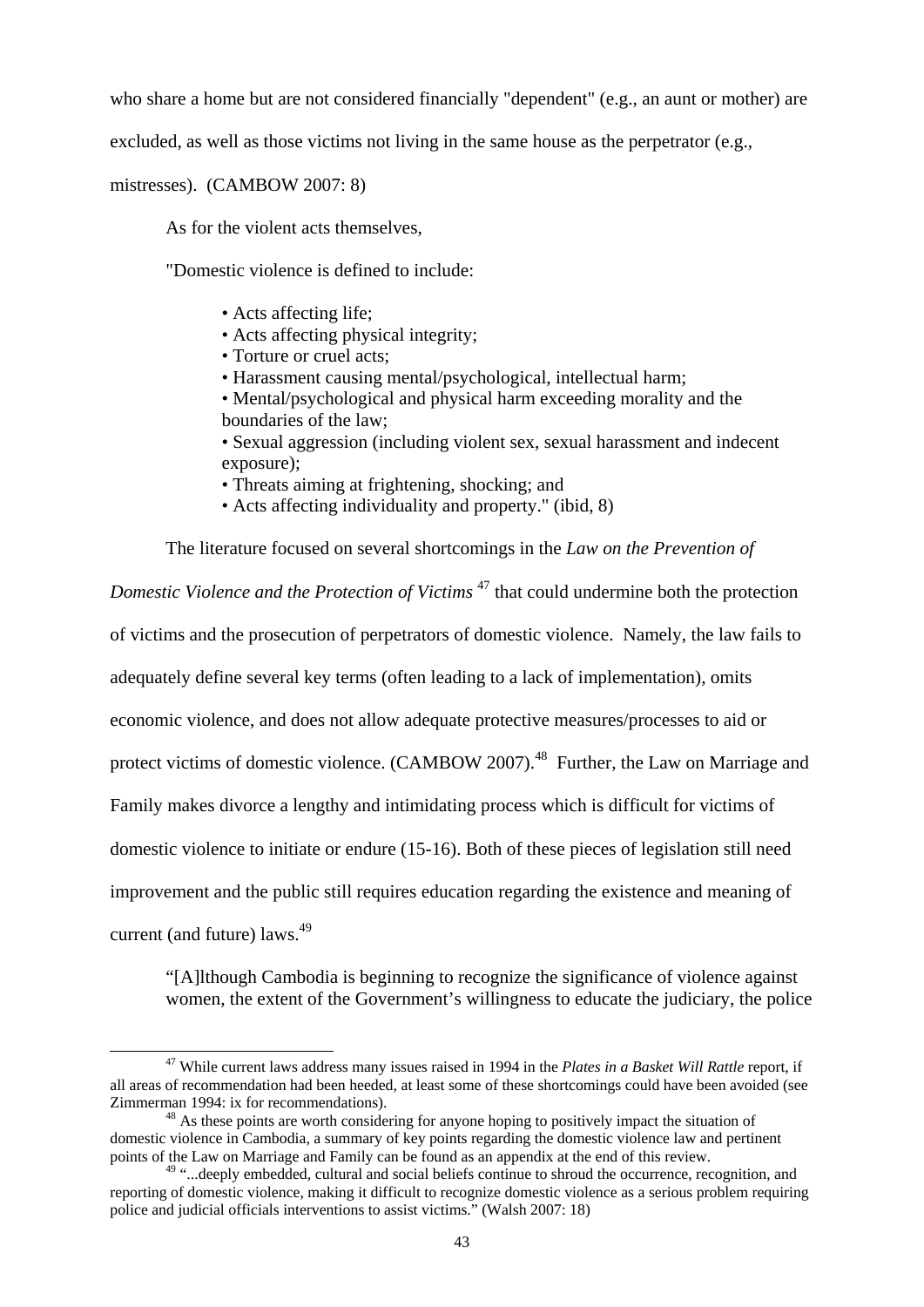and the public on these issues, and to implement laws and policies that prevent such violence and protect victims, is still quite limited." (LICHADO 2007:i)

# *2.4 How Violence in the Home Affects Women*

 Most of the literature available in Cambodia limited itself to women as the victims of male violence. National statistics indicated that roughly one in four women suffered from violence in the home at some point in their lives and some 80% of women acknowledged that they knew of at least one family in which the husband was physically violent toward the wife (Lim 2006:2). Additionally, a 1996 survey found that 10% of men reported having been physically violent to the wife (Nelson & Zimmerman 1996: vii).

#### **Health Risks to Battered Women**

50% of abused women in one survey sustained physical injuries, and more than 50%

of those injuries were to the face/head region (Nelson & Zimmerman 1996: 25). Statistically,

the severity of injury was correlated with the batterer's use of more than one type of abuse,

suggesting that "early intervention by family, neighbors, police, the courts, or others is

perhaps crucial to the avoidance of injuries for many women"  $(26)$ <sup>50</sup>

However, physical injuries were not the only types of injuries caused by domestic

violence. Walsh noted that "For many women, physical violence was not **the hardest thing** 

**to cope with** [emphasis hers]," citing, for example:

- "Shame, guilt and humiliation with respect to peers or concerns about shaming their parents and children;
- Fear and helplessness:
- Anger (coincided with a lower or more controlled level of violence);
- Anxiety and signs of mental disorders (feeling that you are going crazy);
- Friends and neighbours often speculate that a woman is being punished because she is not a good wife;
- Women felt trapped, with little or no hope of escaping." (Walsh 2007: 30)

<sup>&</sup>lt;sup>50</sup> "It was statistically indicated that 'while most batterers who use one form of abuse limit their actions to avoid injury, once a batterer crosses the line to a second form of abuse he may no longer control the nature of his attacks.'" (Nelson & Zimmerman 1996: 26)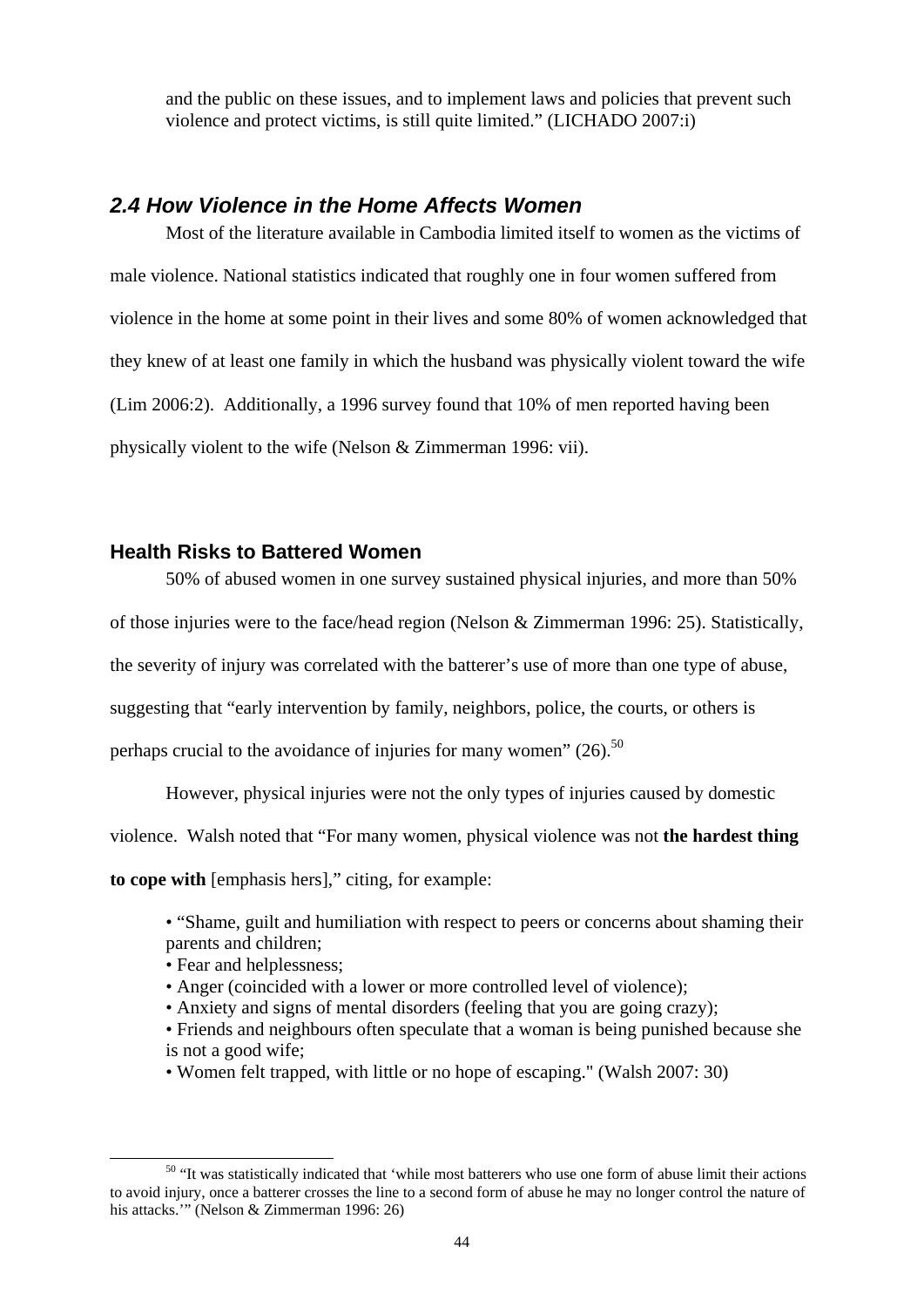## **Resources for Battered Women Seeking Help**

Cambodian women did not often seek help for domestic violence. A 1996 survey indicated 33.7% of abused women did not seek help, a percentage that represented the highest response category. (Nelson & Zimmerman 1996:  $44$ )<sup>51</sup> Reasons for not seeking help included both lack of education on rights of women and laws regarding violence against them, cultural values (such as those taught in the *chbab srey*), and shame. Revealing marriage problems was thought to bring shame on the family, and women often felt inferior and blamed themselves for their partner's violence (LICADHO 2007: 5). These factors led to underreporting of domestic violence, a trend that is slowly changing. (15)

When they did seek help, women often went to neighbors/parents/or other relatives, who frequently offered advice about not angering the husband. However, in cases when injury occurred and medical attention was needed, neighbors had at times been instrumental in getting the victim to the hospital or intervening at the scene of violence (when they were not too afraid of personal insult and injury from the perpetrator). Neighbors also sometimes offered the victim an opportunity to talk (though there was often not confidentiality, and neighbors' advice did not necessarily reflect what was best for the victim), "provided shelter and medical care and escorted women and helped them file a complaint." (Walsh 2007: 42)

A smaller percentage of women sought help from village chiefs, who typically presided over reconciliation sessions between the spouses.<sup>52</sup> Henke and Ninh (2005) reported that "domestic disputes" were ranked by community members and local authorities as the second most pressing problem calling for conflict resolution in Cambodian villages. This indicated awareness in communities about the existence of domestic violence, but the report was limited in that the "domestic disputes" category included inheritance and divorce issues,

 <sup>51</sup>According to a 1994 multi-national survey, as many as 77.5% of women who had ever experienced violence sought help. (Kishor, Sunita and Kiersten Johnson 2004: 24) 52 "In cases of domestic violence, reconciliation (*psapsaah*) is the most common avenue suggested to

women....A lot of effort is invested in avoiding open, public disputes (ex: a court judgment) that would damage pride and bring shame and loss of face. The goal is to keep the couple together, at all costs....The underlying assumption is that if the victim had been fulfilling her role as a woman, she would not have been battered....Needless to say, conciliators are not trained in handling cases of domestic violence, and they are usually men" (Walsh 2007: 21-22).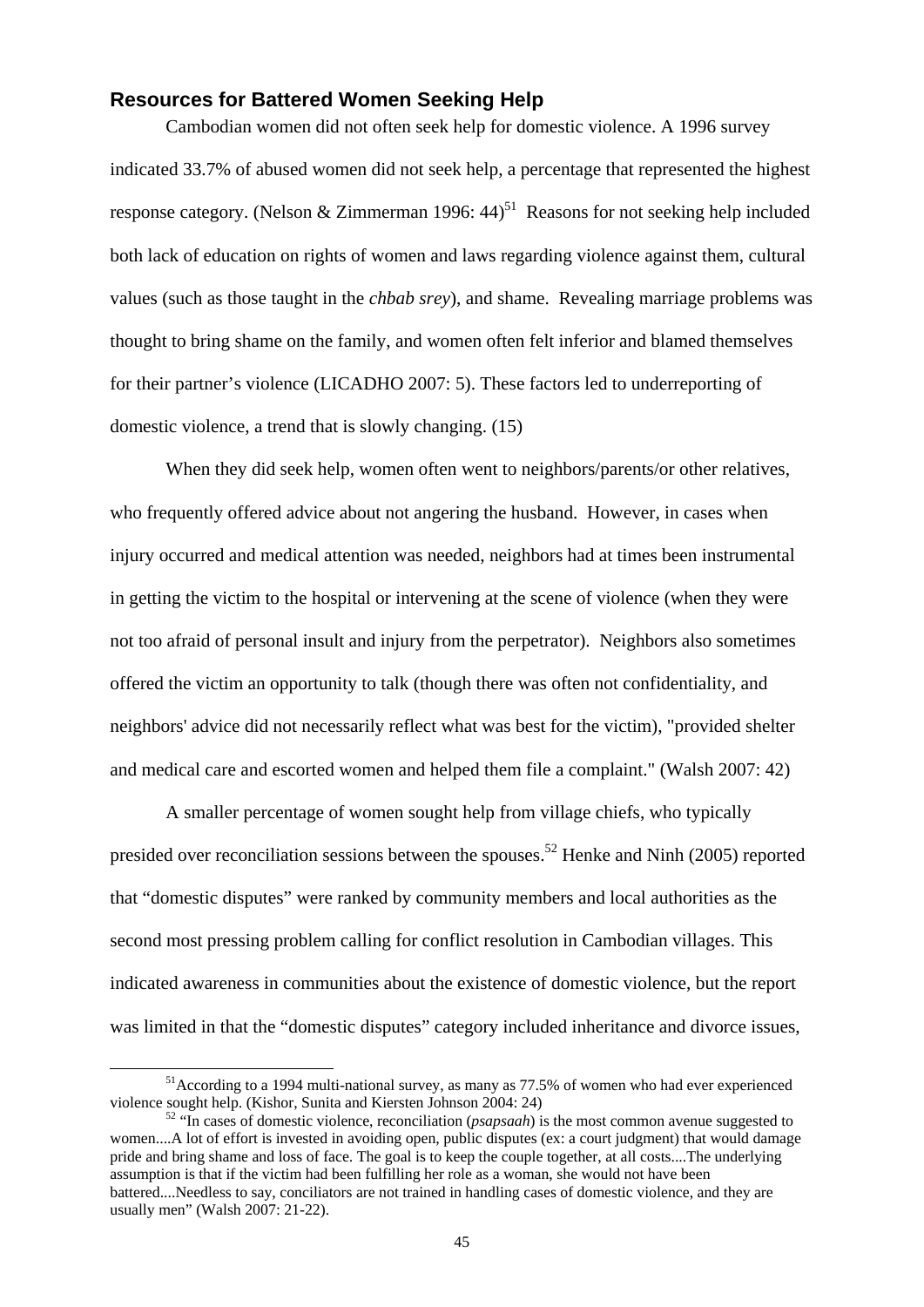in addition to violence. Further complicating assessing the actual utility of local authorities providing reconciliation services were two popular conceptions: first, the belief that the agreements reached with local authorities would be implemented (74% of voters and 95% of authorities) second, the belief that "corruption, nepotism, and impartiality" (identified by voters) and limitations in legal knowledge, respect for applicable laws, undeveloped skills, and lack of resources (identified by commune councils) challenged the effectiveness of reconciliation sessions. (11)

Nelson and Zimmerman (1996) described these reconciliation sessions. The husband was typically instructed not to beat his wife and the woman was typically instructed to:

- Be a good wife, speak softly, take care of the house, serve your husband.
- Don't say bad things when he comes home from work.
- It's your karma, you must be patient.
- Cook better food. Don't burn the food.
- The man is very strong, don't refuse him, give him what he wants.  $(49)^{53}$ .

The 1996 survey indicated very few women sought help from the police  $(44)^{54}$ . An increasing trend, however, was for women to turn to NGOs for help.<sup>55</sup> For many women, these NGOs represent their only real option for true help and support (Walsh 2007: 39).

<sup>&</sup>lt;sup>53</sup> This last statement is a reference to not refusing a husband's sexual demands, as it is often assumed that domestic violence incidents occurring at night are the result of a wife refusing sex (Nelson & Zimmerman 1996:49). 54 "According to the police, a woman must be severely injured or killed before criminal penalties will be

pursued. Women have internalized this police inaction and, as a result, most do not even consider contacting the police in cases of domestic violence. Women are also afraid to ask for help from the police; they feel safer staying quiet." Reasons cited for this include that policemen are often friends of the husband, soldiers who batter are almost never investigated, police are inaccessible, and shame. "Indeed, **police and officials** are reluctant to interfere with what is seen as a "domestic" problem, and often will refuse to investigate domestic violence claims, effectively rendering domestic violence legislation ineffective. Women who did contact the police received little help. In some cases, police officers insisted that there was not sufficient injury. Others claimed that they would prefer not to intervene if weapons were involved." However, when police do actually arrest batterers, rates of recurrence of domestic violence decrease (Walsh 2007:37-38).<br><sup>55</sup> For example, "The reporting of domestic violence cases to LICADHO has significantly increased

over the past three years. Whether this represents a real increase in domestic violence in Cambodia, or only in the *reporting* of domestic violence cases, is unknown. But the reality is that domestic violence is very common in Cambodia, and that higher numbers of victims are seeking assistance" (LICHADO 2007: 15).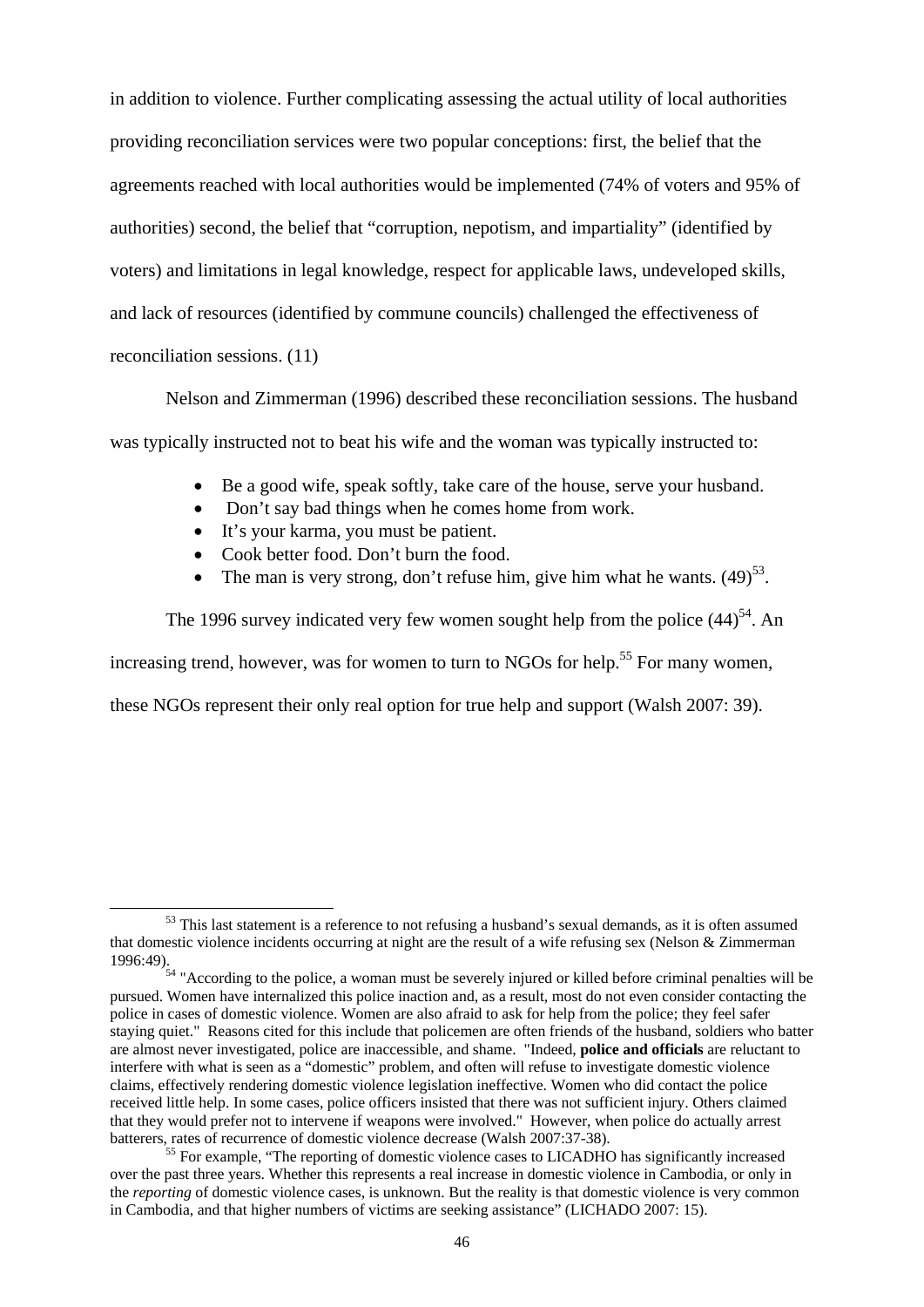#### **Risk Factors for Domestic Violence**

There are many risk factors which indicate increased likelihood for a woman in Cambodia to suffer from domestic violence. However, much of the actual data is now over 10 years old and may not reflect current circumstances.

According to 1996 statistics, abuse was 20% more likely to occur toward women within the age bracket of 36-50 years old, possibly indicating the psychological effect of violence witnessed and/or participated in by that generation during the Khmer Rouge period of Cambodian history (Nelson & Zimmerman 1996: 39). It was also found that households in which the man was financially dependent upon the woman for at least part of the income were more likely to experience abuse  $(42)$ <sup>56</sup> Women who were verbally abused by their husbands were almost four times more likely to be victims of physical domestic violence (Nelson & Zimmerman 1996: 31). Educational level for the woman was correlated to the experience of violence; most significantly, her risk of ever having been abused decreased as she completed levels of secondary education. This was also true for men: men with no education were twice as likely to abuse their wives as men who had any level of education  $(36)$ <sup>57</sup>

Consumption of alcohol was also associated with increased violence in the home, both in males (34) and females (Fordham 2005).<sup>58</sup> Other factors associated with domestic violence in Cambodia included: husbands taking a "second wife" or mistress,  $59$  arguments over the husband's visits to prostitutes, and gambling/indebtedness  $(43)$ .<sup>60</sup> Conversely, if a woman lived near her parents, either in the same home or the same village, she was less likely to be abused (29). However, living with parents was not always a guarantee of protection:

<sup>&</sup>lt;sup>56</sup> Walsh (2007) hypothesized that when the man's income fell short and the woman had to compensate for the man's inadequate earnings, it became a source of stress and conflict that provoked violence (5). 57 Walsh noted that not all studies equate increased education as a casual factor for decreased violence.

<sup>(</sup>Walsh 2007: 29)<br><sup>58</sup> In the report of the study in Kandal Stung district, MoWA volunteers indicated that women

consuming alcohol was also a problem as "their sharp voices and tempers also provoke disharmony and violence" (Fordham 2005: 67).

<sup>&</sup>lt;sup>59</sup> The status of Khmer women changed after the war years because there was "a surplus of 'women of marriageable age' during the 1980s and early 1990s," thus leaving Khmer men "in a better bargaining position." This idea was supported by lower bride prices, abandonment of married women, and polygamy. Walsh stated that "Many women, especially those of the war generation, are concerned about their social status and how it has changed," and cited the high rate of domestic violence as consistent with this change (Walsh 2007: 11).<br><sup>60</sup> Both alcohol and gambling were frequently associated with violence in the home (Walsh 2007: 28).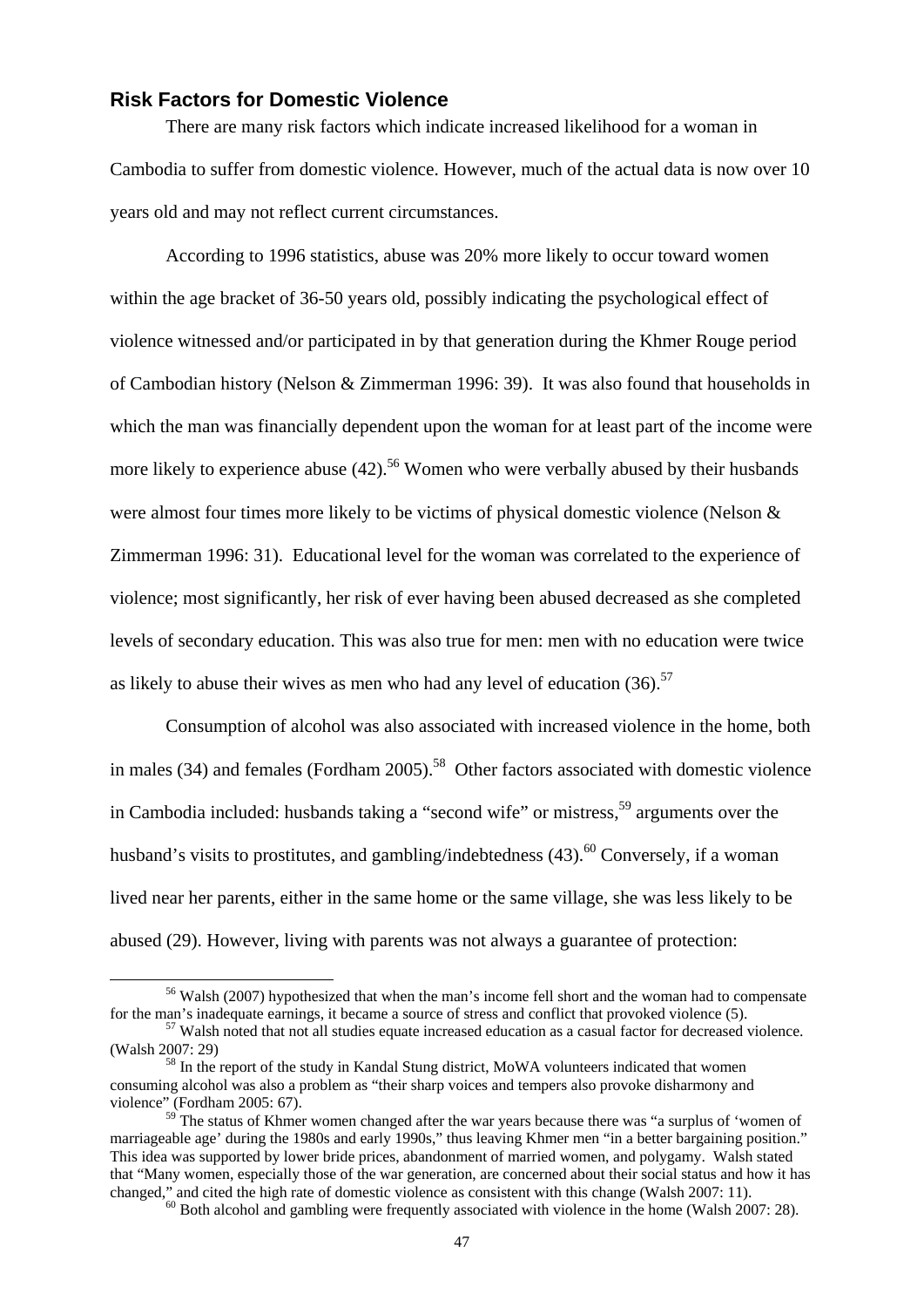"Traditionally, upon being married, men move into their wives' family homes and live with her parents and relatives. Whilst in some cases this would offer some measure of protection for women from violence, often her family members are the ones encouraging her to stay silent about her abuse and to try and make her marriage work – no matter the cost" (CAMBOW 2007: 14).

Sexual mores were also factors. For example, a wife's request that her husband use a condom during intercourse has provoked violence (Duvvury & Knoess 2005: 14)<sup>61</sup>, and it has been noted that violence often escalated during pregnancy and post-natal periods, possibly because "the husband's lack of access to his wife's undivided attention and services, combined with the stress of a new child, cause the aggressions to escalate" (Walsh 2007: 29).

# *2.5 How Violence in the Home Affects Men*

Traditionally, men have had power in Cambodia while women have filled a subservient role. The "traditional moral code of behaviors (*chbab srey)*, exhorts "that women must serve and respect their husbands at all times" and to "have patience, prove your patience, never respond to his excessive anger." "Culture and tradition dictated that women striving to attain this behaviour will be rewarded" (Lim 2006: 2). Perhaps for these reasons, in the only study available that included statistics on men who were victims of domestic violence in Cambodia, only 3.1% of men sampled reported that their wife had ever used physically violent behaviors toward them. Statistically, the information suggested that the majority of women who hit their husbands were themselves being abused, suggesting "that these abusive behaviors are used in defense or in retaliation" (Nelson & Zimmerman 1996: 18).

Fordham (2005) indicated that the socialization of boys into men, stress, and a lack of "cultural traditions for reconciling contrary opinions" all contribute to the widespread use of domestic violence by men and suggest the need to recognize and address the structural

 $<sup>61</sup>$  According to one report, sex within the marriage relationship is typically thought of as only serving</sup> the purpose of reproduction. Further, to suggest using a condom can be considered an accusation or suspicion of infidelity, thus likely to anger the husband (this is especially significant as male infidelity is a common cultural occurrence). This cultural taboo may greatly increase risk for transmission of HIV/AIDS, as a 2005 report suggested that nearly half of new AIDS cases in Cambodia were the result of husband to wife transmissions (Duvvury & Knoess 2005: 10).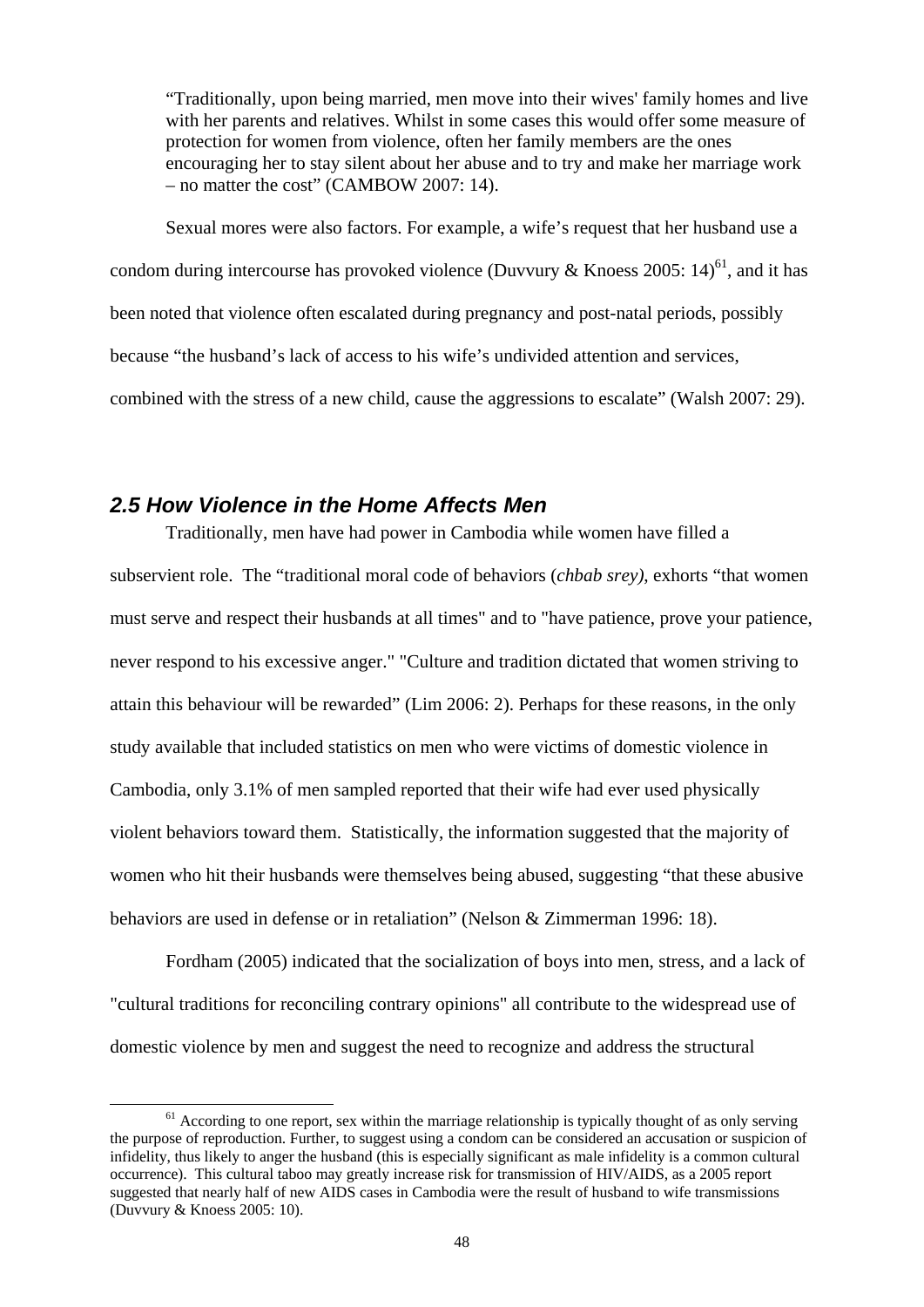systems that influence gender-based violence. He also suggested that previous research and interventions in Cambodia were based on one or the other of two models, the "warrior model" or the "individual pathology model." Instead, Fordham related the work of J. Oversen *et al.* as an alternative approach for understanding male behavior within Cambodian society.

 "... in Cambodian society there are no cultural traditions for reconciling contrary opinions or accepted rules for resolving conflicts and that, in situations of potential conflict, loss of face must be avoided at all costs ... men are acting out of frustration when they resort to violence [because] their 'cultural heritage' offers no other way out of a humiliating, conceptually or socio-economically difficult situation. In most situations an act of violence is preferable to the loss of face."<sup>62</sup> (Fordham 2005: 63)

In keeping with this alternative approach, Fordham addressed issues of masculinity and also the potential effects of pornography on both male and female perceptions of sexuality $^{63}$ .

Fordham noted the discrepancies between youth perceptions that the man should be the financial supporter of the family and the reality in Kandal Stung district of the high rate of male unemployment and female income generation. This "failure...to cope in the traditional way...is exerting emotional pressure" on men, "impelling them to even greater (yet ultimately futile) efforts to show they can cope through controlling behaviors within the family" (64-65).

Fordham (2005) also examined consumption of alcohol as it is associated with perceptions of masculinity. He stated that

"it is through beginning to go about with friends (*dar leng*), starting to learn to drink alcohol, going to karaoke with friends and beginning to have sex (most often with commercial sex workers, but also with girlfriends) that young men signify their transition to a grown-up masculine status." (66)

Further, Fordham reported that the "male culture and the socialisation of young men...encourage[s] not just drinking but drunkenness" (66). He indicated that international research "shows that when stressed people drink, they tend to become violent, and that alcohol intensifies defensive activity and increases the likelihood that young men will perceive the behavior of others as challenging" (67-68). Regardless of if alcohol causes

<sup>&</sup>lt;sup>62</sup> Fordham quoting Oversen. When Every Household is an Island: Social Organization and Power Structure in Rural Cambodia (1996: 42).

<sup>&</sup>lt;sup>63</sup> For a complete report on factors relating to masculinity determined by the Fordham project, see chapters 4 and 5 of *"Wise" Before Their Time* for more details (Fordham 2005).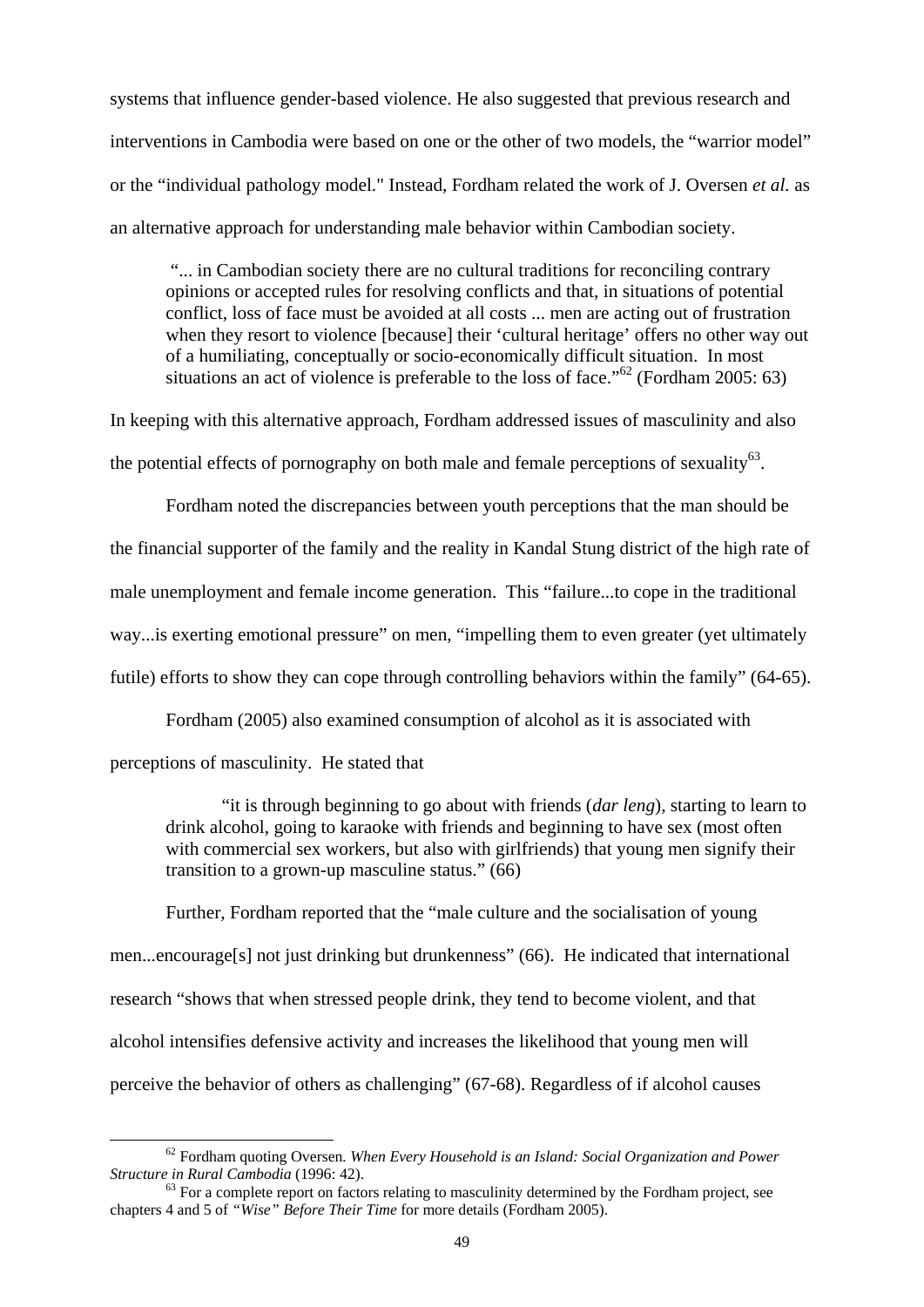violence or is just a correlative symptom of an underlying cause  $64$ , PADV interventions with violent offenders in Cambodia have seen a simultaneous decrease in violence and alcohol consumption  $(68)$ <sup>65</sup>

Pornography, which has become increasingly accessible in Cambodia, should also be considered in its relation to domestic violence. Much of the pornography (which is often viewed by children<sup>66</sup> as well as adults)

"feature[d] sex as an arena in which male sexual aggression is directed against female bodies....Pornography objectifies women as insatiable sex machines, ready to accommodate every possible sexual request....their role is solely to please men. If they say 'no', this is just a token resistance and legitimately overcome by force" (Fordham 2005: 83).

Finally, individuals working with female victims of gender based violence and marital

rape stated that these informants connected the viewing/reading of pornography as a major

inspiration of violence.<sup>67</sup> Fordham hypothesized that the "unreal (and unrealisable)

expectations in men's minds in regard to their sex lives" caused by pornography could be a

"causative factor in marital violence." When sexual performance is used "as an indication of

their masculinity," a "vicious circle" can be created where: it adds more stress to the men and

"more pressure is exerted on wives for more sex and more varieties of sex, leading to more instances of marital rape and GBV [gender based violence] within marriage" (86).

# *2.6 How Violence in the Home Affects Children*

While the effects of domestic violence on children in Cambodia has not been

extensively documented, the literature did indicated increased risks for children who witness

and/or experience violence in the home. Infant mortalities (from prenatal through age 5) were

 $64$  See section 1 of this literature review for information regarding the possibility that alcohol abuse and domestic violence are not causally related but are, rather, symptoms of what is labeled "the abusive personalit

 $\frac{65}{100}$  "Due to the small size of the sample and self-reported nature of the data, it is not possible to draw any firm conclusions beyond noting the association" (Fordham 2005: 68).

<sup>&</sup>lt;sup>66</sup> See Fordham. "As if They Were Watching My Body": Pornography and the Development of Attitudes *Towards Sex and Sexual Behavior Among Cambodian Youth*. 2006. Phnom Penh, Cambodia: World Vision Cambodia.<br><sup>67</sup> LICADHO (2004b) also linked pornography with increased rape cases (13).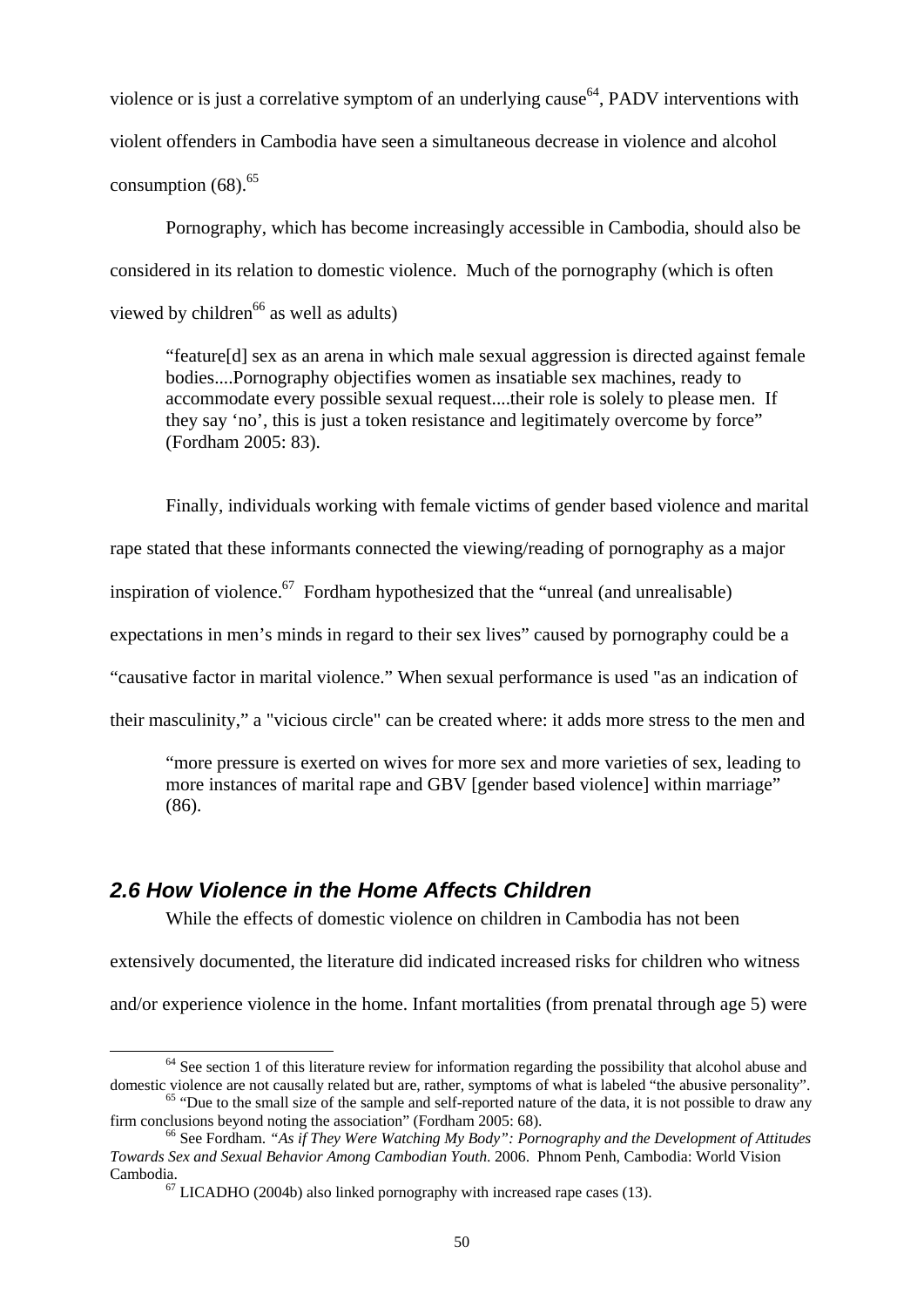higher for women who had experienced violence than for the general population (Kishor, Sunita & Johnson 2004: 89-91). Children of mothers who experienced violence were also significantly less likely to have received required doses of immunizations (93) and more likely to be anemic (95).

Further, children who witnessed intimate partner violence in their homes were at greater risk of entering abusive relationships in their adult years. The 1996 household survey indicated that "abusive men witnessed their fathers hitting their mothers at almost four times the rate of all men." Likewise, the rate of abused women who saw their fathers hitting their mothers when they were children was significantly higher than the general population (Nelson & Zimmerman 1996: 27). The same survey indicated that while "nearly all Cambodians interviewed believe that hitting is a 'bad' behavior," 67.5% of all people interviewed believed hitting a child was an appropriate disciplinary measure (50). Nelson and Zimmerman (1996) reported that common reasons for hitting a child included: quarrelling, being noisy, impolite to elders, neglecting chores, truancy, careless or break something, parental anger being taken out on the child, and "other" reasons (most commonly, stealing money to gamble) (Nelson & Zimmerman 1996: 52-53).

For example, a recent study in Kandal Stung Province revealed that over 75% of boys and over 59% of girls surveyed reported ever having been beat by their mothers. Additionally, over 68% of boys and over 32% of girls reported ever having been beat by their fathers. However, the survey's application was limited by the use of "the generic term "hit" when asking about parental violence," making it impossible "to draw conclusions about the relative severity of the violence that mothers and fathers inflict on their children." (Fordham 2005: 49).

51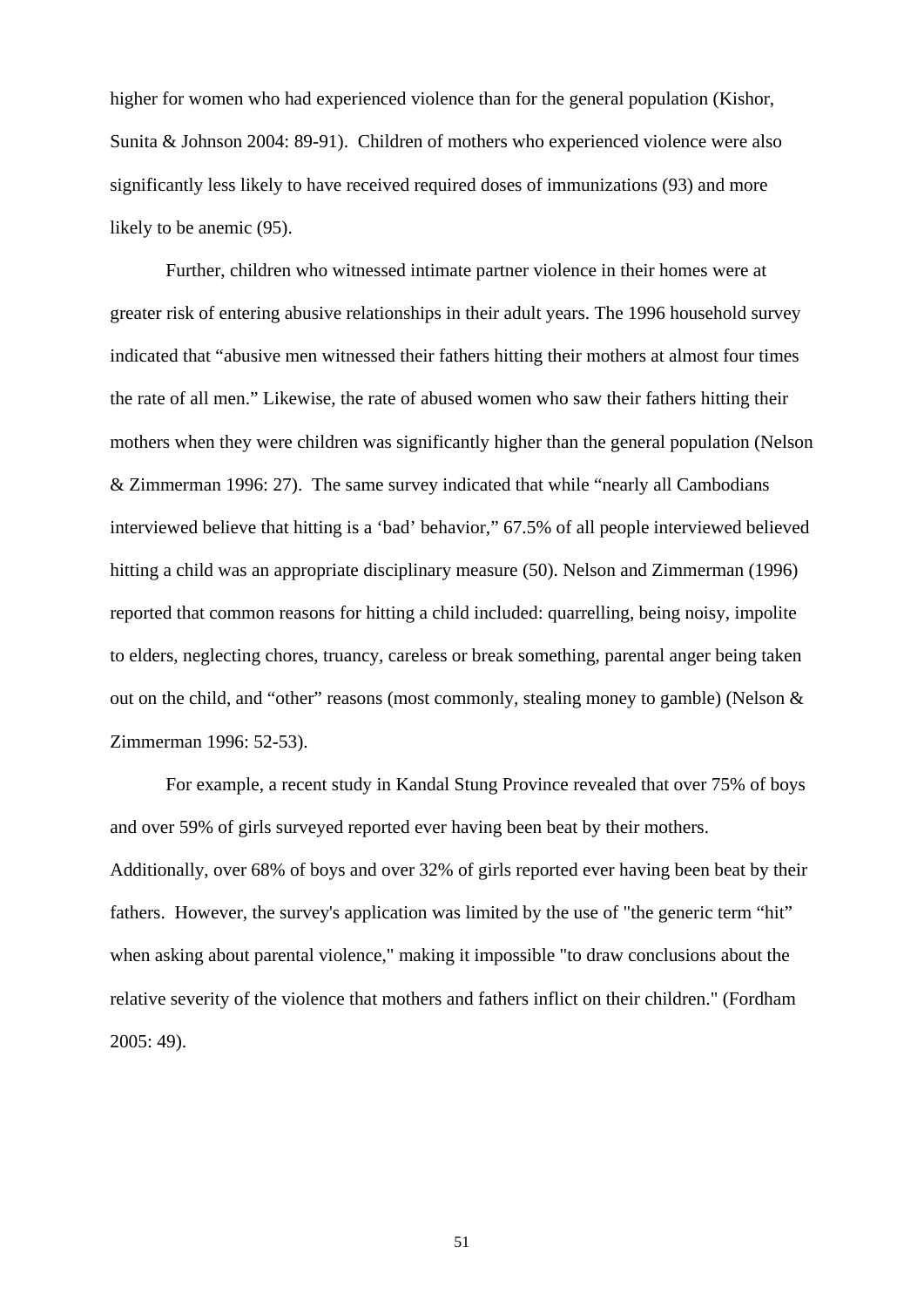# *2.7 Special Considerations for Peace Bridges*

 The situation of family violence in Cambodia corroborates the literature reviewed in section 1, Basic Understandings of Violence in the Home. However, particular cultural factors indicate some special obstacles and opportunities for Peace Bridges.

 First, there is a need to find cultural resources for addressing domestic violence. This was the major deficit in the literature and represents a unique opportunity for Cambodians to create strategies and programs that will be culturally relevant and persuasive. Areas with perhaps the greatest needs and potential include: parenting, attitudes toward violence, healing from trauma, male identity, and recovery of children who have witnessed or experienced domestic violence.

 Second, there is a need for education and training that creates awareness and impetus for changing gender stereotypes that contribute to violence against women. Peace Bridges is already teaching along similar themes, especially in the areas of prejudice and discrimination. This seems like an ideal topic for Peace Bridges to explore.

 Third, Peace Bridges is also well positioned to explore both bridges and barriers in religious faith for domestic violence. Two tracks would be fruitful, with Peace Bridges working with its Christian partners to equip churches, as well as finding violence issues as a natural bridge to begin working with the larger, especially Buddhist, community.

 Fourth, the advocacy work being done by many NGOs in Cambodia on behalf of victims of family violence brings the possibility of forming creative and cooperative partnerships. Peace Bridges' emphasis on interpersonal communication and relationships is a natural complement to organizations seeking to impact systems and legislation, and Peace Bridges' mediation services could provide crucial help to those who either cannot or will not seek legislative solutions to family violence.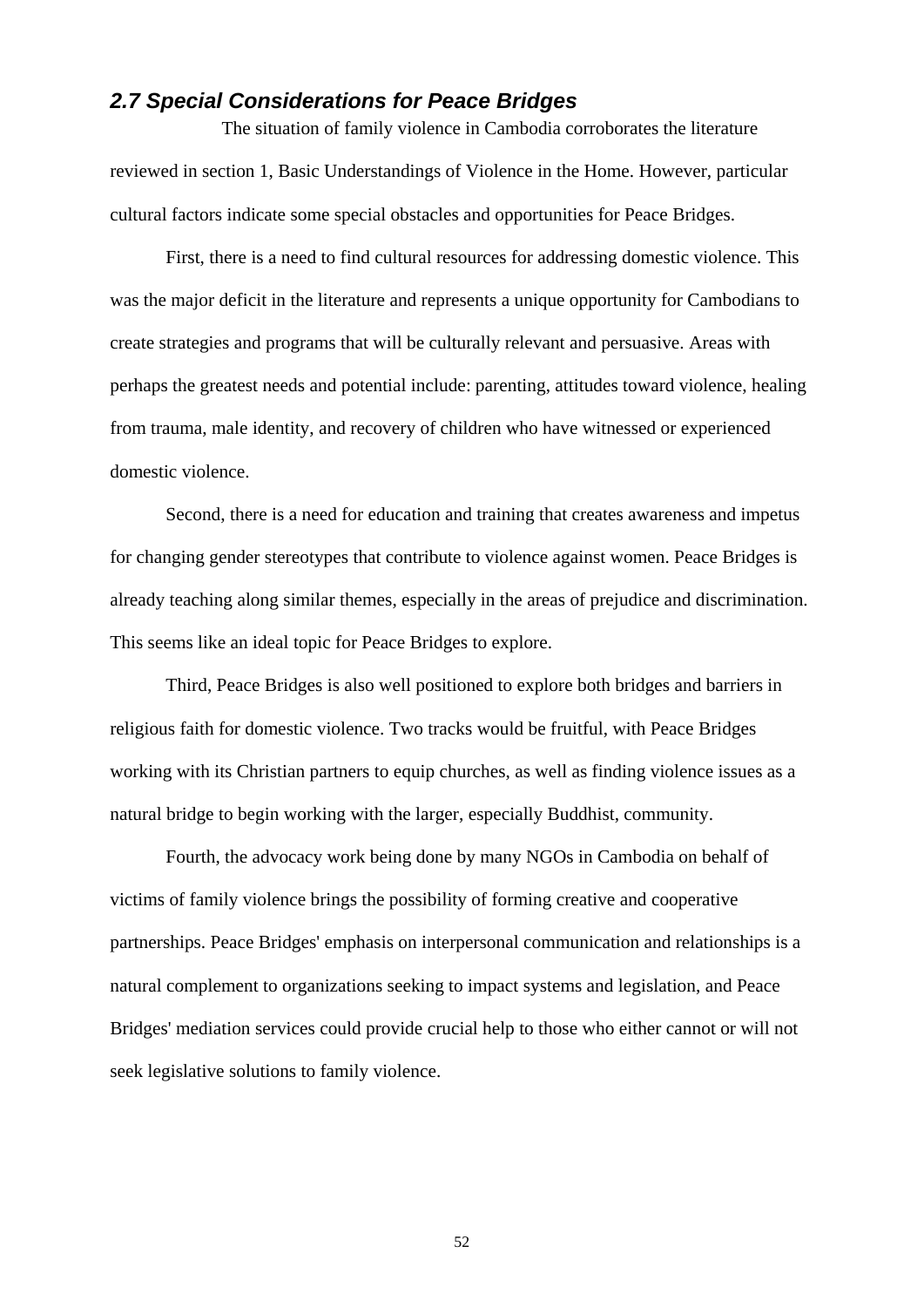# *Appendix: Summary of Key Criticisms of the Domestic Violence Law and the Law on Marriage and Family (CAMBOW 2007)*

Cambodia has made significant progress since it ratified CEDAW<sup>68</sup> and committed

itself to ending violence and discrimination against women in 1992. Some laws have been

passed in effort toward this goal. However, the current laws are not sufficient to end violence

and discrimination against women. In fact, at times they further discriminate against women

and thus violate CEDAW (CAMBOW 2007:1).

# **The Law on the Prevention of Domestic Violence**

In 2005, Cambodia's Royal Government passed the *Law on the Prevention of* 

*Domestic Violence and the Protection of Victims.* In this law,

"Domestic violence is defined as violence that occurs between people living in the same house and who are dependant of the household. Domestic violence is defined to include:

- Acts affecting life;
- Acts affecting physical integrity;
- Torture or cruel acts;
- Harassment causing mental/psychological, intellectual harm;
- Mental/psychological and physical harm exceeding morality and the boundaries of the law;

• Sexual aggression (including violent sex, sexual harassment and indecent exposure);

- Threats aiming at frightening, shocking; and
- Acts affecting individuality and property" (8).

While this law represents significant progress toward the protection of women from violence,

gross difficulties remain for women who are actually victims of domestic violence. Most

importantly are the following:

<sup>&</sup>lt;sup>68</sup> "The CEDAW is an international bill of rights for women that was adopted in 1979 by the UN General Assembly. It is a comprehensive document establishing what equality for women means and outlining an agenda for State Parties to follow in order to achieve such a goal. In 1992 Cambodia ratified the CEDAW and committed itself to undertake a series of measures to end discrimination against women in all forms." (3)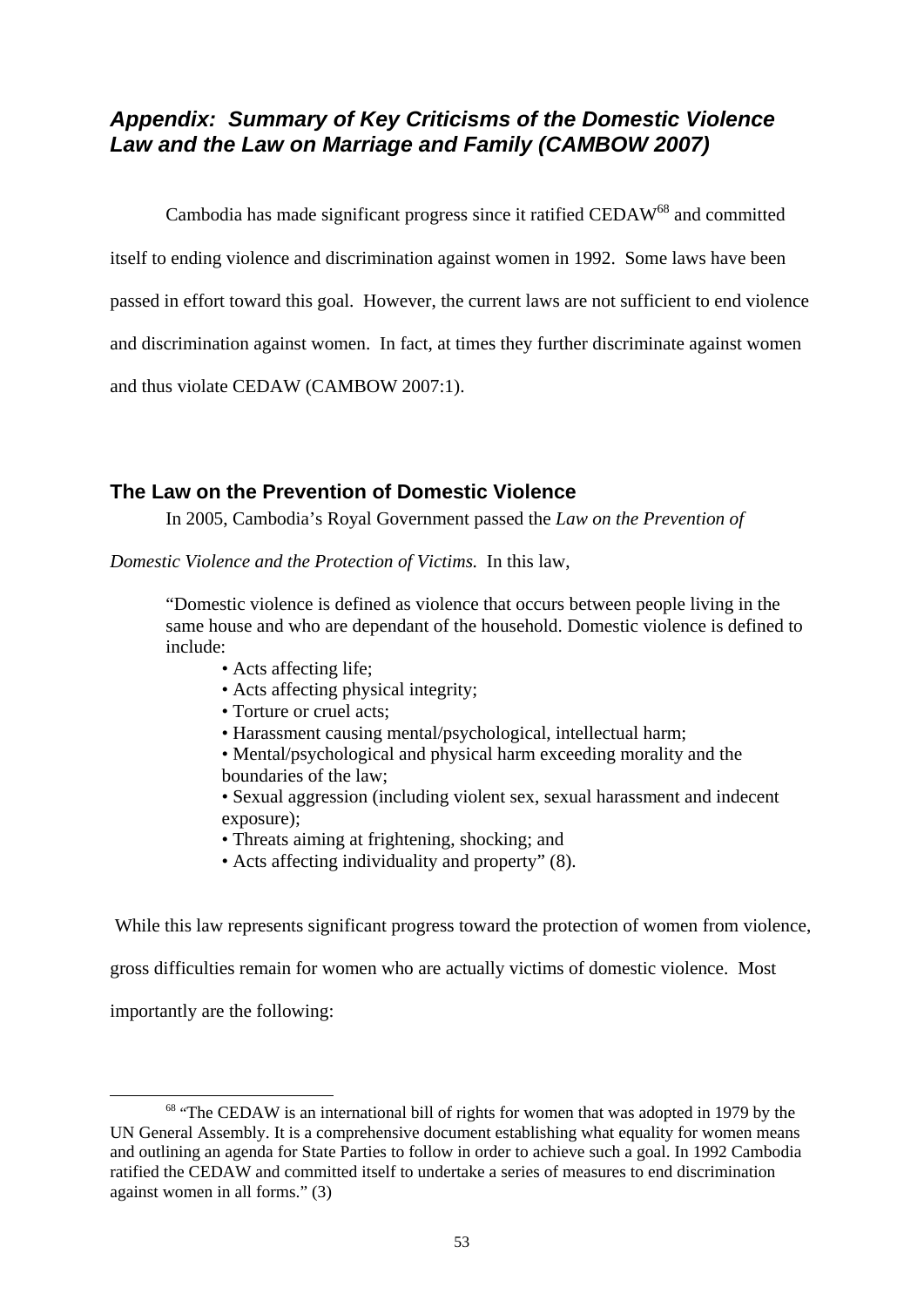1) The law fails to protect women victims of domestic violence who do not live in the same house with their perpetrator (e.g., mistresses) (8).

2) The law fails to protect women who share a house with the perpetrator but are not considered "dependent on the household" for economic or other reasons (8).

3) The law fails to recognize and protect victims of economic violence, where financial dependence is enforced in order to maintain control over the victim (9).

4) The law "does not contain specific crimes or penalty provisions, which means that the law itself cannot punish perpetrators of domestic violence." Acts of domestic violence are punishable under the penal code, which currently does not prescribe any punishment for "mental/psychological violence," even though it is recognized as domestic violence in the definition of the law (9).

5) The law does not allow any provisions for self-defense, thus potentially discriminating against women who commit acts of violence as an attempt to protect themselves. CAMBOW reports that "there have been many Cambodian women imprisoned for killing their husbands as a result of domestic violence and, in most cases, self-defense has not been considered by the courts" (9).

6) The law does not adequately protect women from marital rape. It does address the possibility in its reference to "sexual aggression" and "violent sex," but there without defining "violent sex" within the law. This means that women who do not struggle against their husbands are not protected by the law from forced sex. (9)

7) The law may allow a loophole in prosecution for some individuals as it makes exception for 'disciplining' methods that are "in accordance with Khmer culture." Though these methods are supposed to accord to UN Conventions on human and child rights, the protection offered to women by CEDAW is not specifically mentioned.

"There is potential for Cambodian men (who are much more likely to be disciplining their wives than vice-versa) to seek to use this article to protect themselves from criminal prosecution or other sanctions for committing domestic violence." (10)

54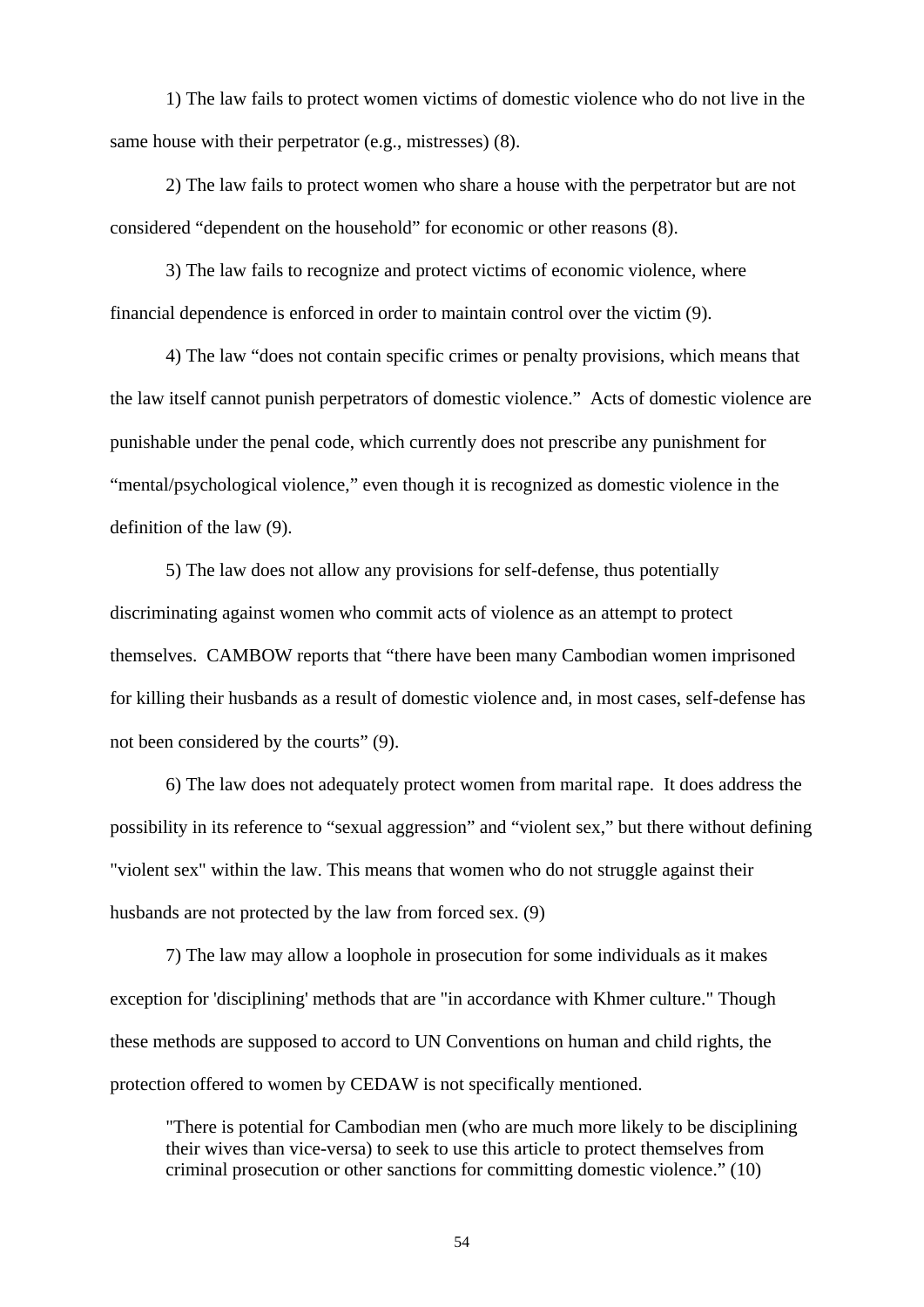8) The law fails to define key terms such as "nearest authorities in charge," leaving the possibility of inaction due to confusion of jurisdiction. (10)

9) The law states that typically the perpetrator should be removed from the premises in instances of violence, but it allows for the victim to be moved without consent in "special cases" for "a necessary reason." These cases are not defined and movement of a victim could imply to others that the victim has done something wrong. This exposes the victim to another potential area of abuse. (10).

10) The law makes provisions for the courts to grant protection orders, but police and other local authorities are not specifically granted temporary powers to grant them. This is a complication of #8 regarding the term "nearest authorities in charge." (10)

11) The law allows for minor misdemeanors and petty crimes to be dealt with through reconciliation and mediation, at the agreement of both parties involved. However, these categories are not defined, making it possible for true criminal offenses to be addressed through reconciliatin and left unprosecuted.

Further, "the reality of Cambodian culture is that female victims would most likely be coerced into choosing mediation or reconciliation over criminal charges." The law also allows "household members" to determine who the arbitrator/reconciler will be. Family pressure in choosing an arbitrator might not protect the victim from risks of partiality. CAMBOW suggests that "it should be the victim in an abusive relationship who has the right to choose the arbitrator" and that victim protection means that "the DV Law's provisions for reconciliation/mediation should be tightly defined and it should be clear what types of specific acts can and cannot be included in this" (11).

12) The law makes no provisions for rehabilitation of the victim in accordance with CEDAW, putting the victim at risk for further discrimination (11).

55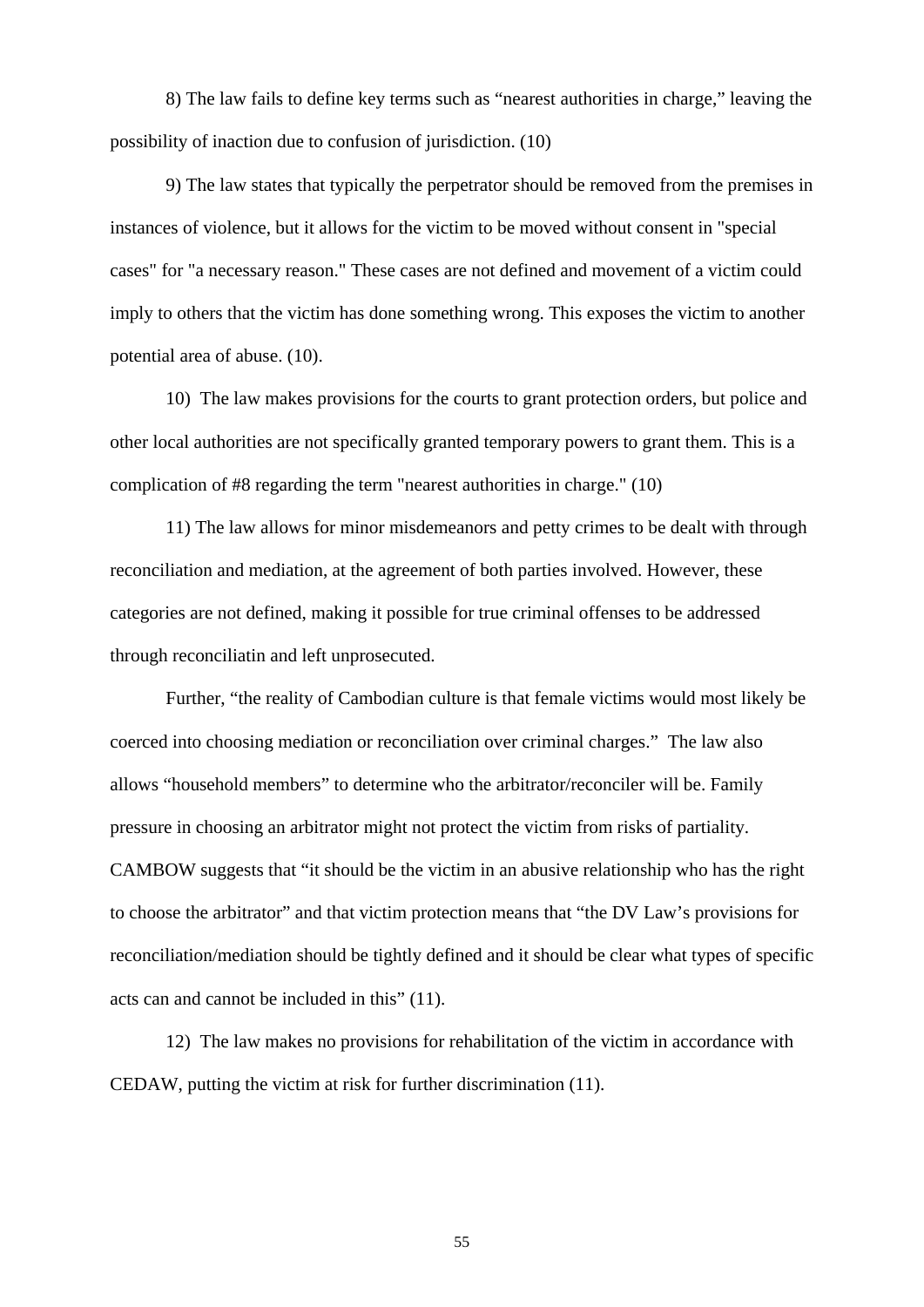# **The Law on Marriage and Family**

The Law on Marriage and Family fails to assist victims of domestic violence who

wish to divorce their abusive spouses. The procedure for divorce, lengthy and complicated, is

listed below:

# **DIVORCE PROCEDURES**

Section III of the Law provides the procedures for divorce, which are as follows: 1. Complaint for divorce is made in writing, citing grounds for divorce, to commune or other local officials or to the court ;

2. If the complaint is filed to local officials, they shall attempt to reconcile the two parties in the marriage. If they cannot, they forward the complaint to the court. 3. The Court invites the complainant to come before the court, where the court "if appropriate" will convince the complainant not to proceed further with the case"; 4. The husband and wife are invited before the Court for a reconciliation session (lawyers are not allowed);

5. If no agreement is made the husband and wife are invited back to the Court for a second reconciliation session (only after month [sic] and not more than two months); 6. If no agreement is made the husband and wife are summoned to appear in the Court for a trial:

7. If the defendant denies the grounds for divorce an investigation will be ordered and witnesses can be called to give evidence;

8. A divorce can be granted if both parties agree or the Court finds that the grounds for divorce are valid. (15)

In the Cambodian context, women (especially domestic violence victims) are both

more likely to file for divorce and to find the divorce procedures difficult to navigate. It

mandates that she must stand her ground in the face of a (most likely male) court official who

will try to convince her not to divorce. "Considering the inferior status women have in

Cambodia, the pressure on a woman to disagree with a male Court officer would be immense,

especially at the initial stages of filing for divorce" (15). Further, she must face her abuser in

at least two reconciliation sessions.

 "The trauma of having to confront this person would be overwhelming. Anecdotal evidence also suggests that while two reconciliation sessions are required by the LMF, more in fact are ordered by the Courts and that, often, village or commune chiefs arrange for additional informal reconciliation sessions. The pressure to reconcile would be significant, no doubt increasing at each reconciliation session. Cambodian society places great importance on the institution of marriage and divorce traditionally carries shame for women. By making the process of divorce so long and drawn out, Cambodian women are placed at such a disadvantage, effectively making divorce almost impossible" (16).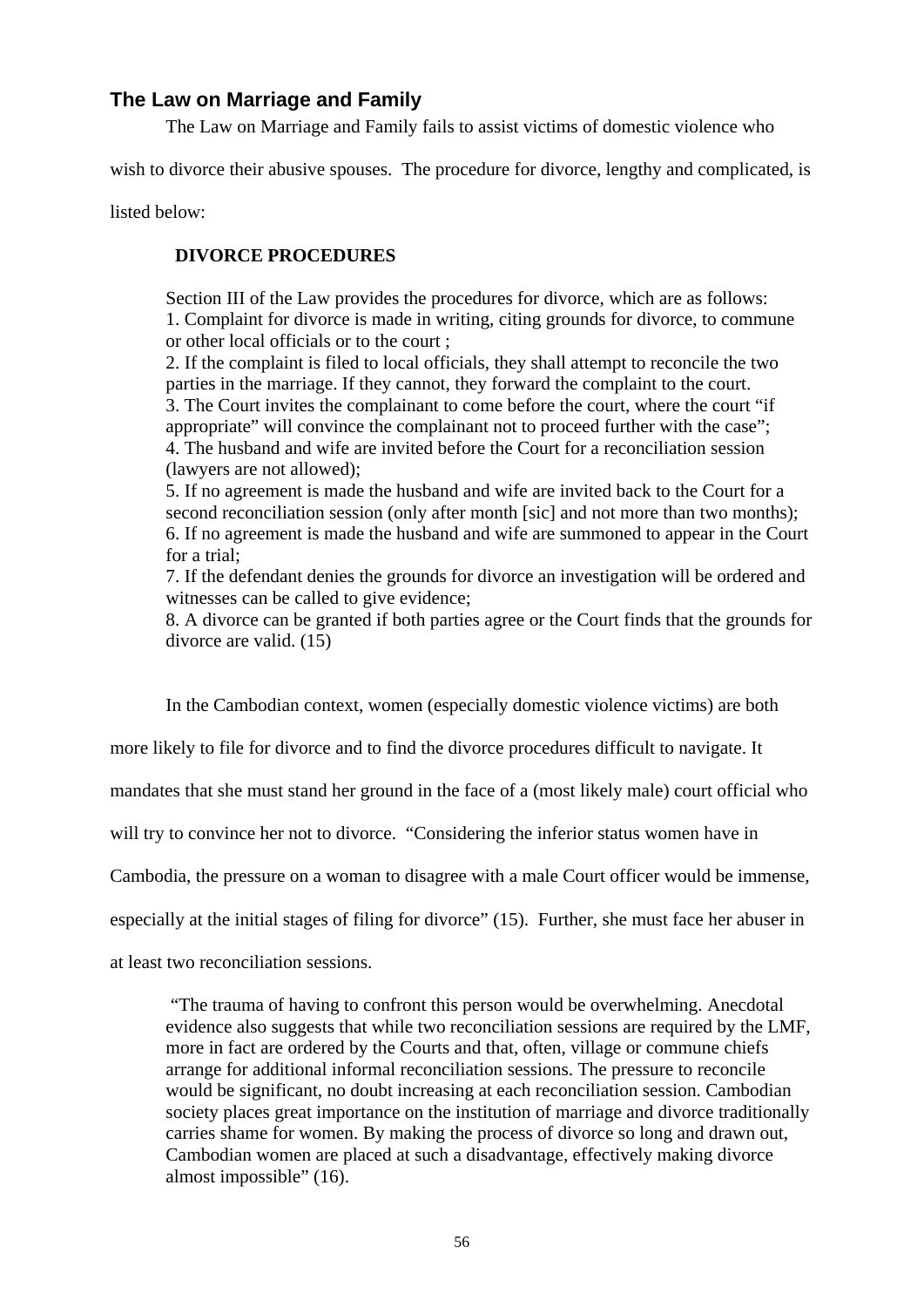# *Bibliography*

 Barber, Jason (2000). *Less Than Human: Torture in Cambodia*. LICADHO: Phnom Penh, Cambodia. Available online at: http://www.licadho.org/reports/files/232000%20torture%20report%20from%20Jason.pdf

 CAMBOW (2007). *Violence Against Women: How Cambodian Laws Discriminate Against Women*. LICADHO: Phnom Penh, Cambodia. Available online at: http://www.licadho.org/reports.php?perm=112

 Chen Lee, Chen (2006). Female Labour Migration in Cambodia. Conference Proceedings, Regional Seminar on Strethening the Capacity of National Machineries for Gender Equality to Shape Migration Policies and Protect Migrant Women. Bangkok, Thailand. 22-24 November 2006. Available online at: http://www.unescap.org/esid/gad/Events/RegSem22-24Nov06/Papers/ChenChenLee.pdf

 Derks, Annuska, Henke, Roger, and Vanna, Ly (2006). Review of a Decade of Research On Trafficking in Persons, Cambodia. The Asia Foundation: Center for Advanced Study. Available online at: http://www.asiafoundation.org/resources/pdfs/CBTIPreview.pdf

Duvvury & Knoess (2005). Gender Based Violence and HIV/AIDS in Cambodia: Links, Opportunities and Potential Responses. Eschborn, Germany: Deutsche Gesellschaft für Technische Zusammenarbeit (GTZ) GmbH. Available online at: http://www2.gtz.de/dokumente/bib/05-0492.pdf

 Ellsberg, Mary and Heise, Lori. *Researching ViolenceAgainst Women: A Practical Guide for Researchers and Activists.* Washington DC, United States: World Health Organization, PATH; 2005.

Fordham, Graham (2005). *"Wise" Before Their Time: Young Pople, Gender-Based Violence and Pornography in Kandal Stung District*. Phnom Penh, Cambodia: World Vision Cambodia. Available online at: http://www.worldvision.org.kh/pdf/RGBV\_Report.pdf

Fordham, Graham (2006). *"As if They Were Watching My Body": Pornography and the Development of Attitudes Towards Sex and Sexual Behavior Among Cambodian Youth*. Phnom Penh, Cambodia: World Vision Cambodia. Available online at: http://www.worldvision.org.kh/pdf/Pornography\_Research\_Report2006.pdf

 Ganju, D., Jejeebhoy, Nidadavolu, V., Santhya, K., Finger, W., Thapa, S., Shah, I. and Warriner, I. (2004). Forced Sexual Relations among Married Young Women in Developing Countries. Research Brief. New Delhi, India: Population Council. Available online at: *http://www.popcouncil.org/pdfs/popsyn/PopulationSynthesis1.pdf*

 Hansen, Anne (2004). "Khmer Identity and Theravada Buddhism." In *History, Buddhism, and New Religious Movements in Cambodia*, edited by John Marston and Elizabeth Guthrie. Honolulu: University of Hawaii Press, 40-62.

Heise, Lori, Ellsberg, Mary, Goettemoeller, Megan, et al (1999). "Population Reports: Ending Violence Against Women." *Issues in World Health* volume XXVII, 4. December 1999. Series L, #11. Population Information Program, Center for Communication Programs,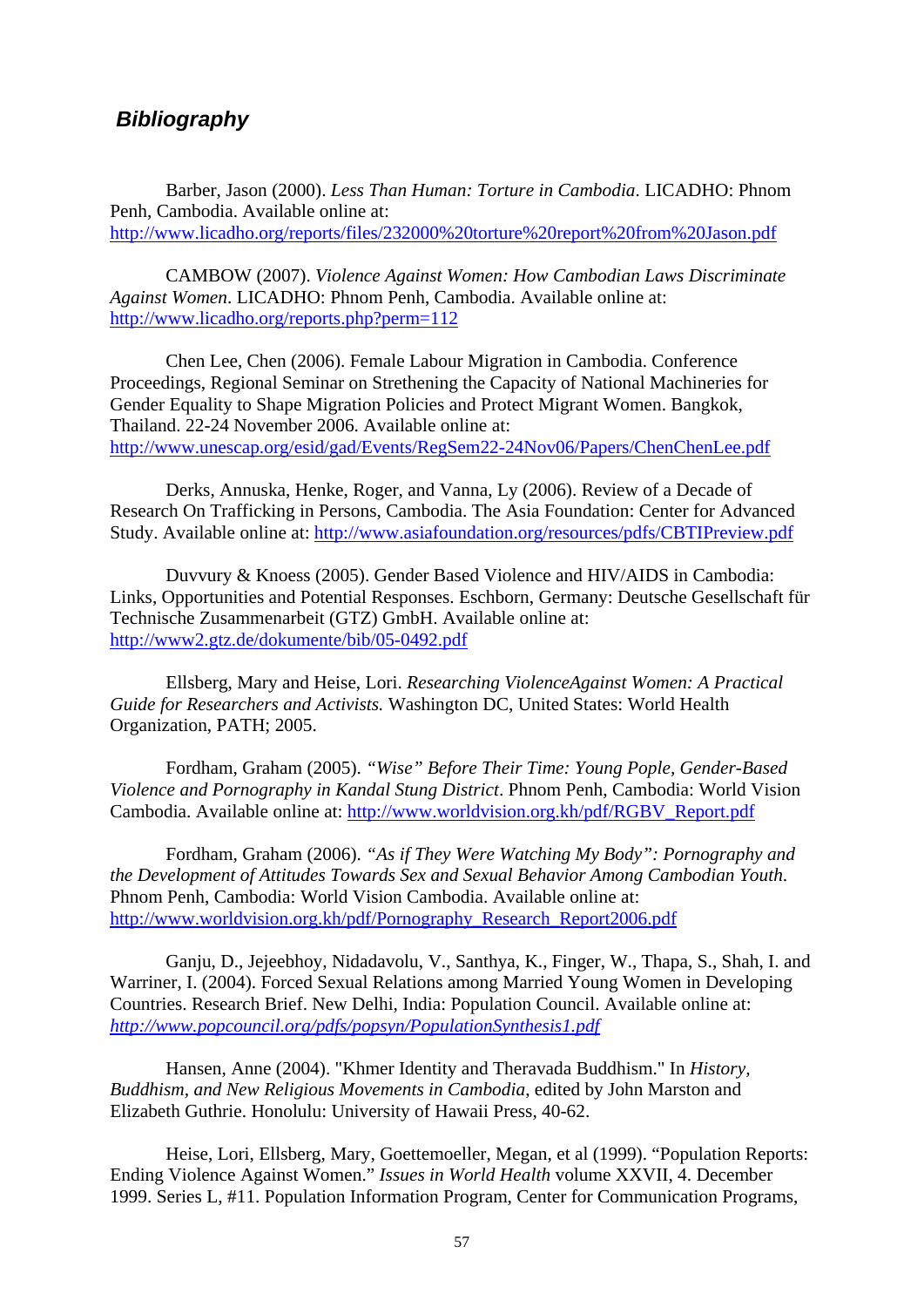Johns Hopkins University & Center for Health and Gender Equity. Available online at: http://www.infoforhealth.org/pr/l11/violence.pdf

Henke, Roger and Ninh, Kim (2005). Commune Councils in Cambodia: A National Survey on their Functions and Performance, with a Special Focus on Conflict Resolution. The Asia Foundation. Available online at: http://asiafoundation.org/pdf/CB-CCSurvey.pdf

Hinton, Alexander (2001). Begrudgement, Reconciliation, and the Khmer Rouge. *Searching for the Truth (Khmer Version)*: Documentation Center of Cambodia. August, no. 20, 2001. Available online at: http://www.dccam.org/Tribunal/Analysis/Begrudgement\_Reconciliation.htm

Hinton, Alexander (1998). Why Did You Kill?: The Cambodian Genocide and the Dark Side of Face and Honor. *The Journal of Asian Studies*, Vol. 57, No. 1: 93-122.

Kishor, Sunita and Johnson, Kiersten (2004). *Profiling Domestic Violence – A Multi-Country Study.* Calverton, Maryland: ORC Macro. Available online at: http://www.measuredhs.com/pubs/pdf/OD31/OD31.pdf

 Ledgerwood, Judy. (a) *Cambodian Recent History and Contemporary Society: An Introductory Course.* Available online at: http://www.seasite.niu.edu/khmer/Ledgerwood/Contents.htm

Ledgerwood, Judy. (b) *Women in Cambodian Society*. Available online at: http://www.seasite.niu.edu/khmer/Ledgerwood/women.htm

Ledgerwood, Judy. (c) *The Rebirth of Buddhism*. Available online at: http://www.seasite.niu.edu/khmer/Ledgerwood/buddhism.htm

LICADHO (2004a). *Rape and Indecent Assaults Cases, and the Cambodian Justice System*. LICADHO: Phnom Penh, Cambodia. Available online at: http://www.licadho.org/reports/files/48Rape%20briefing%20report%202003%20English.pdf

LICADHO (2004b). *The situation of Cambodian Women 2004*. LICADHO: Phnom Penh, Cambodia. Available online at: http://www.licadho.org/reports.php?perm=56

LICADHO (2007). *Violence against women in Cambodia: 2006.* LICADHO: Phnom Penh, Cambodia. Available online at: http://www.licadho.org/reports/files/105LICADHOReportViolenceWoman2006.pdf

Lim, Jo-Ann (2006). *Violence Against Women in Cambodia: 2005*. Phnom Penh, Cambodia: LICADHO. Available online at: http://www.licadho.org/reports.php?perm=105

 Maltoni, Bruno (2006). Review of Labor Migration Dynamics in Cambodia. Phnom Penh, Cambodia: IOM. Available online at: http://www.iomseasia.org/resource/pdf/LMReport26OCT.pdf

 Maltoni, Bruno (2007). Migration in Cambodia: Internal vs. External Flows. Phnom Penh, Cambodia: IOM. Available online at: http://apmrn.usp.ac.fj/conferences/8thAPMRNconference/7.Maltoni.pdf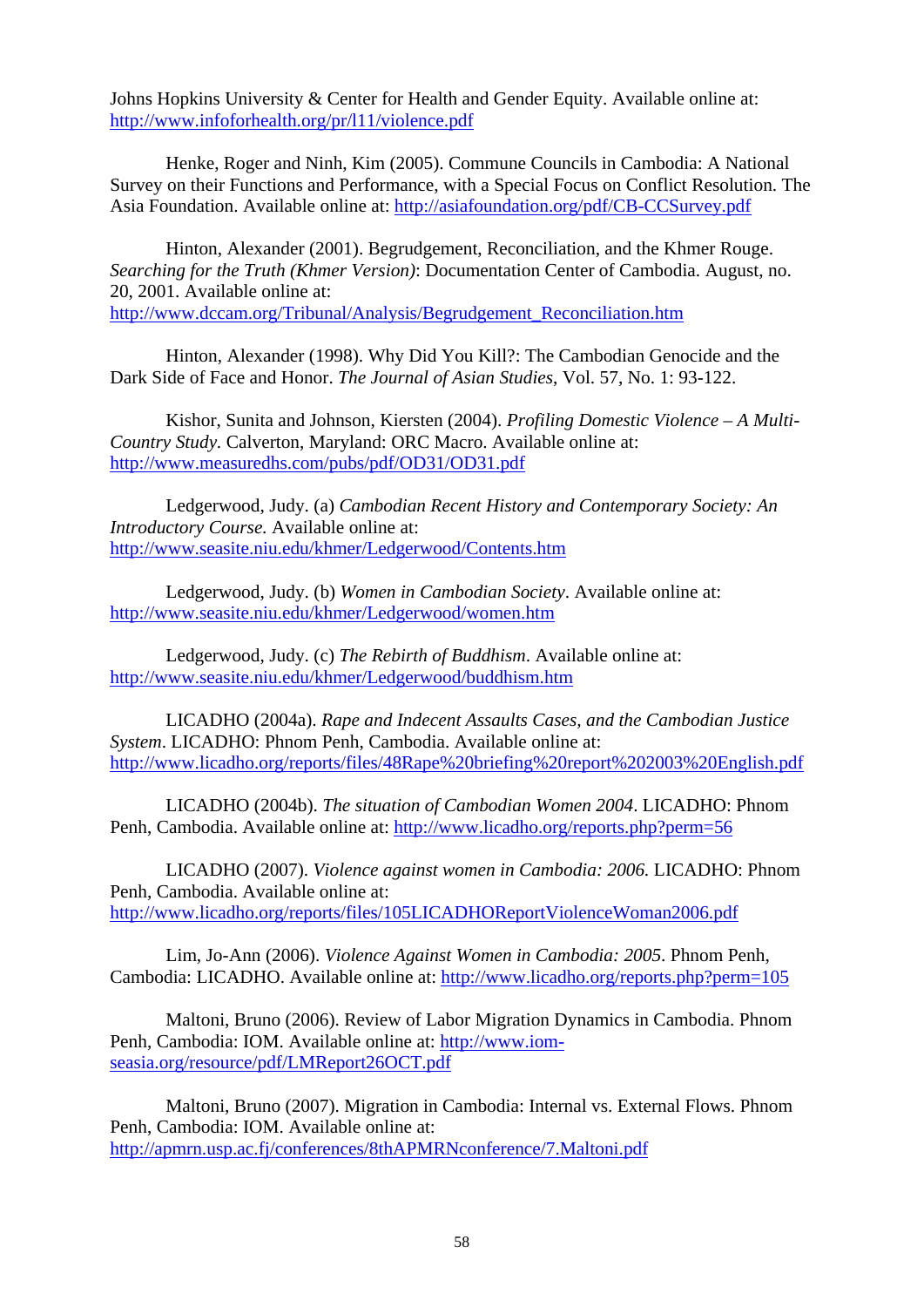Marshall, Phil (2001). Globalization, Migration and Trafficking: Some Thoughts from the South-East Asian Region. Paper to the Globalization Workshop in Kuala Lumpur, 8-10 May 2001. Available online at:

http://www.un.or.th/TraffickingProject/Publications/globalisation\_paper.pdf

 Marston, Ama (2007). Labor Monitoring in Cambodia's Garment Industry: Lessons for Africa. Realizing Rights: The Ethical Globalization Initiative. Available online at: http://www.realizingrights.org/pdf/Labor\_Monitoring\_in\_the\_Garment\_Industry\_May2007 A\_Marston.pdf

 Mekong Institute (2006). Transborder Migration Flows to and From Cambodia. Conference Proceedings, "Regional Policy Formulation Meeting on Trans-border Migration in Greater Mekong Sub region", 6-8 February 2006 – Mekong Institute, Khon Kaen, Thailand. Available online at: http://www.mekonginstitute.org/html/images/pdf/rocke2/7Country\_paper\_Cambodia1.pdf

Miles, Glenn and Varin, Sun. (2005) *Stop Violence Against Us! Summary Report*. Phnom Penh, Cambodia: Tearfund – Children at Risk office. Available online at: http://www.crin.org/docs/rdr.pdf

 MOWA (2004). The Progress Report on Implementation of Beijing Platform for Action on Women Issues 1995-2005. Phnom Penh, Cambodia: Ministory of Women's Affairs, Royal Government of Cambodia. Available online at: http://www.un.org/womenwatch/daw/Review/responses/CAMBODIA-English.pdf

Nelson & Zimmerman (1996). *Household Survey on Domestic Violence in Cambodia*. Phnom Penh, Cambodia: Ministry of Women's Affairs and Project Against Domestic Violence.

NRCDV (2007). Religion & Domestic Violence: Information and Resources. Harrisburg, PA: National Resource Center on Domestic Violence. Available online at: http://new.vawnet.org/category/Documents.php?docid=863

Ovesen, Jan, Trankell, Ing-Britt and Öjendal, Joakim (1996). *When Every Household is an Island – Social Organization and Power Structures in Rural Cambodia*, Uppsala Research Reports in Cultural Anthropology. Uppsala, Sweden: Uppsala University, 1996

Perry, B.D. (1997) Incubated in Terror: Neurodevelopmental Factors in the 'Cycle of Violence.' In *Children, Youth and Violence: The Search for Solutions* (J Osofsky, Ed.). Guilford Press, New York, pp 124-148. Available online from: http://www.childtrauma.org/CTAMATERIALS/incubated.asp

Pinheiro, Paulo (2006). World Report on Violence Against Children. Geneva, Switzerland: United Nations. Available online from: http://www.unicef.org/violencestudy/3.%20World%20Report%20on%20Violence%20against %20Children.pdf

 Rajavaramuni, Phra Prayudh Payutto (1984), "A Doubtful Fate of Laotian and Cambodian Buddhism", Thai Buddhism in the Buddhist World, Bangkok: Mahachulalongkorn Buddhist University, pp. 78-82. Available online at: http://www.buddhismtoday.com/english/world/country/013-lao.htm